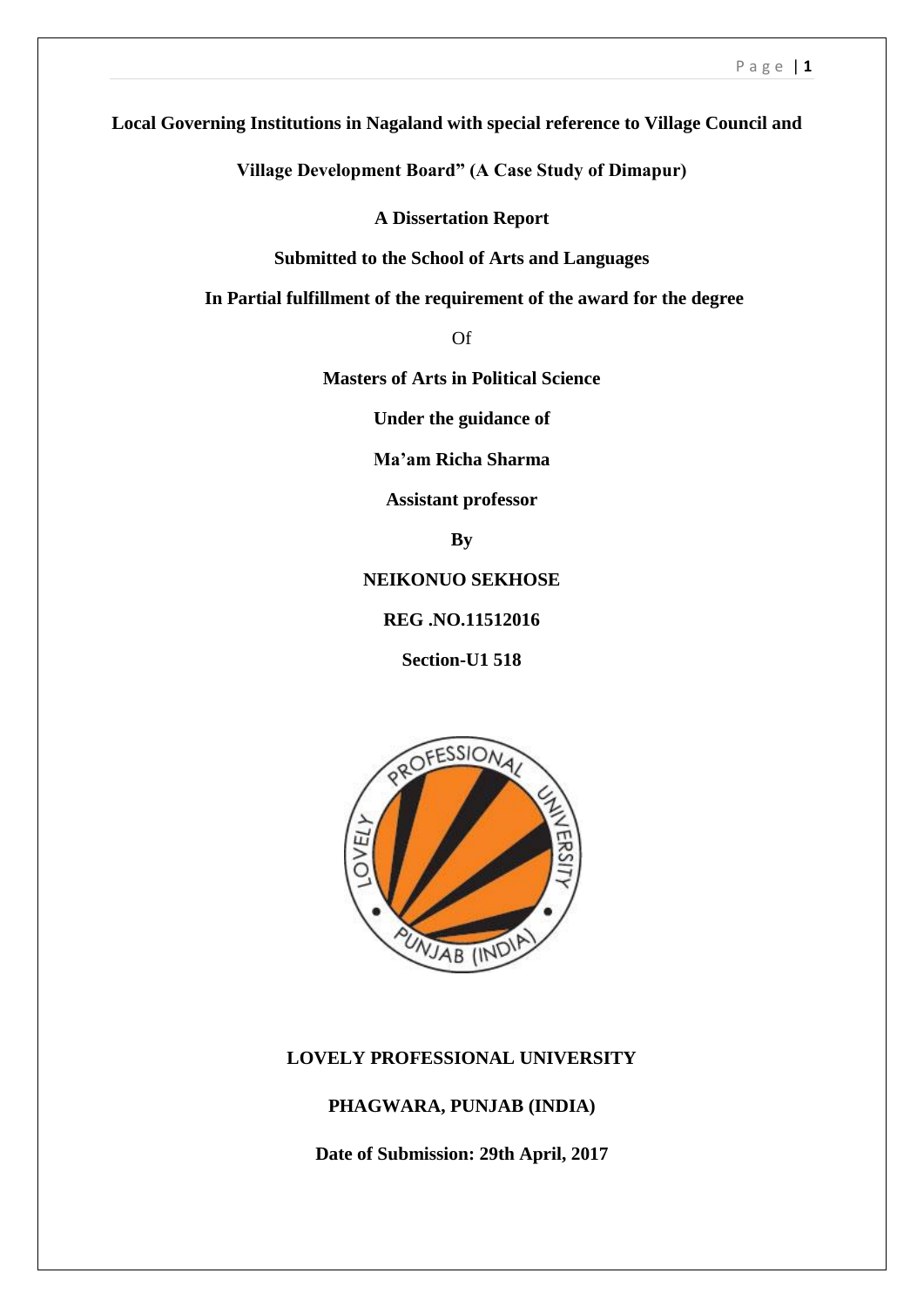## **DECLARATION**

I do hereby declared that the dissertation entitled "*Local Governing Institution In Nagaland with special reference to Village Council and Village Development board*" A case study of Dimapur district .An analytical study submitted for M.A political science degree is entirely my original work and all ideas and references have been duly acknowledge. It does not contain any work that has been submitted for the award of any other degree or diploma from any other university.

Date\_\_\_\_\_\_\_\_\_\_\_\_\_\_\_\_\_\_\_\_\_\_\_\_\_\_\_\_

Miss.Neikonuo Sekhose

Reg.no-11512016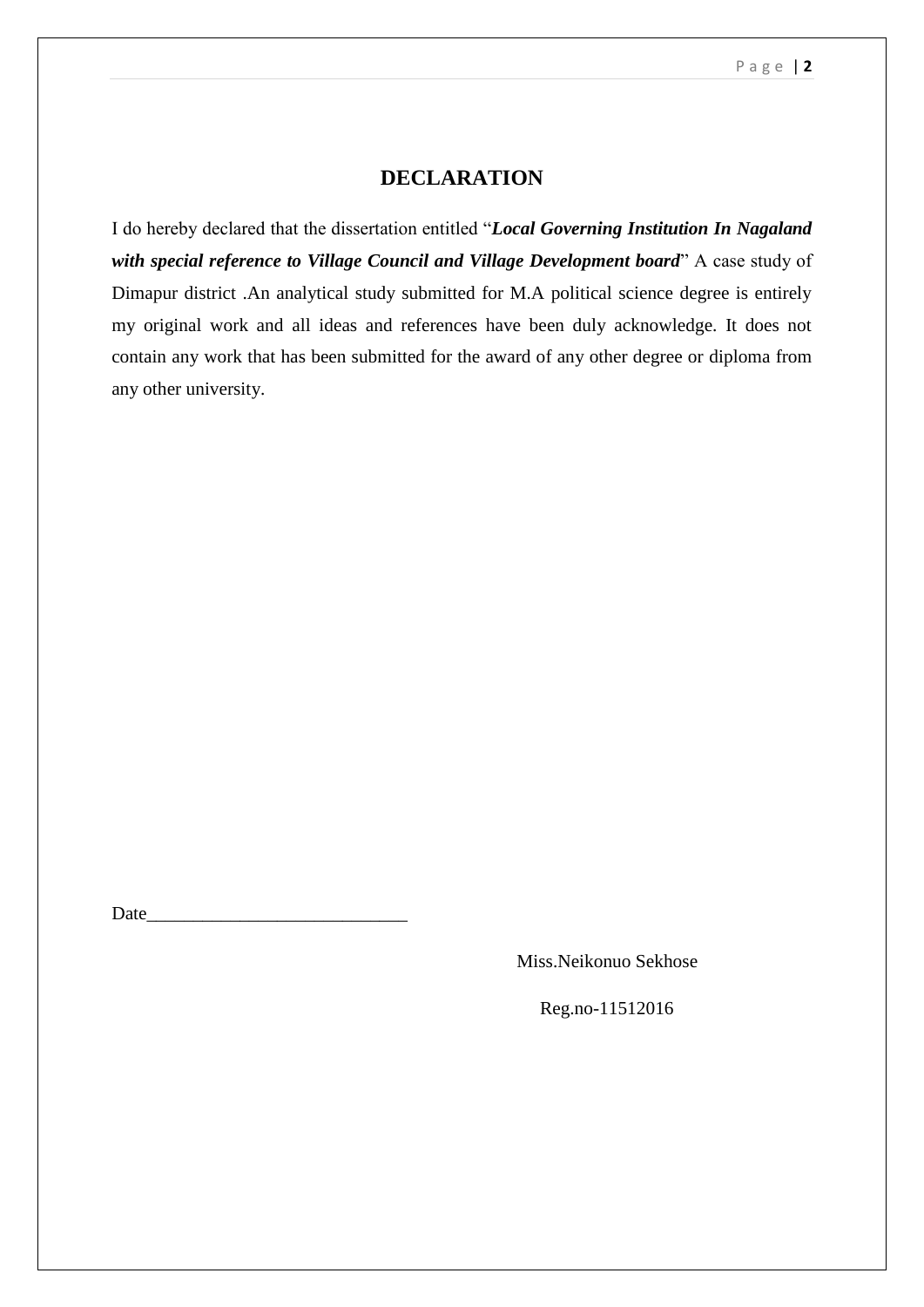## **CERTIFICATE**

**This to certify that Neikonuo Sekhose has completed her dissertation on** *'Local Governing Institutions in Nagaland With special reference to Village Council and Village Development Board: A Case Study of Dimapur'***, under my guidance and supervision. To the best of my knowledge, the present work is result of her original investigation and study .No part of dissertation has been submitted for any other degree or diploma.** 

**Date:**

 **Richa Sharma**

 **Assistant Professor**

 **School of Arts and Languages**

**Lovely Professional University**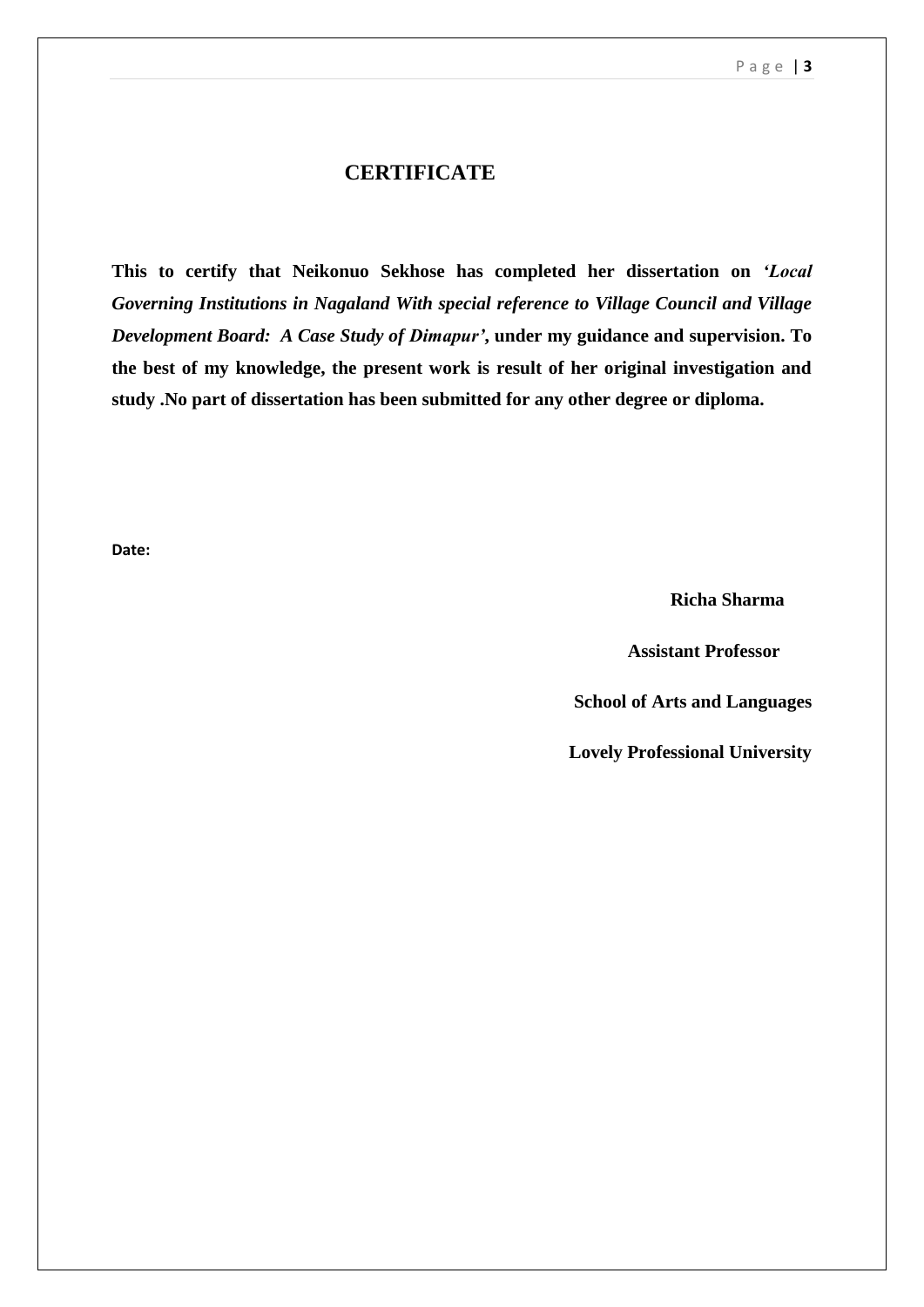# **ACKNOWLEDMENT**

I wish to express my sincere gratitude to our Almighty God who has been supporting me always and extended his helping hand when needed.

I would like to express my deepest gratitude to Lovely Professional University for letting me to go through such a great experience and also for letting me to do my thesis for my Master's degree.

I sincerely thank Maam Richa Sharma for her active support, valuable time and advice for her whole hearted guidance and encouragement in carrying out this project work.

Lastly, I express my deepest thanks to all those who have contributed to this endeavor and helped me directly or indirectly throughout my studies.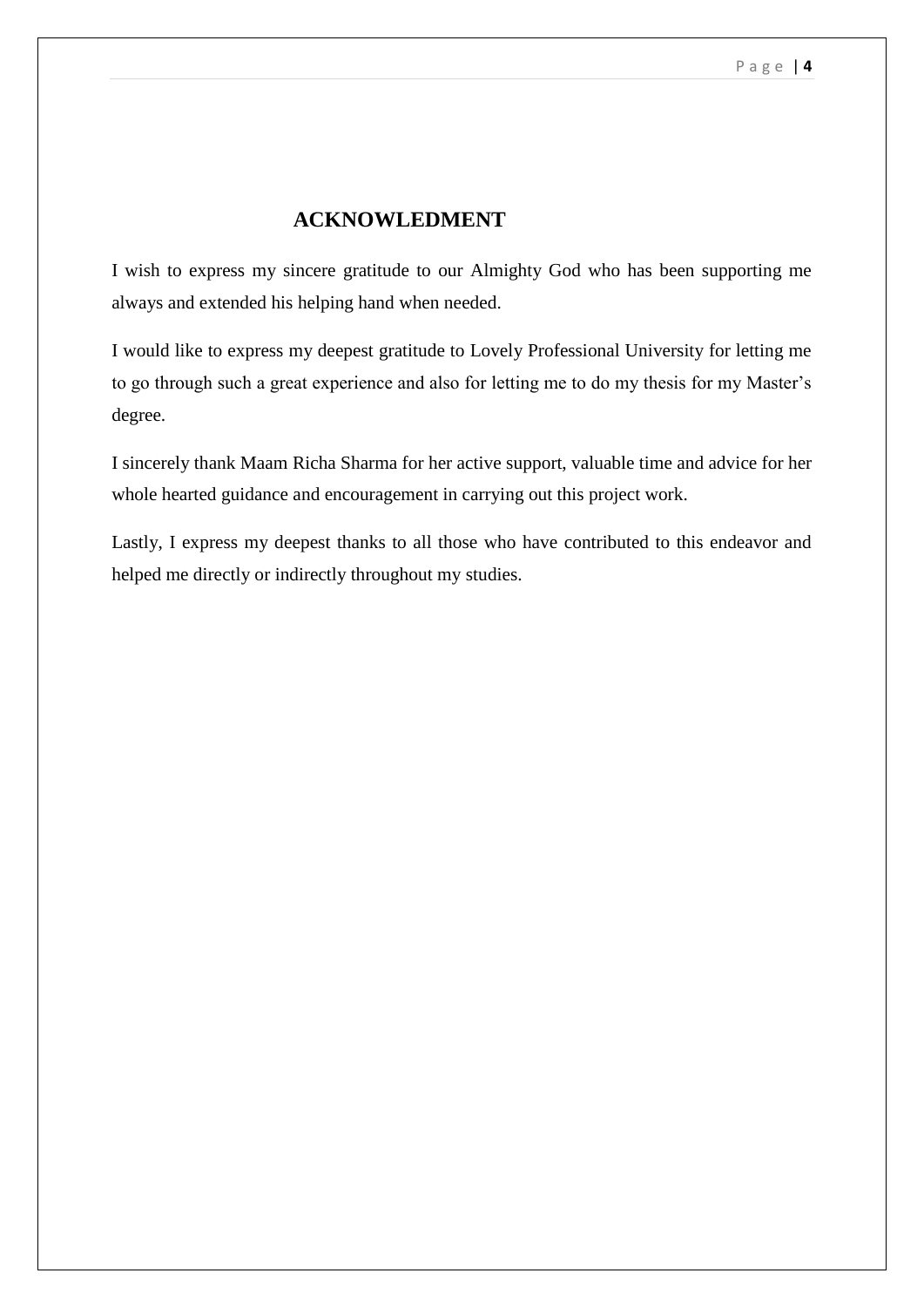# **TABLE OF CONTENTS**

| <b>Chapter</b> | <b>Description</b>                                             | Page no |
|----------------|----------------------------------------------------------------|---------|
|                |                                                                |         |
|                |                                                                |         |
|                | Acknowledgement4                                               |         |
|                |                                                                |         |
|                | List of Acronym7                                               |         |
|                |                                                                |         |
|                |                                                                |         |
|                |                                                                |         |
|                | 1.2 Local Governing institutions in India after Independence11 |         |
|                |                                                                |         |
|                |                                                                |         |
|                |                                                                |         |
|                |                                                                |         |
|                |                                                                |         |
|                |                                                                |         |
|                |                                                                |         |
|                |                                                                |         |
|                |                                                                |         |
|                |                                                                |         |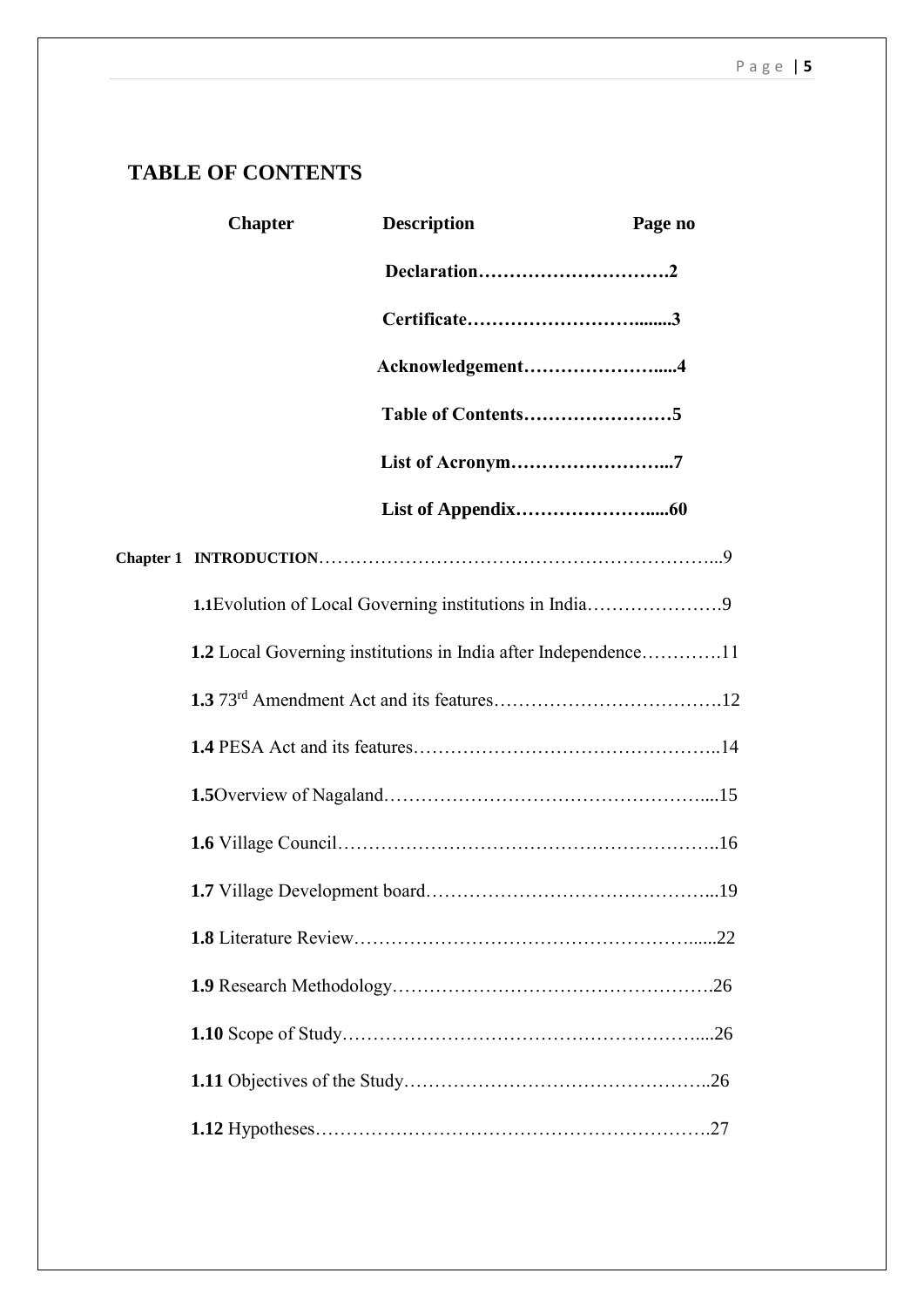**Chapter 2 Democratic Decentralization-Importance of Local Governing Institutions in India and Role of Village Council and Village Development Board in Nagaland**……………………………………………..

| <b>2.4</b> Role of Village Council and Village Development Board31 |  |
|--------------------------------------------------------------------|--|
|                                                                    |  |
|                                                                    |  |
|                                                                    |  |
|                                                                    |  |
| <b>Suggestion</b>                                                  |  |
| <b>Bibliography</b>                                                |  |
| Webliography                                                       |  |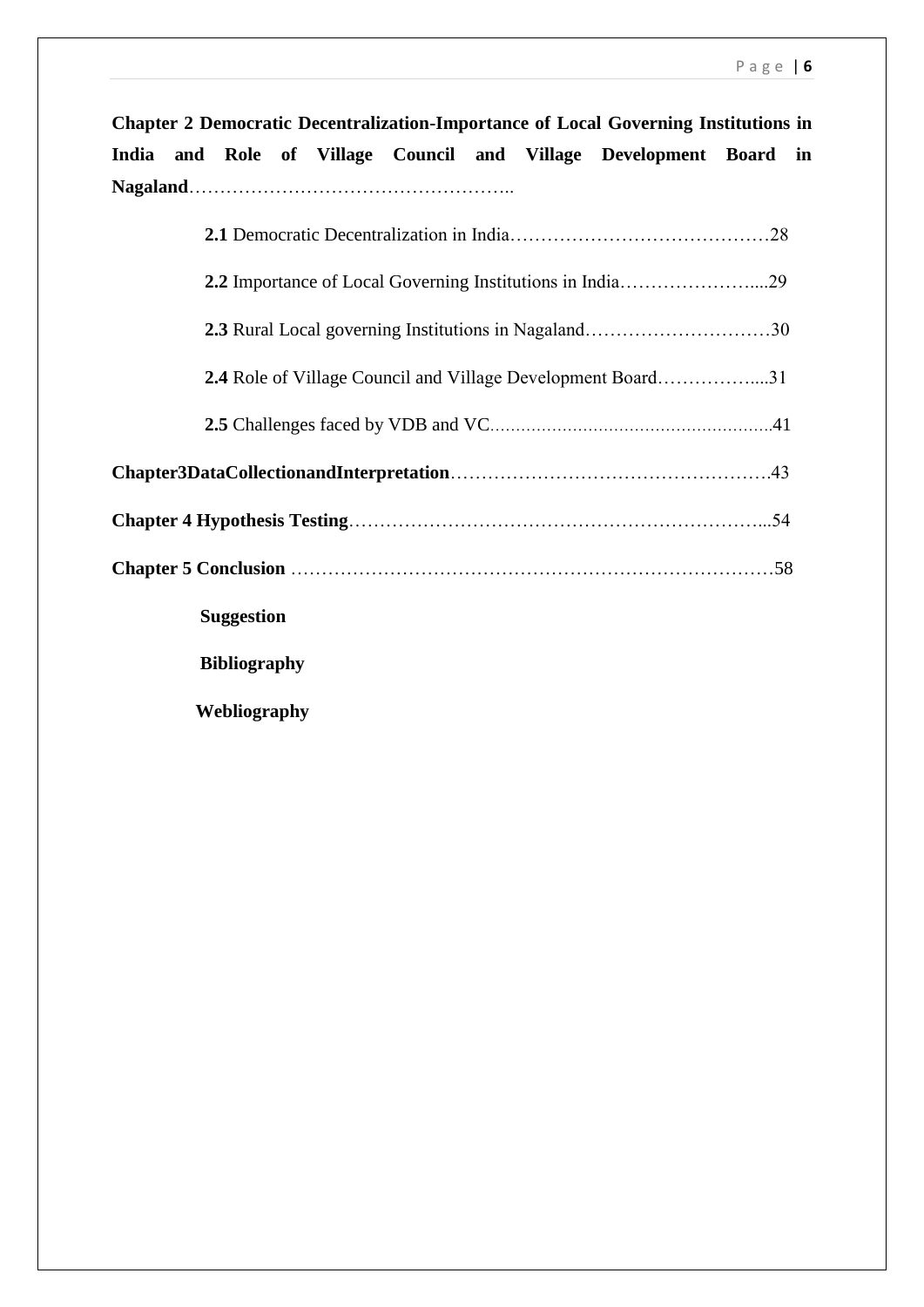# **LIST OF ACRONYM**

**ITEC**-CHIEF TAXATIONS ENQUIRY COMMITTEE

**CDP**-COMMUNITY DEVELOPMENT PROGRAMME

**NES**-NATIONAL EXTENSION SERVICE

**VC**-VILLAGE COUNCIL

**VDB**-VILLAGE DEVELOPMENT BOARD

**SC**-SCHEDULED CASTE

**ST**-SCHEDULED TRIBE

**OBC**-OTHER BACKGROUND CLASS

**PESA**-PANCHAYAT EXTENSION TO THE SCHEDULED AREAS

**TAC**-TRIBE ADVISORY COUNCIL

**GBs**-GAON BURAS

**BDO**-BLOCK DEVELOPMENT OFFICER

**DPO**-DISTRICT PROGRAMME ODFFICER

**DPB**-DISTRICT PLANNING BOARDS

**VCM**-VIILLAGE COUNCIL MEMBERS

**IRDP**-INTEGRATED RURAL DEVELOPMENT PROGRAMME

**JRY**-JAWAHAR ROZGAR YOJANA

**PMRGSY**-PRADHAN MANTRI GRAM SADAK YOJANA

**PMRY**-PRIME MINISTER ROZGAR YOJANA

**CEO**-CHIEF EXECUTIVE OFFICER

**DRDA**-DISRICT RURAL DEVELOPMENT AGENCY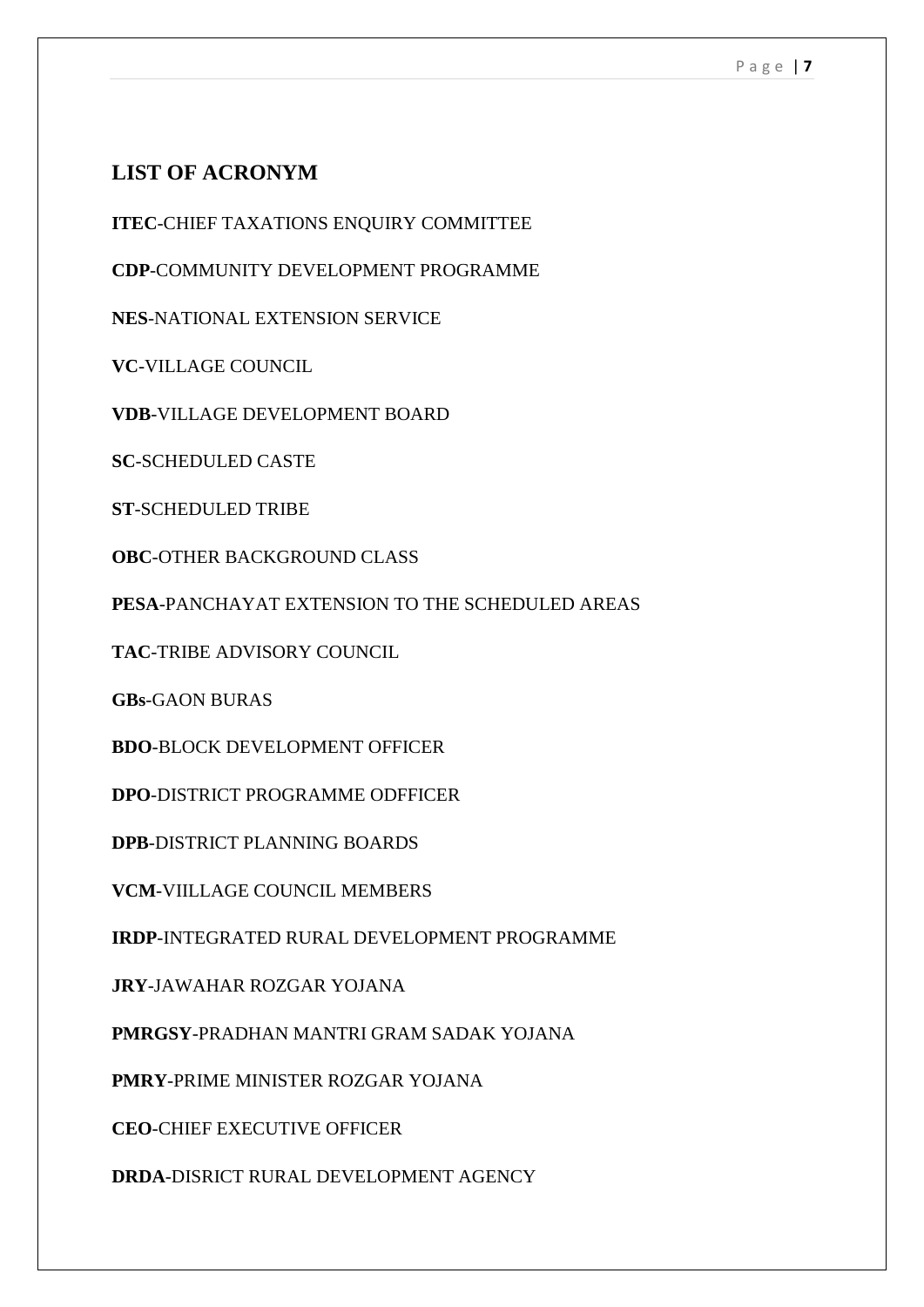**NGOs**-NON-GOVERNMENTAL ORGANISATION

**SDO**-SUB DIVISIONAL OFFICER

**EAC**-EXTRA ASSISTANT COMMISSIONER

**ADC**-ADDITIONAL DEPUTY COMMISSIONER

**IAY**-INDIRA AWAAS YOJANA

**FD**-FIXED DEPOSIT

**MCG**-MATCHING CASH GRANT

**MGNREGS**-MANATMA GANDHI NATIONAL RURAL EMPLOYMENT GUARANTEES SCHEMES

**BRGF-**BACKWARD REGION GRANT FUND

**MF-**MICRO FINANCE

**NRLM**-NATIONAL RURAL LIVELIHOOD MISSION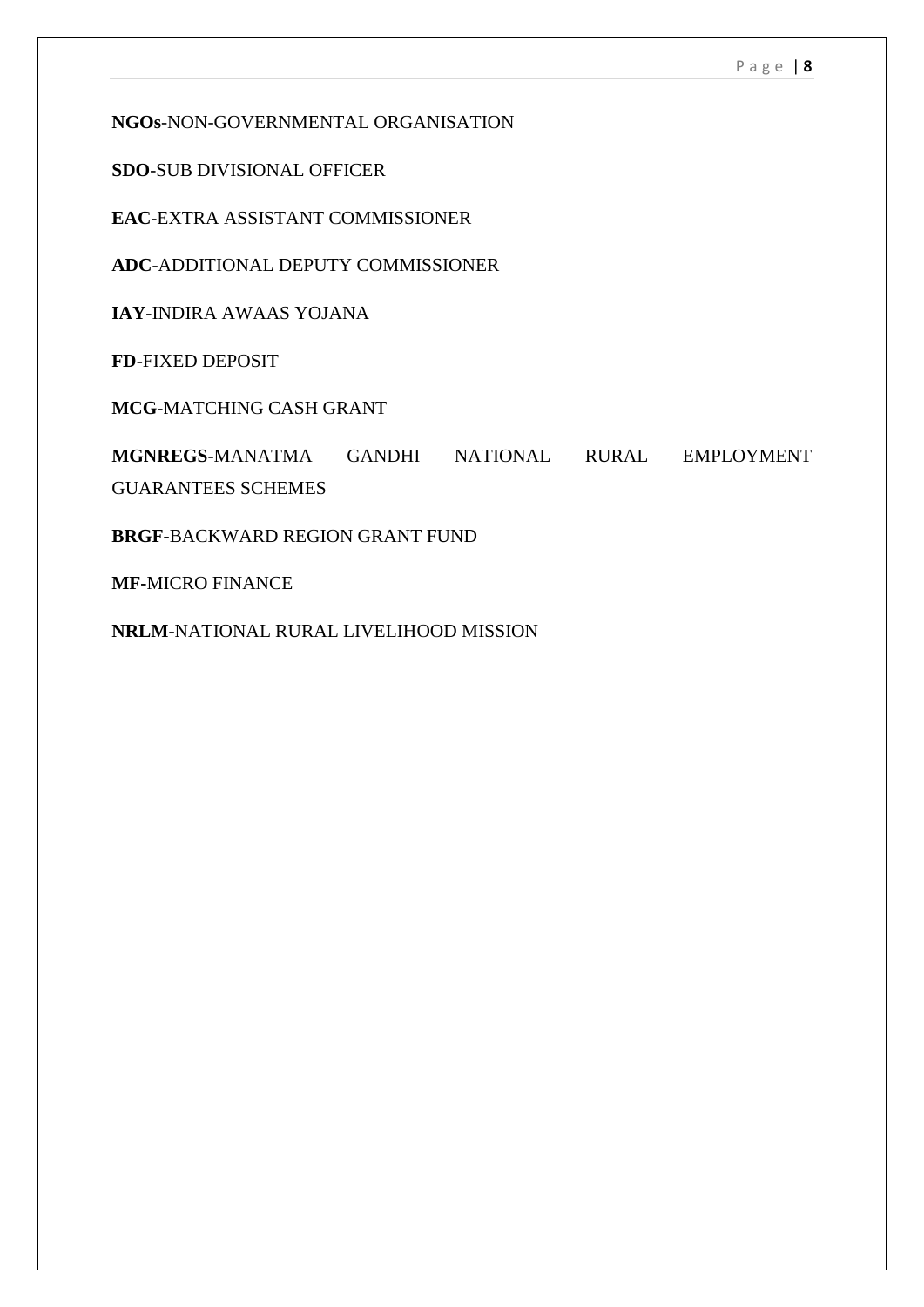# **Chapter 1**

# **INTRODUCTION**

"The independence of India should mean the independence of the whole of India...Independence must begin at the bottom. Thus every village will be a republic... It follows therefore that every village has to be self-sustained and capable of managing its affairs. In this structure composed of innumerable villages, there will be ever widening, never ascending, circles. Life will not be a pyramid with the apex sustained by the bottom." Mahatma Gandhi $<sup>1</sup>$ </sup>

According to B.K.Gokhale "Local Government is the Government of specific locality by the local people through the representatives elected by them". "In the words of Hume's and Martin "Local Government possesses most of the following attributes population ,a clearly defined area, the capacity to sue and be sued ,the ability to make contracts, a continuing organization, the authority to undertake and the power to conduct public activities and the right to collect revenue and determine a budget."<sup>2</sup>

## **1.1EVOLUTION OF LOCAL GOVERNING INSTITUTIONS IN INDIA**

Local Self Government to use from the words of Sydney Webb is "as old as the hills". The Indian Local Government is not a new concept in our country. During that time we find in the Vedic text that there were various communities of the assemblies present. And the Municipal Governments have also flourished in for a long period. But because of the rose and fall of the emperors rule village Panchayat was formed for the safety of the people to preserve and control their democratic tradition in the social, culture and economic and also the political life. The establishment of Local self government has lots of evidence as it was in existence from the ancient time. As for India Local self Government is a positive aspect because the formation of Local self Government is native to the Indian soil to prevent from political change.

<sup>&</sup>lt;sup>1</sup> Retrieved fro[m http://arc.gov.in/6-1.pdf](http://arc.gov.in/6-1.pdf) as on Nov 6.16

<sup>&</sup>lt;sup>2</sup> Retrieved from http://shodhganga.inflibnet.ac.in/bitstream/10603/4262/11/11 chapter%202.pdf as on Nov 8.16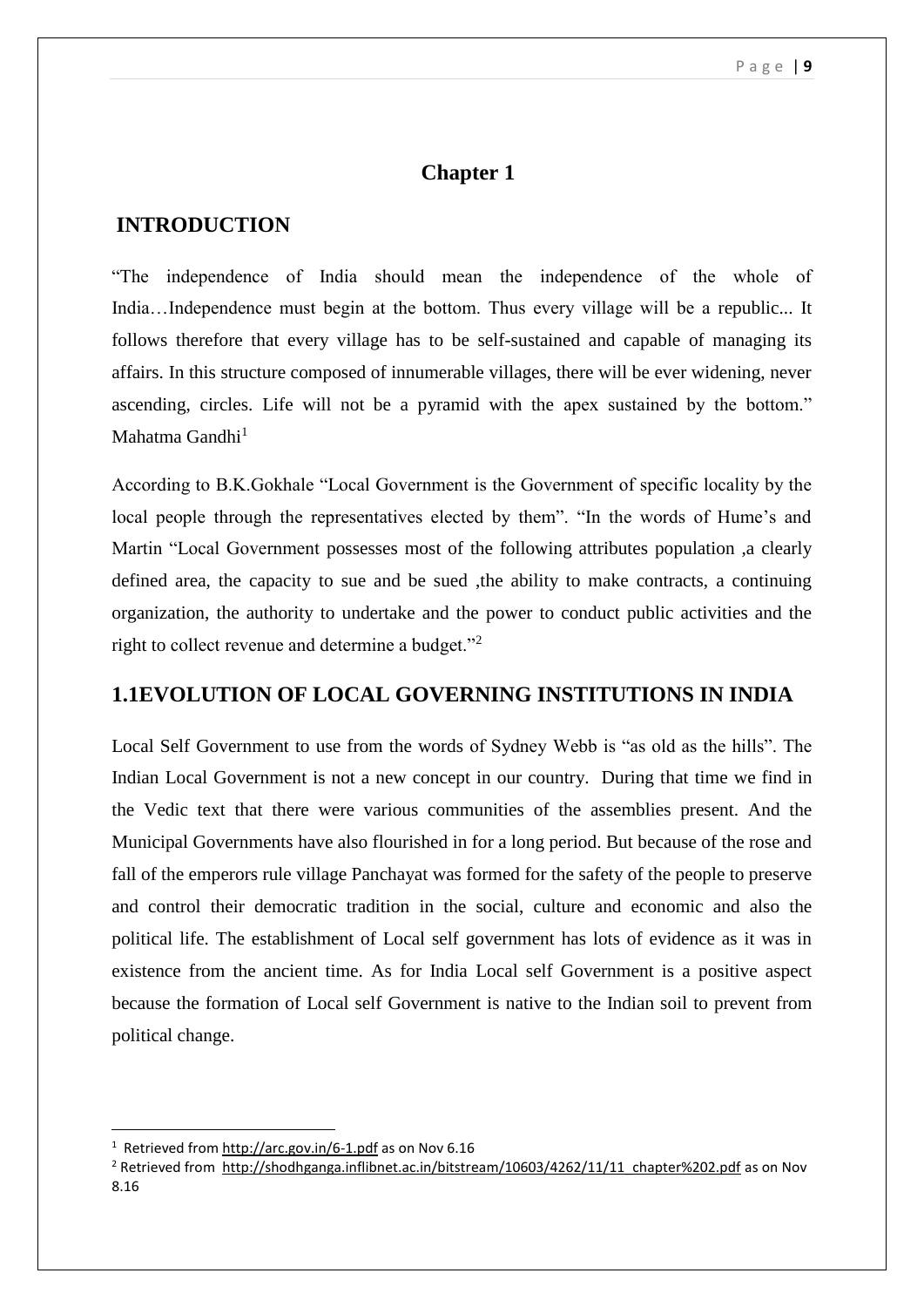### **Local Self Government under Muslim Rule**

During the Mughal period village bodies were the pivot of administration. And during the time of Shah Jahan each villagers were governed by their own Panchayat. Each of the Panchayat consists of the village elders who looked after people interest and also enforce punishment to the people and the debtor. The head of the village act as the coordinator between the village Panchayat and the higher administrative ladder. Akbar also accepted this system and makes it an indispensible part of civil administration. So during this period each of the villages has its own Panchayat of elders and it was self-governing and exercises its own powers of local taxation, administrative control, justice and punishment. The Mughal also introduced the elaborate administrative machinery with a hierarchy of officials especially in the field of revenue. The Mughal administration lasted for centuries and it was only because of the fall of Mughal monopoly the British established its supremacy over India.

### **Local Governing Institutions during British Rule**

Local Institution at the time British period was further involved in making of Government from where they obtained all the rights rather been a set of process of natural development. Basically the past of the Local self-Government in India during the British period can also be divided into four stage First stage-believed to have finished by 1882 when the well known declaration on the Local self Government was issued by Lord Rippon. Second stage-which began from the period 1882 to 1919 were powers were move from centre to the provinces and the provinces gain more powers. Third phase- which lasted up to 1935 during that the Indian taxations Enquiry Committee (1952) thought about the troubles of location with central and provincial investments. And Simon commission of 1930 completely changes the procedure of decentralization by suggesting firm control over local bodies and the State. And the Fourth stage–Up to 1947 and during that stage the fight for independence were extreme and with the creation of regional independence and the congress ministers regaining authority in many of the areas, and the local bodies mainly Village Panchayat receiving a huge response and also presence of action taken by local bodies was there.<sup>3</sup>

<sup>&</sup>lt;sup>3</sup> Ibid from<http://finance.mp.gov.in/rlb4ze.pdf> as on Nov 11.16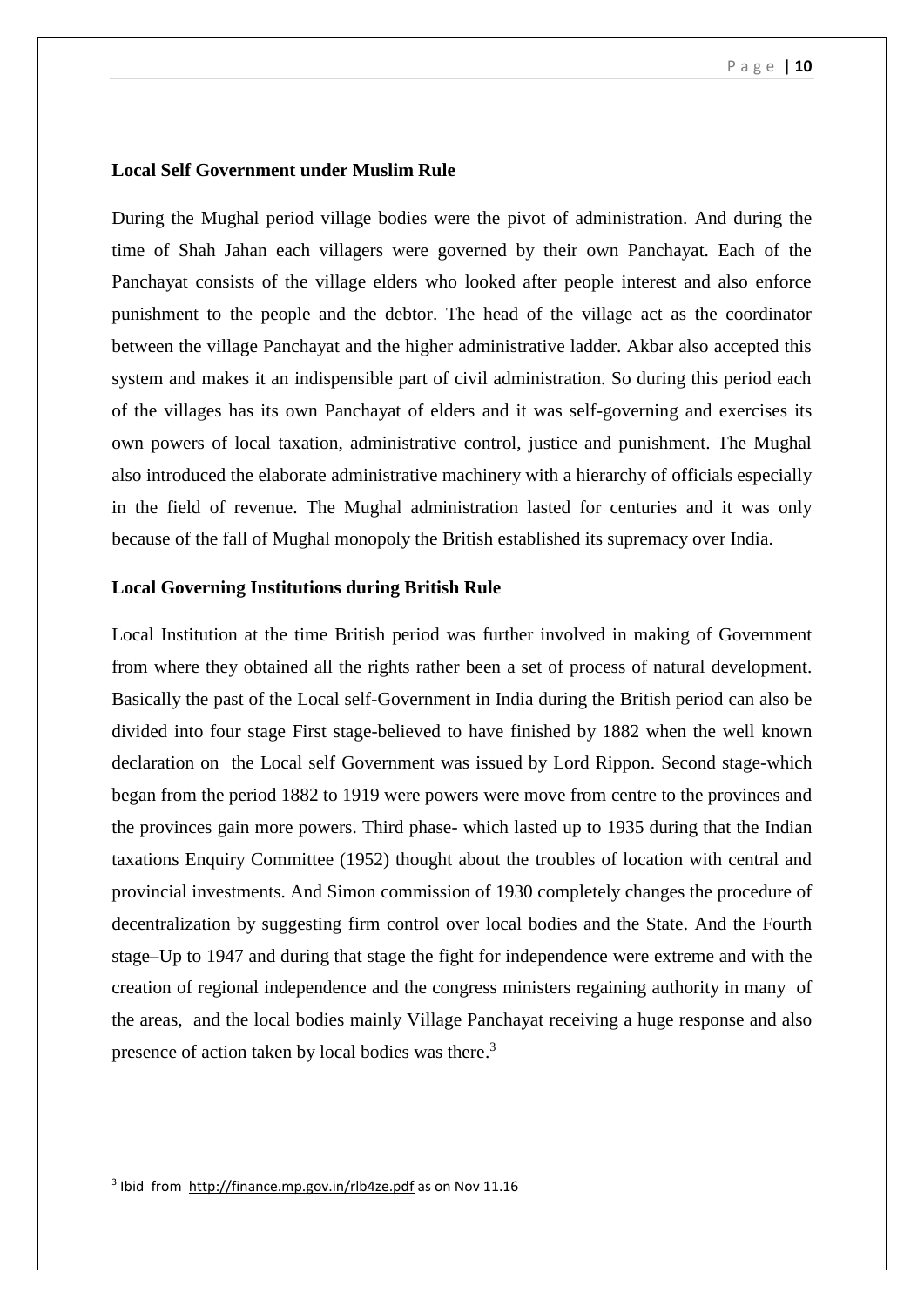## **1.2Local Self-Governing Institutions in India after Independence**

The Congress Government made a great effort for promoting the Panchayat and makes them effective. Article 40 in constitution of the India stated "The State shall take steps to organize Village Panchayat and endow them with such powers and authority as maybe necessary to enable them to function as units of self-Government". Its main goal was to involve all the people in the village in the participation of development effort and also lessen the trouble of the Administration on the states. And in the coming years after Independence none of such efforts were being made for bringing up the Panchayati Raj. The Community Development programme (CDP) was commences on October 1952 to make the people participate and also to get involved in the task of rural reconstruction .However this programme failed. So on January 1957 a team was set up for studying the community projects and National Extension Service (NES) led by Balwant Raj Mehta was selected. Balwant Mehta Committee recommended a three tier system namely Village, Block, districts which was known as Panchayati Raj. Panchayati Raj was considered as an object for achieving economic development and self governance at rural level.

The committee did not favor Panchayati Raj however it laid down five fundamental principles which are:

1) Firstly, it suggested the presence of three tier structure of local self governing bodies

2) Secondly power and responsibility ought to be truthfully passed on to their bodies.

3) Sufficient financial funds should be hand over to the bodies in order for helping them with their responsibility.

4) All welfare and development schemes programs at three levels should be linked through the involvement of these bodies only.

5) Lastly, in the near future the responsibility of these three tier system should make easy for further decentralization of power.

Thus the Panchayati Raj appear to be successful at first but later on it became to decline after 1969 due to lack of the political determination of the people. So, the Government of India on 1977 appointed Ashok Mehta Committee .It recommended on two –tier system of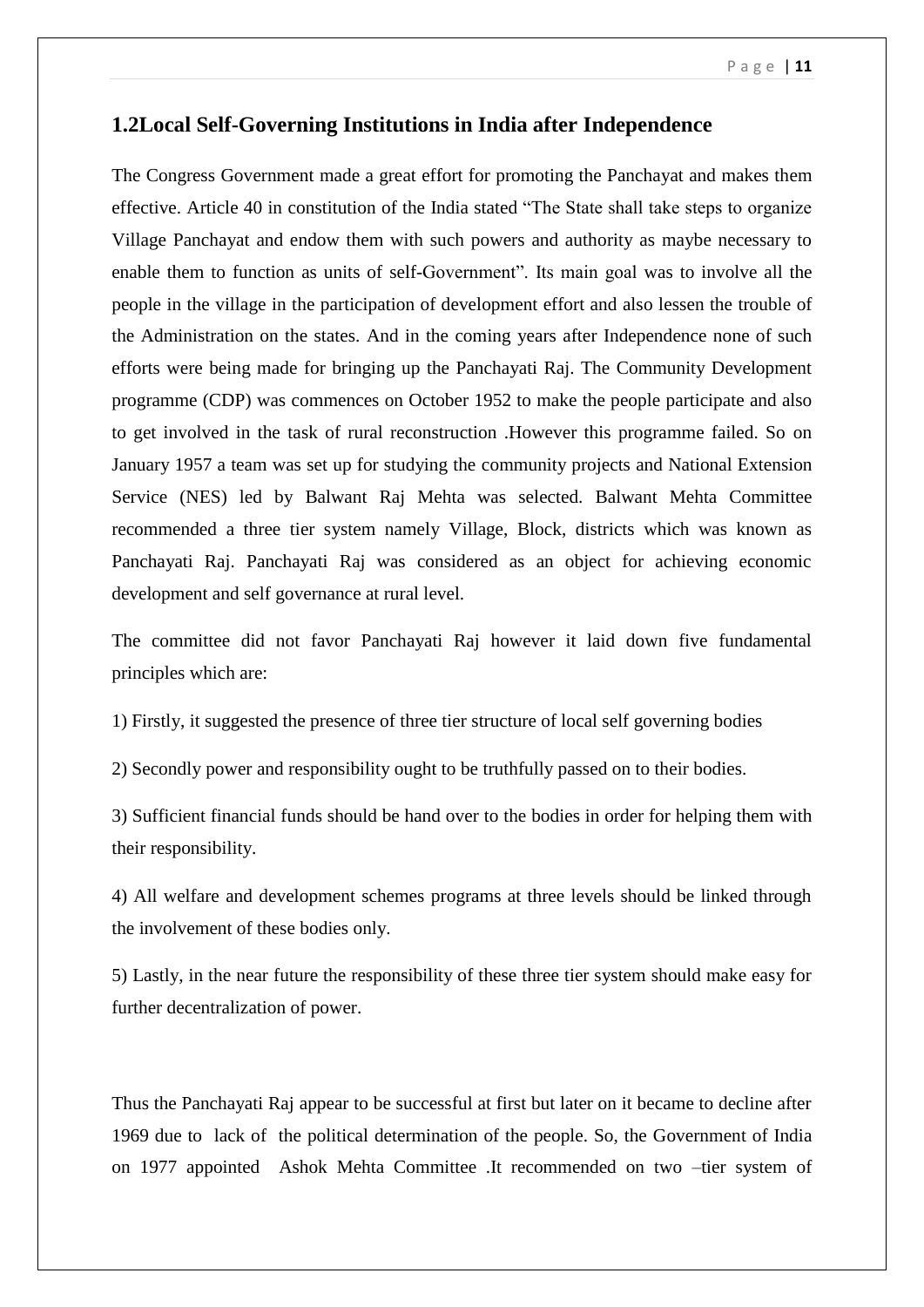Panchayati Raj viz Zila parishad and Mandal Panchayat over a group of villages. The Ashok Mehta committee vision was that the Panchayat should bring the people closer by handing executive powers in charge of Mandal Panchayat. The committee considered insufficiency of resources mainly accountable for the breakdown of Panchayati Raj. In regard to the recommendations made by the committee, Panchayati Raj Institutions were being formed almost in all the states and were consider as a tool for developing growth. In 1985 soon after Rajiv Gandhi became Prime ministers, G.V.K Rao committee was formed .The committee was selected by the planning commission was recognized to evaluate the preparations for rural improvement and also poverty mitigation. It suggested renewal of the Zila Parishad with selection of District Development commissioner as the chief executive of Zila Parishad. The vision of Rajiv Gandhi become visible when the central government led by P.V Narishima Rao make it in passing the  $73<sup>rd</sup>$  constitutional amendment bill.<sup>4</sup>

# **1.373rd Constitutional Amendment Act 1993 and its features**

The 73rd Constitutional Amendment Act was approved on April 1993.The act was intended to grant constitutional sanction and also to set up "democracy at the grass root level and also at state level or countrywide level. It was mainly introduced in the parliament on September 1991 for intensification the Panchayati Raj Institutions in India. And the 73rd Constitution Amendment Act placed in part IX into the Constitution and also extra new articles from 243 to 243 -0 which deals with the Panchayati Raj Institutions.

## **The key features of the Amendment the act are as follow**:

1) To build and strengthen democracy from grass root level.

2) To check and ensure benefits that to the rural people and enjoy through various schemes and program's.

3) To bring up new idea for Village Development with participation of the people.

4) To empower the rural people.<sup>5</sup>

**.** 

The 73<sup>rd</sup> amendment act also includes compulsory and the voluntary provisions which includes;

<sup>&</sup>lt;sup>4</sup> Retrieved fro[m http://jespnet.com/journals/Vol\\_1\\_No\\_1\\_June\\_2014/1.pdf](http://jespnet.com/journals/Vol_1_No_1_June_2014/1.pdf) as on Nov 12.16

<sup>&</sup>lt;sup>5</sup> Retrieved from http://shodhganga.inflibnet.ac.in/bitstream/10603/24807/8/08 chapter%203.pdf as on Nov 13.16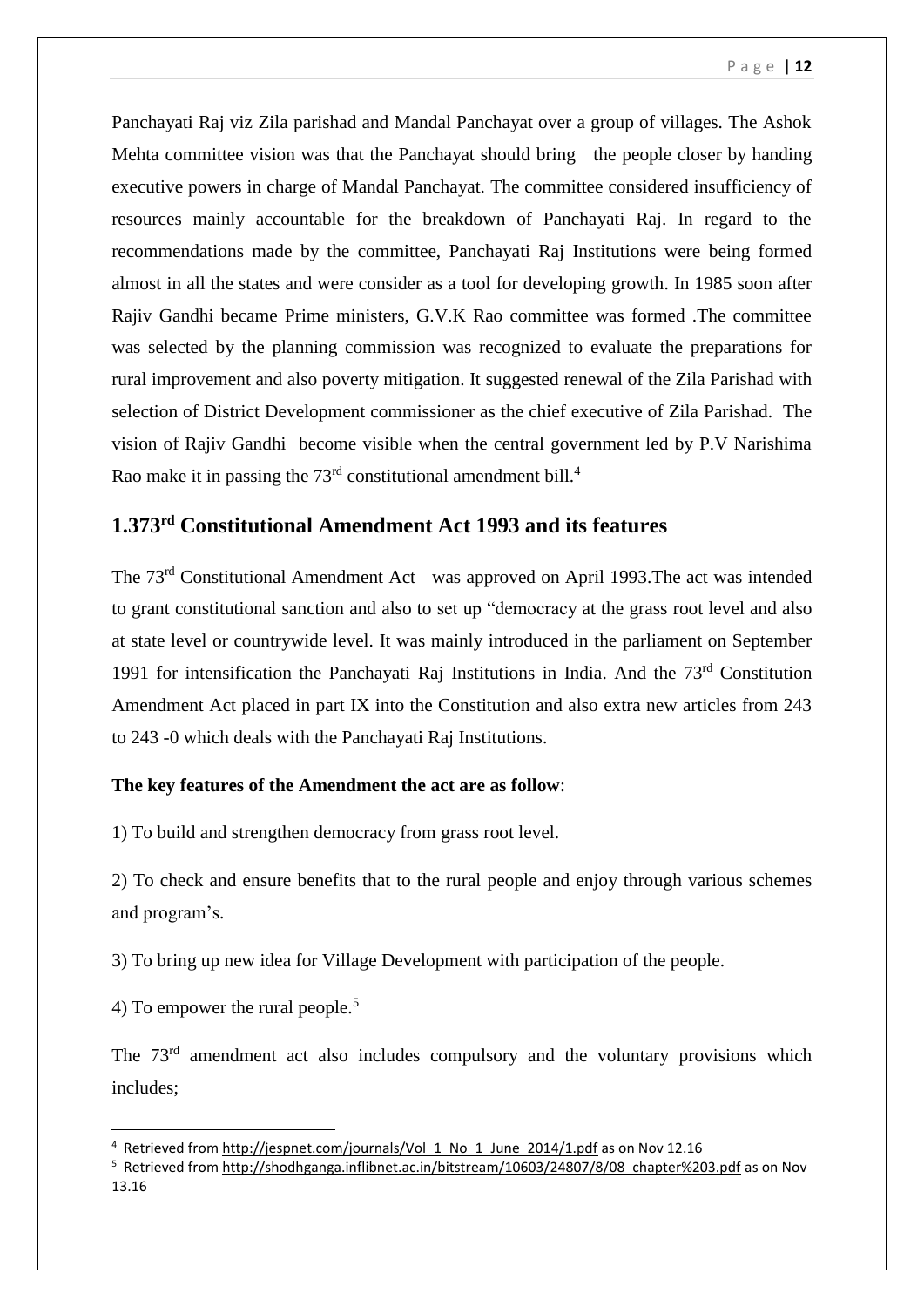### **A. Compulsory provisions:**

1) Association of the Gram Sabha in the village or a set of villages and establishment of villages at the village, intermediary and district levels.

2) And direct elections to all the seating in Panchayat at the village, intermediary and district levels and indirect elections to the post of chairperson of Panchayat at the intermediary and district levels.

3) Minimum 21 years of age to fight for the election of the Panchayat.

4) There should be reservations for both the SC and the ST in Panchayat at all three levels and also reservation for the women should be there at least  $1/3<sup>rd</sup>$  (both the members as well as for the chairperson).

5) And the tenure is fixed for five years after which fresh elections to be conducted within six months of expiry.

6) And for the election of the Panchayat the State Election Commissioner is to be formed.

7) State election commission to be held after every five years to evaluate the financial position of the Panchayat.

### **B. Voluntary Provisions**:

1) Giving representation to the members of parliament and the state elected representatives (both the houses) in the Panchayat at different levels.

2) Giving reservations of seats (both members and chairperson) for the OBC in Panchayat at all levels.

3) Surrendering powers and authority to the Panchayat.

4) Transfer of powers and responsibility on Panchayat for economic and social justice and also to execute some or all the 29 functions that are planned in the Eleventh Schedule of the constitution.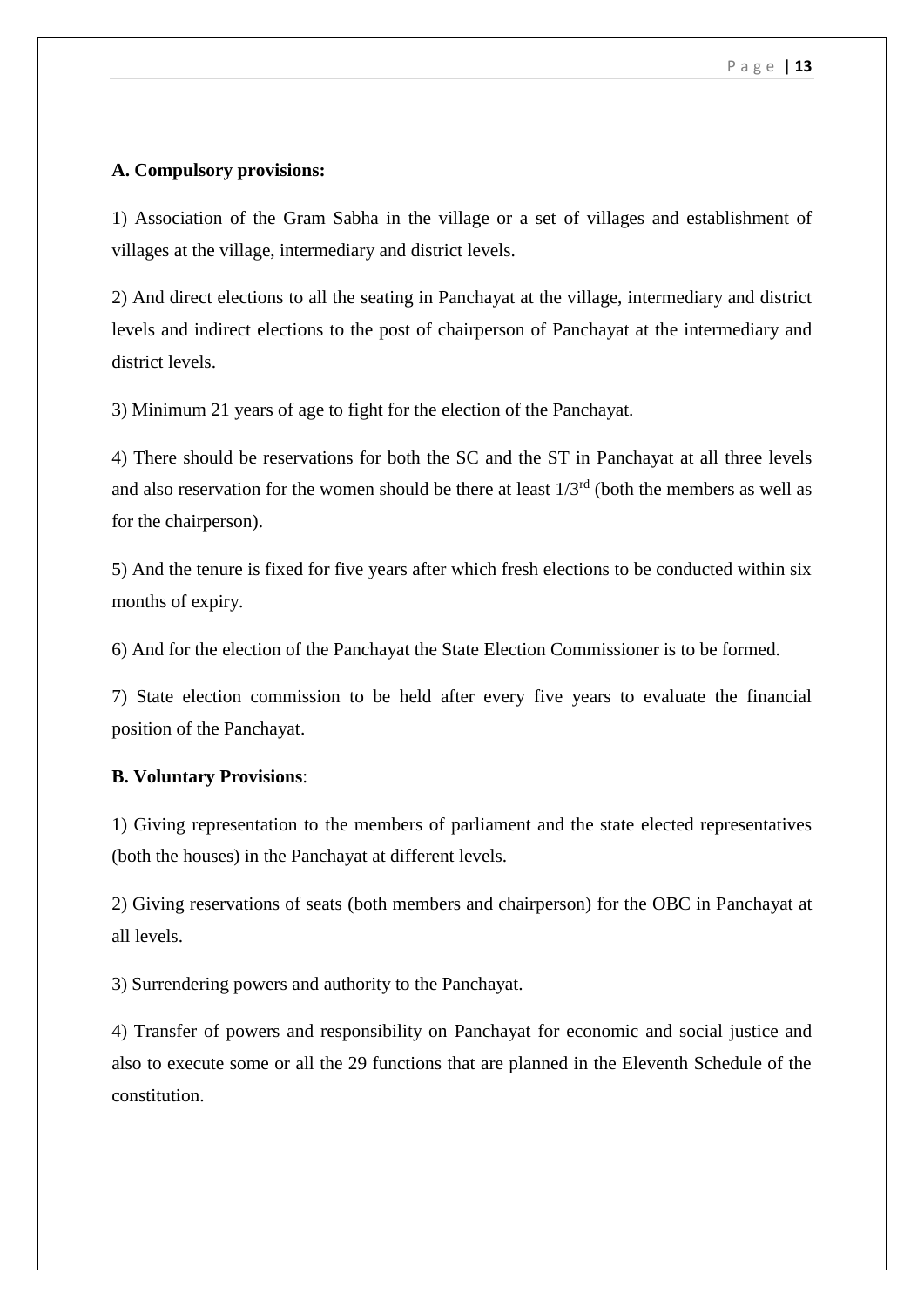5) Lastly, giving financial powers to the Panchayat to impose, gather and correct jobs, tax and cost. 6

## **1.4Panchayat Extensions to the Schedule Areas Act and Its Features**

The Village level democracy turn out to be a real vision for the Indian with the 73<sup>rd</sup> amendment act of the constitution but since its laws did not cover up the scheduled areas so the PESA act came into being mainly to enable Tribal Self Rule into these areas. So the parliament has formed the provisions of the Panchayat (Extension to the Schedule Areas) Act which was commonly termed as the PESA Act (1996).

PESA was a law which was formed by Government of India from securing self Governance through the traditional Gram Sabha for all the people residing in the Scheduled areas of India. Andhra Pradesh, Chhattisgarh, Gujarat, Himachal Pradesh, Jharkhand, Madhya Pradesh, Maharashtra, Rajasthan etc comes under the scheduled areas.

### **Significant key features of the Act:**

1

1) Gram Sabha at district, Taluka and at the Village level.

2) All the local cases/disputes to be deal by the Gram Sabha and to protect the customary, values, traditions of the tribal people.

3) In the case of land purchase the administration has to look for the consent from the Gram Sabha.

4) Gram Sabha have to guard and run common properties based on the traditional system of organization and safeguard.

5) Gram Sabha have the right of controlling the sanitization, ban and manufacture of Liquor.

6) Gram Sabha also have the right to organize over all the markets and melas taking place.

7) District Panchayat have similar rights and power of the districts Panchayat that are under the Sixth Schedule.

8) The Fifth Schedule recommended that the Government and Tribe Advisory Council (TAC) should also defend/encourage the welfare and improvement of the Scheduled Tribes.<sup>7</sup>

<sup>6</sup> Retrieved from [https://iasexam2013.wordpress.com/2012/07/29/compulsory-and-voluntary-provisions-of-](https://iasexam2013.wordpress.com/2012/07/29/compulsory-and-voluntary-provisions-of-73rd-amendment-act/)[73rd-amendment-act/](https://iasexam2013.wordpress.com/2012/07/29/compulsory-and-voluntary-provisions-of-73rd-amendment-act/) as on Nov 14 .16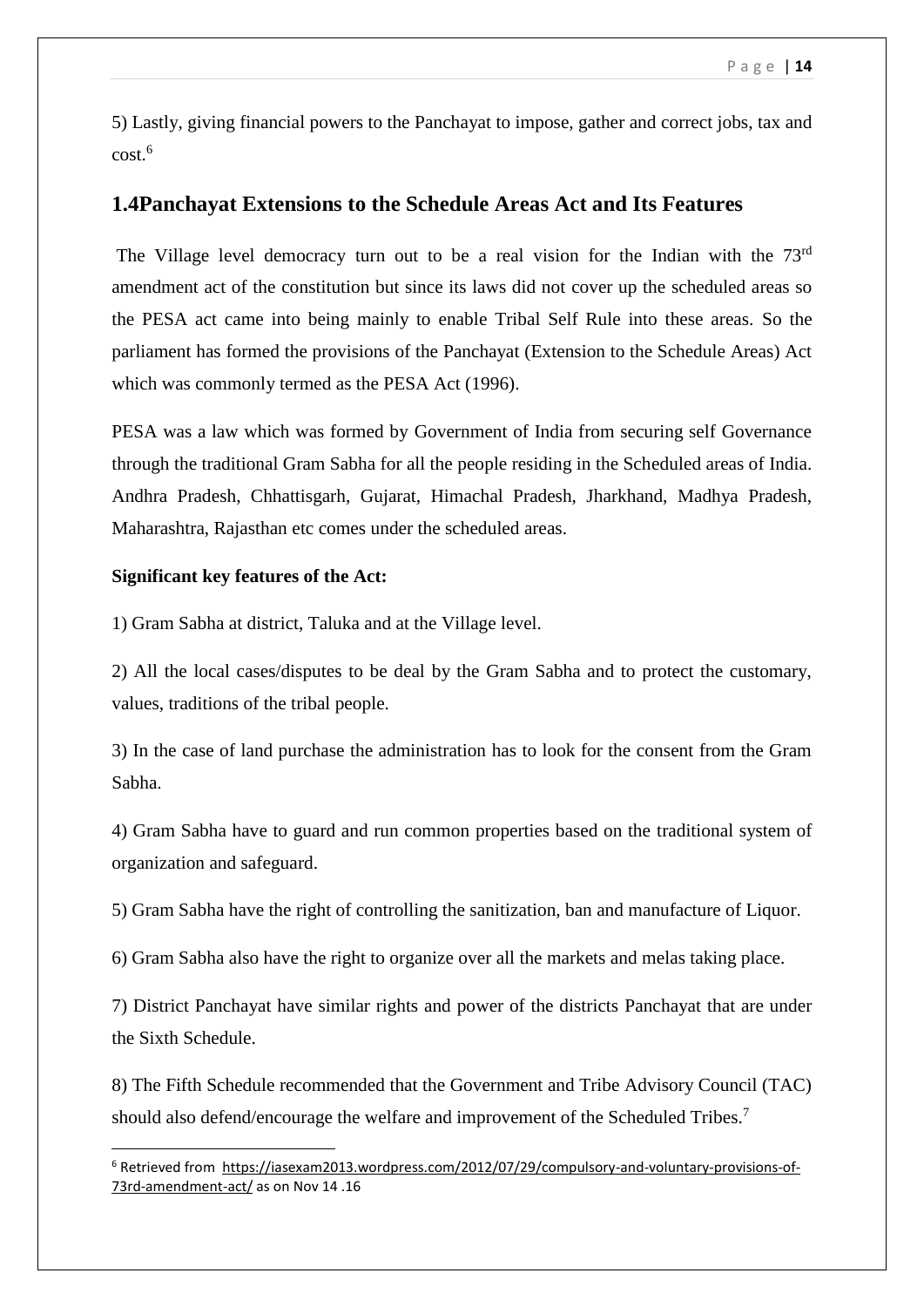## **1.5 OVERVIEW OF NAGALAND**

Nagaland is a state in North-East India .Nagaland is originally a tribal state covering an area of 16,579 Sq.km. The bordering states of Nagaland are Assam to the west, Arunachal Pradesh and part of Assam to the north, Myanmar to the east and Manipur to the South. The state of Nagaland act 1962 transformed Naga Hills Tuensang region into a separate state and the new state called Nagaland was inaugurated with a colorful function held in Kohima on December 1, 1963 and presided over by Dr.S.Radhakrishna. The state consists of 16 tribes and has total of 11 districts, 52 blocks covering 1286 villages. And Agriculture is believed to be the main source of source of revenue in Nagaland. Jhum and terrace cultivation were major practices across the state  $8<sup>8</sup>$ 



<sup>&</sup>lt;sup>7</sup> Retrieved fro[m http://visionias.in/home/resources/open\\_doc/current\\_affairs/imp\\_issues/PESA%20-](http://visionias.in/home/resources/open_doc/current_affairs/imp_issues/PESA%20-%20Final.pdf) [%20Final.pdf](http://visionias.in/home/resources/open_doc/current_affairs/imp_issues/PESA%20-%20Final.pdf) as on Nov 14 .16

<sup>8</sup> Retrieved from [http://shodhganga.inflibnet.ac.in/bitstream/10603/26616/8/09\\_chapter%202.pdf](http://shodhganga.inflibnet.ac.in/bitstream/10603/26616/8/09_chapter%202.pdf) as on Nov 15 .16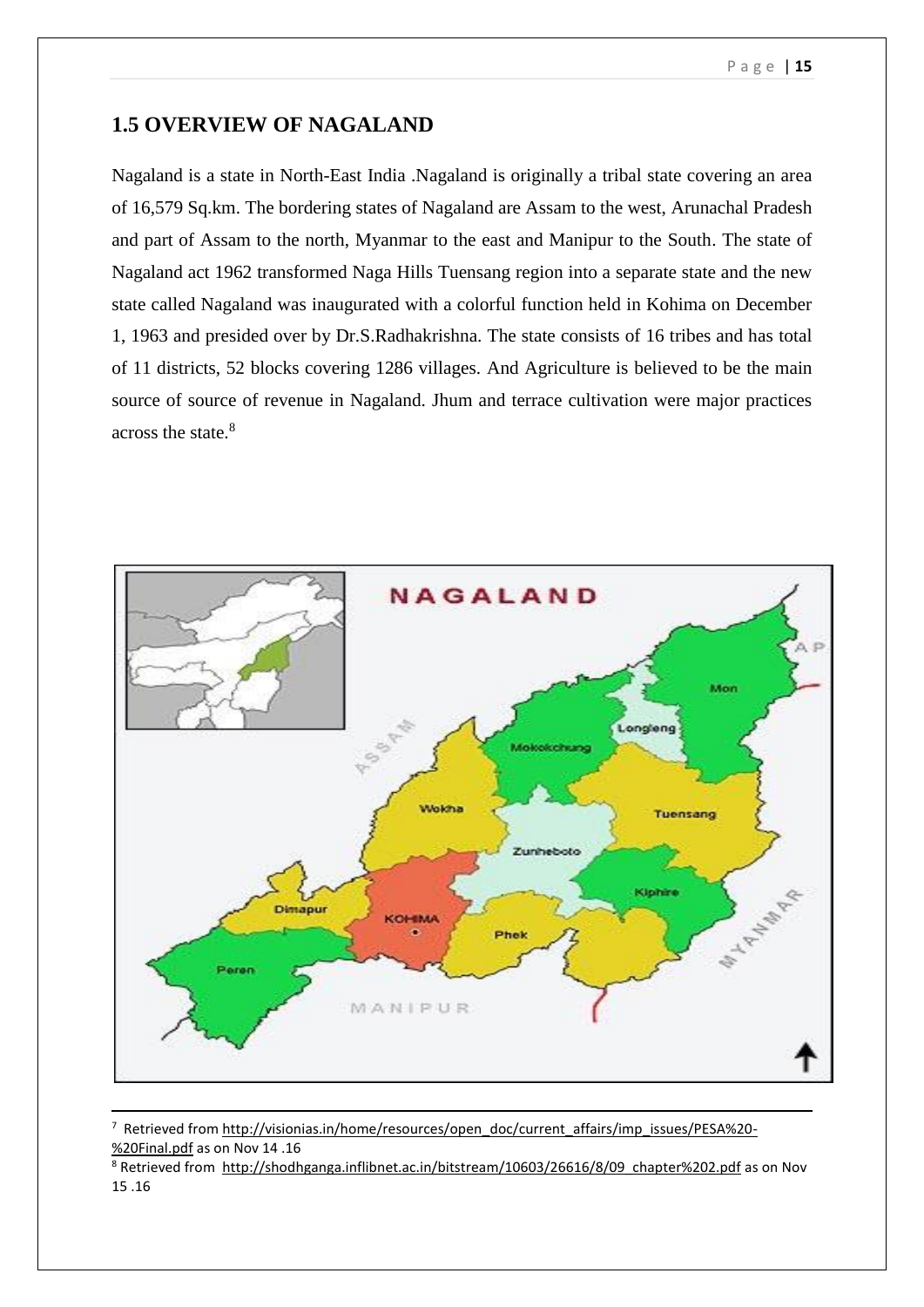| Table 1.1: Statistical figures of Nagaland                          |  |  |  |
|---------------------------------------------------------------------|--|--|--|
| Area: 16,579 sq kilometers                                          |  |  |  |
| State Capital : Kohima (1,444.12 m above sea level)                 |  |  |  |
| Population : $2.275$ million(2011 census)                           |  |  |  |
| Density: 120 per sq km                                              |  |  |  |
| Sex ratio : 909:1000 (Female: Male, 2011 census)                    |  |  |  |
| Literacy: 67.11% (Male: 71.77% Female: 61.92%)                      |  |  |  |
| No of villages : 1286 Census towns                                  |  |  |  |
| Districts: 11                                                       |  |  |  |
| Official language : English                                         |  |  |  |
| Average rainfall: 2500 mms                                          |  |  |  |
| Forest cover: $13,345$ sq kilometers $(80.49\%)$                    |  |  |  |
| Source : Directorate of Economics and Statistics, Govt. of Nagaland |  |  |  |

## **1.6 Village Council:**

The Government of Nagaland enacted the Village Council Act in 1967. And it is necessary to have a Village council for five years under the Nagaland Village Council Act 1990. The main aim of the Village Council is to take care of the developmental activities of the village..It ensures a district level relation to the grassroots through Village Development Boards (VDB) which has been formed mainly to look after the developmental activities. The VDB is a controlling board function which functions under the Village Council. Village Councils are believed to be significant element of the current governance system in Nagaland.

Village Council act as the highest authoritative body at the local level governance system of Nagaland.Though all Village Councils have the same set of functions, duties, roles prescribed

By the Nagaland Village and Area Council Act, 1978, it is fascinating fact to learn that the Village Council system differs from village to village, depending on the size, relationship and population in the Village. And as an introduction to the village council in Nagaland, it is important to understand the constitutional provision in regard to the Village Council and Village Development Board.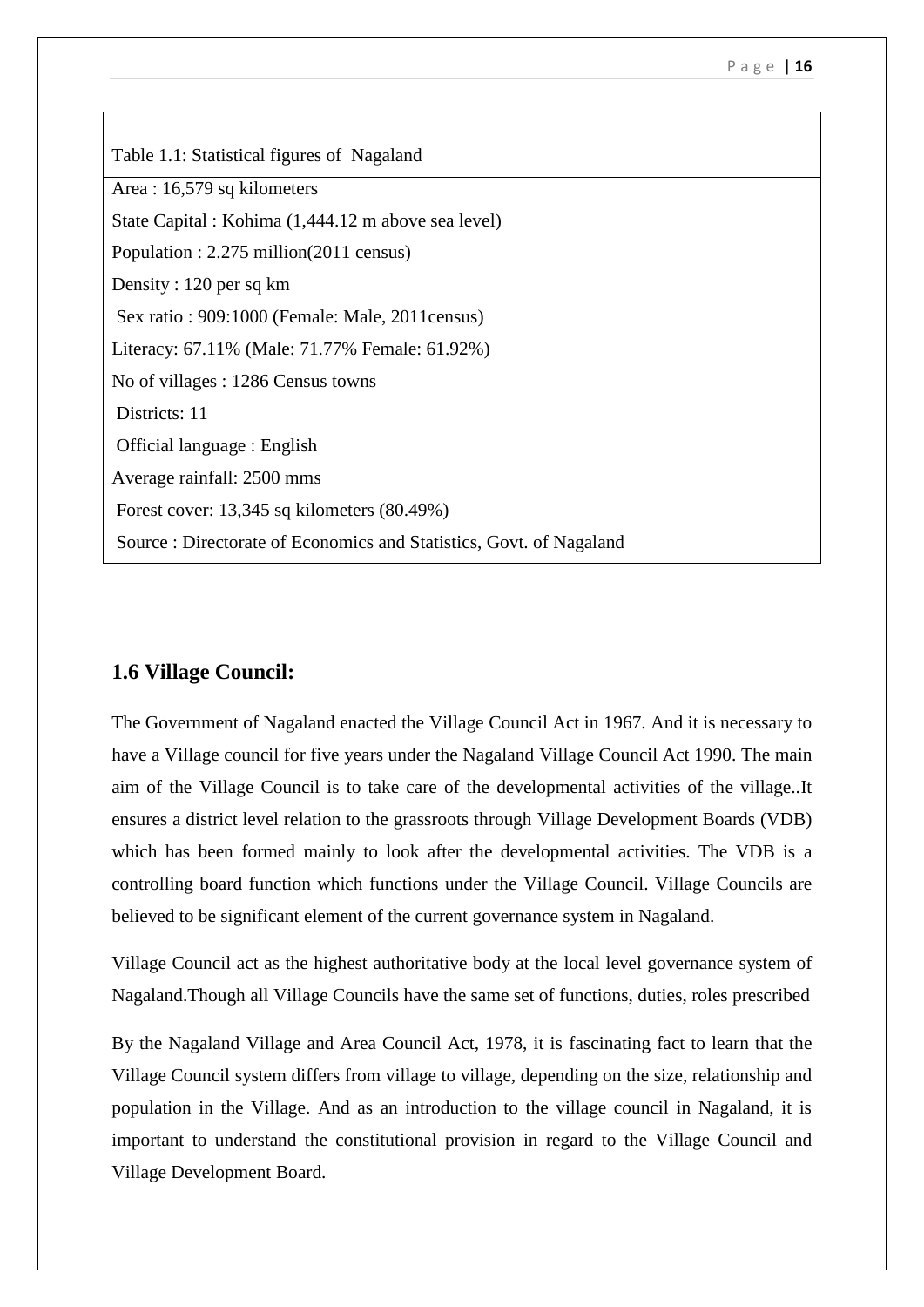In the article of the Indian Constitution-Article 371(A)

No Act of Parliament in respect of-

(i) Religious or social practices of the Nagas

(ii) Naga Customary law and procedure

(iii) Administration of criminal as well as social justice involving decisions according to

Traditional laws of the Naga.

**.** 

(iv)And the ownership regarding shift of land and its assets shall apply to the state of Nagaland unless the Legislative Assembly of Nagaland by a resolution, so decides.

It can be seen that the above constitutional provisions clearly depict that no Act of the parliament is applicable in relation to the regional land and local customary laws of Nagaland. Therefore, through this context the village Council assumes its importance. The Village Council controls the overall administration in the village and for the purpose of Village administration the State Government had propagated the Nagaland Village and Area Council Act, 1978 (Act No. 1 of 1979).By the agreement of the Governor on the 9th March, 1979 and published in the Nagaland Gazette extraordinary dated the 13th March 1979, an Act called the Nagaland Village and Area Council Act came into existence. This Act seek main purpose was to improve laws linking to the Constitution of Village and Area Councils in Nagaland and also to control their duties as well the functions and for matters associated as per the Nagaland Village and Area CouncilAct,1978 and extends to entire of Nagaland.

And each of the village whether they are big or small in size has a Village Council. And the number of the Village Council depends on the size of the Village. It is the sole political authority at the village level. While in most villages, the system of Universal Adult Franchise is practiced in the election of the VCM. Women representation as VCM is highly passive among the some Villages following its Patriarchy system.<sup>9</sup>

<sup>9</sup> Retrieved from [https://nagalandjournal.wordpress.com/2013/04/06/village-councils-and-village](https://nagalandjournal.wordpress.com/2013/04/06/village-councils-and-village-development-board-in-nagalandoverview/)[development-board-in-nagalandoverview/](https://nagalandjournal.wordpress.com/2013/04/06/village-councils-and-village-development-board-in-nagalandoverview/) as on Nov 17.16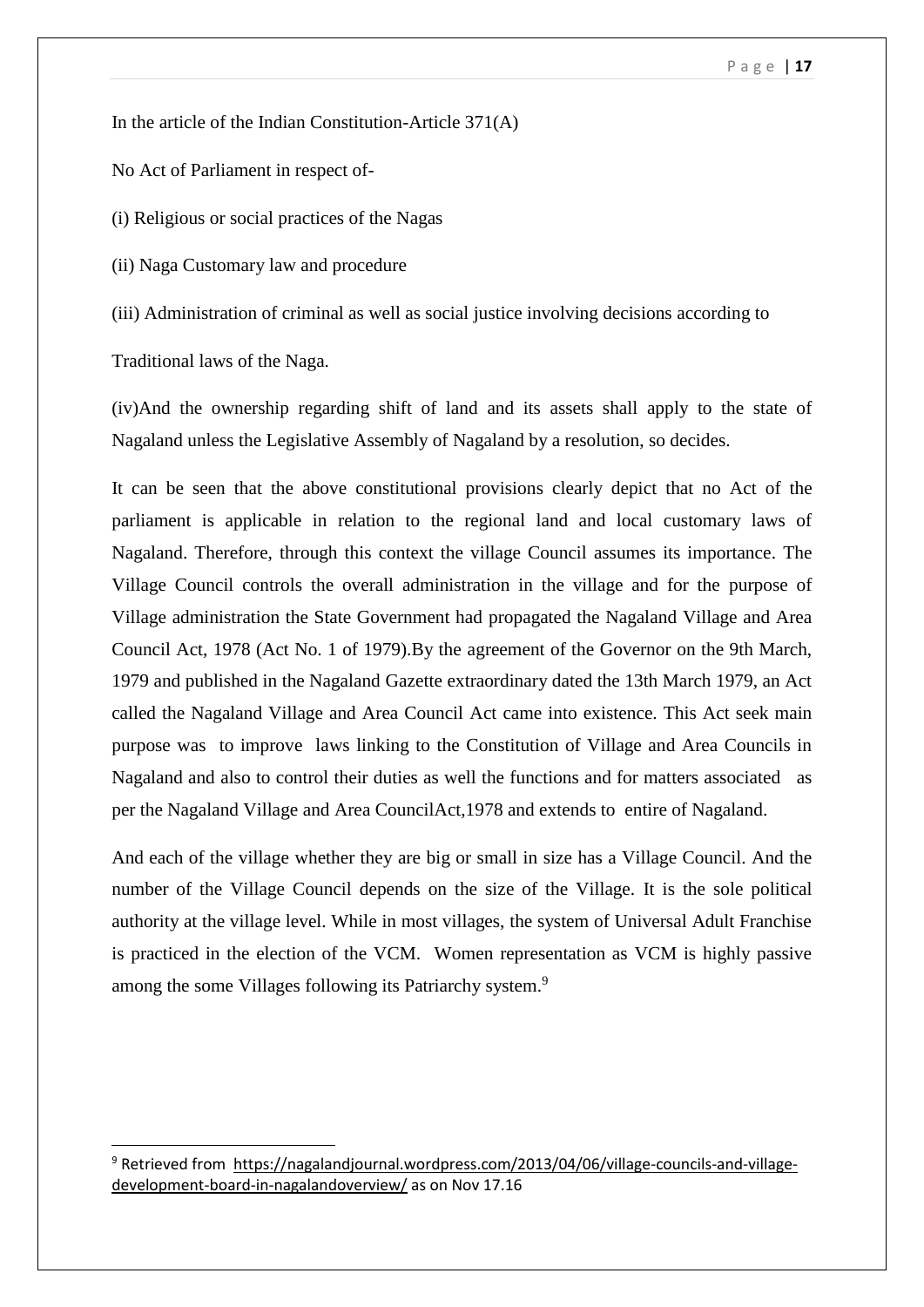### **Composition of the Village Council**

### **Chairman**:

(1) The Village Council also selects a member from amongst the council as the Chairman of the Council.

(2) A member of Council chosen by the Chairman shall play the role of the Chairman in matter of the absence of chairman in any meeting of the Village Council.

#### **Secretary:**

The Village Council may even appoint and select a Secretary whether the persons may or may not be from amongst the council. And the voting rights shall not be given if the secretary is not a member of the council.

### **The powers and duties of the Village Council are:**

1) Providing Village development Schemes for the maintenance of water supply, roads, forest and also to carry out the development schemes.

2) And to support the Government agencies and work together for the development of the Villages.

3) To carry out the development projects on its own or the guidance of the government.

4) To also lend money from Government, banks or any other financial institutions for development and other wellbeing projects of the village.

5) Apply and receive donation and subsides from Government agencies.

6) Providing safety for loans and payment relieves from the government.

7) To lend money to the deserving villages for their development and to obtain repayment without interest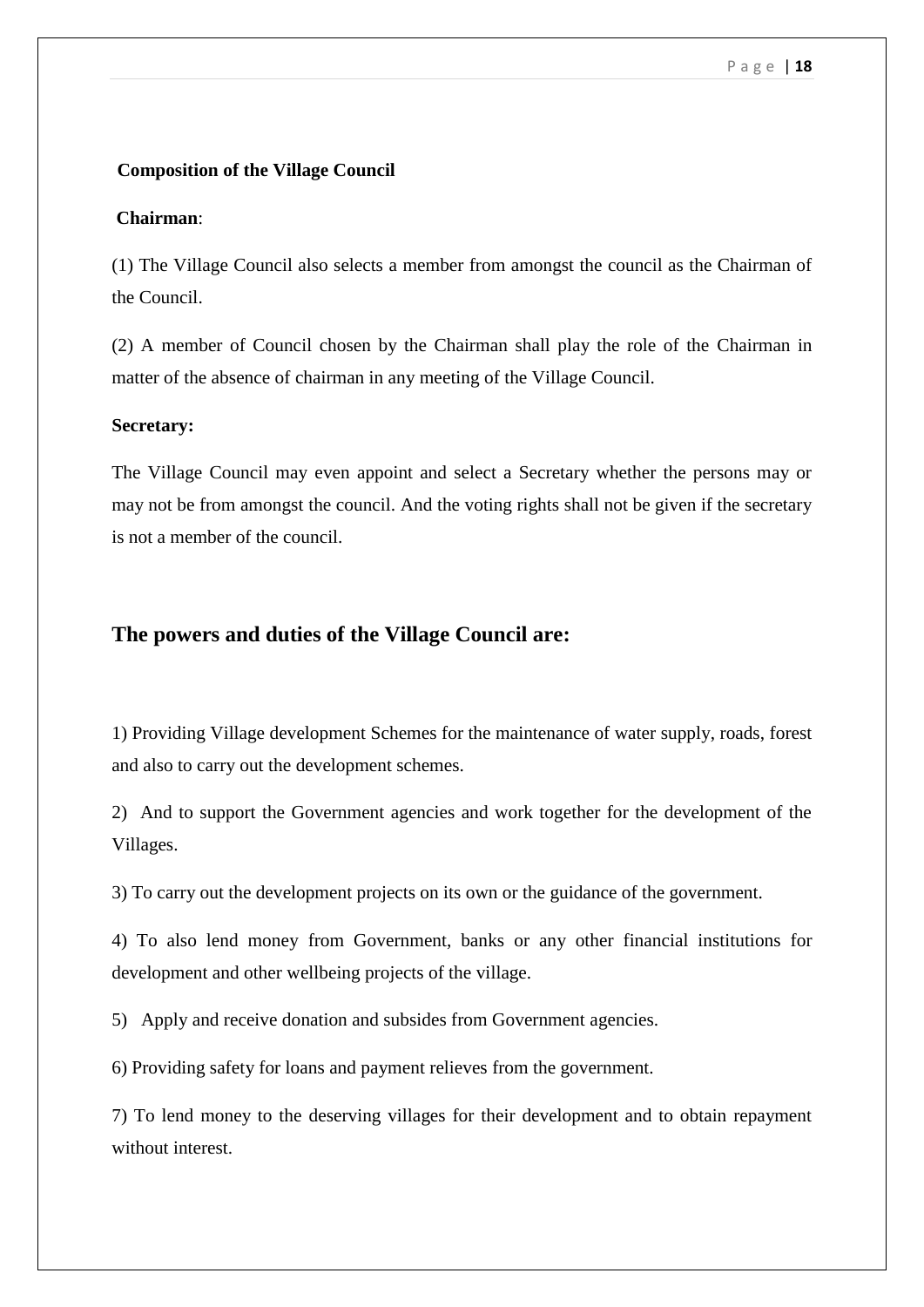8) To go through into loan agreement with the financial institution or the village heads

9) To raise funds utility services within the villages.

10) To form Village Development Board and empower them certain Acts in the event of disease or transmittable infection in case of its outbreak.<sup>10</sup>

### **1.7 Village Development Board**:

The concept of Village development board was evolved and VDB was established at every recognized village of Nagaland under the clause 12 of section 12 of Nagaland village and area council Act 1978 as a subsidiary of Village Council. The Village Council is known to be the main authority and the Village Development Board is just a statutory body that works under the VC.While village council being the local government has wide function concerned with the aspects of the village life on the other hand the VDB is concern only with the development aspect to the overall control of the village life. The VDB plays an important role for the functioning of the state .Its has been mainly established with the main aim to carry out the overall developmental activities in the village and to uplift the standard of the poor people.

The Village development board was first started in 1976 in Ketsaphomi village under Phek district. In 1980 it saw a great success of the Ketsaphomi village with the help of the central Government. Due to the victory of the Ketsaphomi village a group movement was launched in 1980 to increase the exposure of this unique institution throughout the state and initially five thousand rupees was been provided by the Government to the Village development board which was known as common fund and later came to be known as matching cash grant. Village development board were then asked to open accounts in India such as State Bank Of India (SBI) and other commercial banks to deposit funds the funds which was considered as the registration of development board. So due to its encouraging feedback the concept of VDB was generally established. The VDB are involved in all phases of development activities and also resources are present in the form of grant to all the 1083 villages

<sup>10</sup>Retrieved from

[https://www.nagaland.gov.in/Nagaland/UsefulLinks/The%20Nagaland%20Village%20and%20Area%20Councils](https://www.nagaland.gov.in/Nagaland/UsefulLinks/The%20Nagaland%20Village%20and%20Area%20Councils%20Act,%201978.pdf) [%20Act,%201978.pdf](https://www.nagaland.gov.in/Nagaland/UsefulLinks/The%20Nagaland%20Village%20and%20Area%20Councils%20Act,%201978.pdf) as on Nov 17.16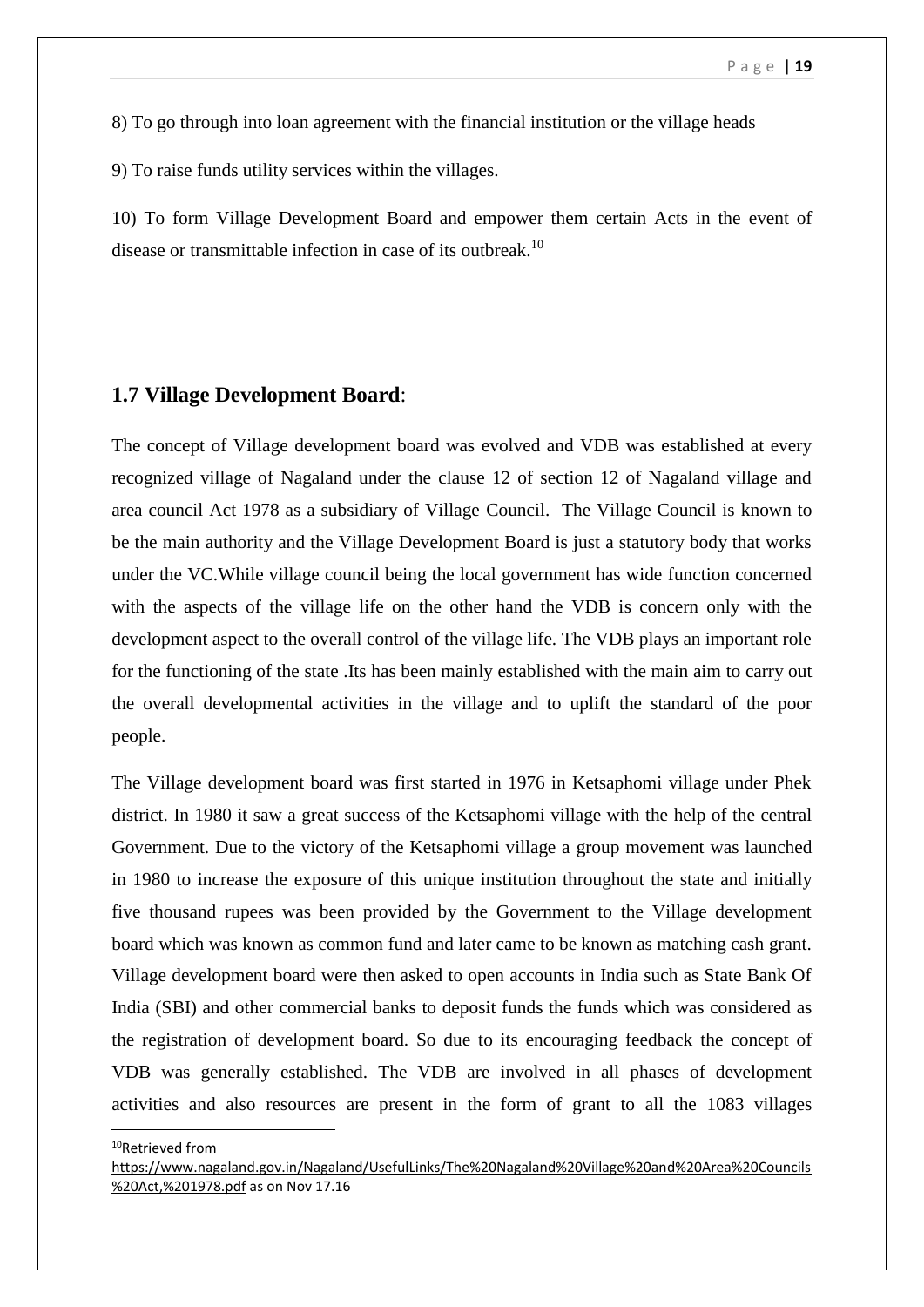recognized villages through VDB.And it was only through the active participation of the VDB many schemes that are taken up has been successfully implemented. Due to the existence of Village Development board the state of Nagaland has also been accepted from the 1973 Amendment of the Indian constitution.

### **Organizational structure:**

(1) STATE LEVEL: The Rural Development Department is known to be the main organization who takes in charge of all the VDBs programmes at the State level.

(2) DISTRICT LEVEL: Whereas in the District level there is presence of Deputy Commissioner who act as the chairman of DPB and those selected members and the members of DPB are also being incorporated.

3) BLOCK LEVEL: Block Development officer is also the person who is in charge of all the things at the Block level. His job is to support and lead the people of the village in planning out the village plan till its completion. And he also has to meet the people in the village in order to look after the works done by the villagers. Not only this he has to also submit Provisional Village plan, confirmation account and the conclusion account of the project to DPO chairman for his approval.

### **Special powers of the VDB:**

The VDB has also special powers that are to preserve law and order and to govern justice within the village in regard with the prevailing customary laws and procedure established in Nagaland. Any if any disputes arise between the Villages maybe in case of two or more village than the Village Council will settle the disputes.

1) Preparation of the Village Development Schemes.

2) To take in charge of good preservation of water supply, roads, power, forest, education and other wellbeing activities.

3) Serving the Government organization in order to look after the development works in the village.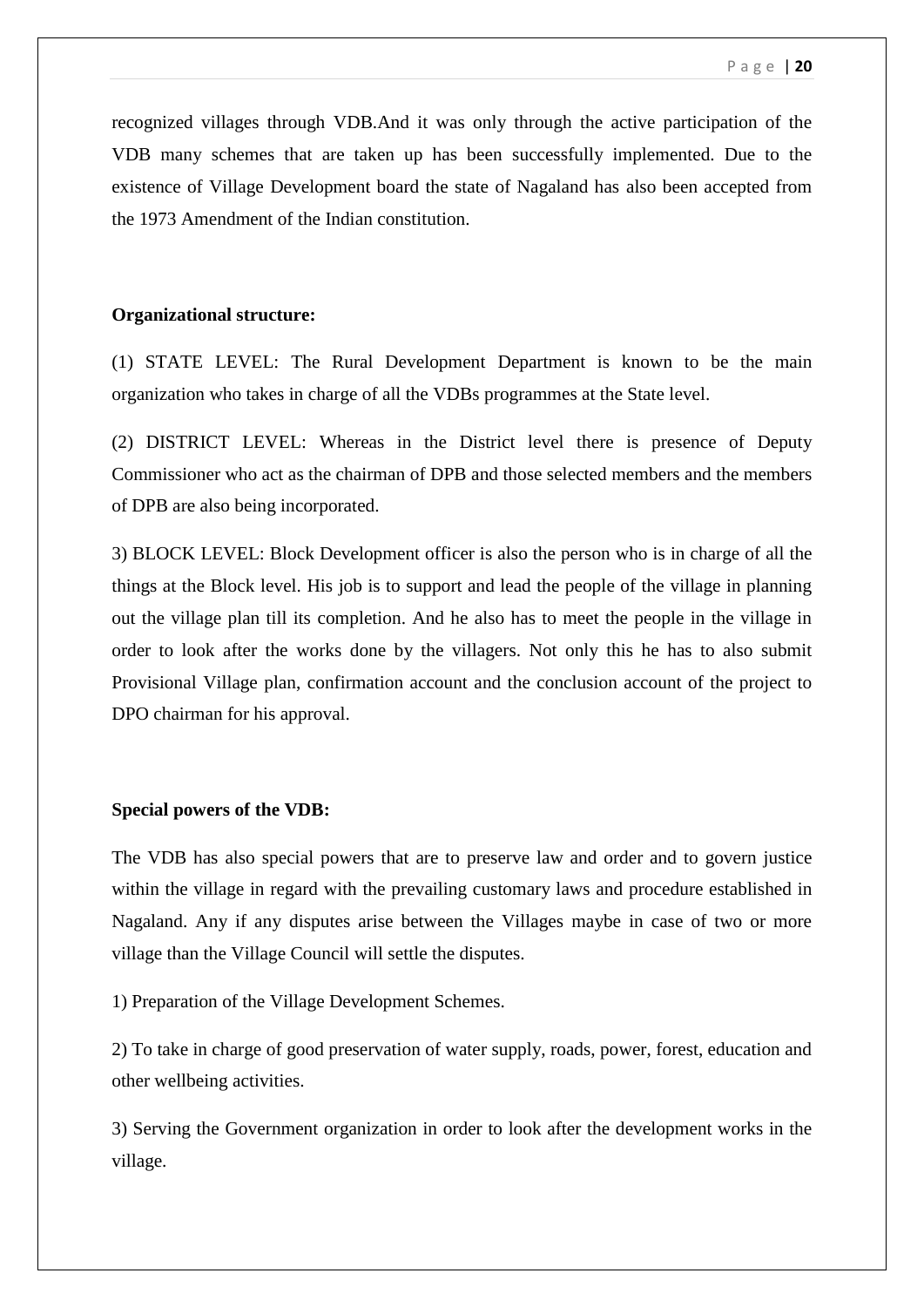4) Power to receive grant-in –aid, contributions and funding from the Government or other agencies.

5) The VDB can also offer safety for refund of loan by any other permanent inhabitant of the village from the Government bank or financial organization.

6) Power to go into loan agreement with the Government, bank or financial organization or permanent inhabitant of the village.

 All the resident of the village are members of the general body of the VDB. Two general bodies are held every year where the secretary of the board presents its reports which include previous month's funds and also asked questions with respect to the funds. And all the villagers who are also the member of the village development board are to inform about the date by the management committee meeting once in every month by deciding the date with the chairman and also the management committee conduct a meeting by deciding the date with the chairman of the village council and the chairman of the community.

Thus, The Village Council and the VDB played an important for all the development activities that are being carried out in the Village. They have played a great role for the upliftment of the village especially in the rural areas. The VC and The VDB took all the responsibility to look after the matters the village problem, schemes, proper health facilities, education and so on. $^{11}$ 

The role of Village Council is no exception to the literal analysis of power politics. The concept of local authority has absorbed the need to fulfill the local needs of the village by means of development. With the growing importance of the Village Development Board, the role of Village Council, which is known to be parent body to the VDB, sees its authority degrading as the VDBs functions at same level with the Village Council.

However, with the passage of time, cordial and friendly relationships are maintained with the neighboring villages which are a boon towards the national integration of the country.

<sup>&</sup>lt;sup>11</sup> Ibid from [http://wokha.nic.in/acts%20data/pdf\\_doc/NAGALAND%20VDB%20MODEL%20RULE.pdf](http://wokha.nic.in/acts%20data/pdf_doc/NAGALAND%20VDB%20MODEL%20RULE.pdf) as on Nov 18.16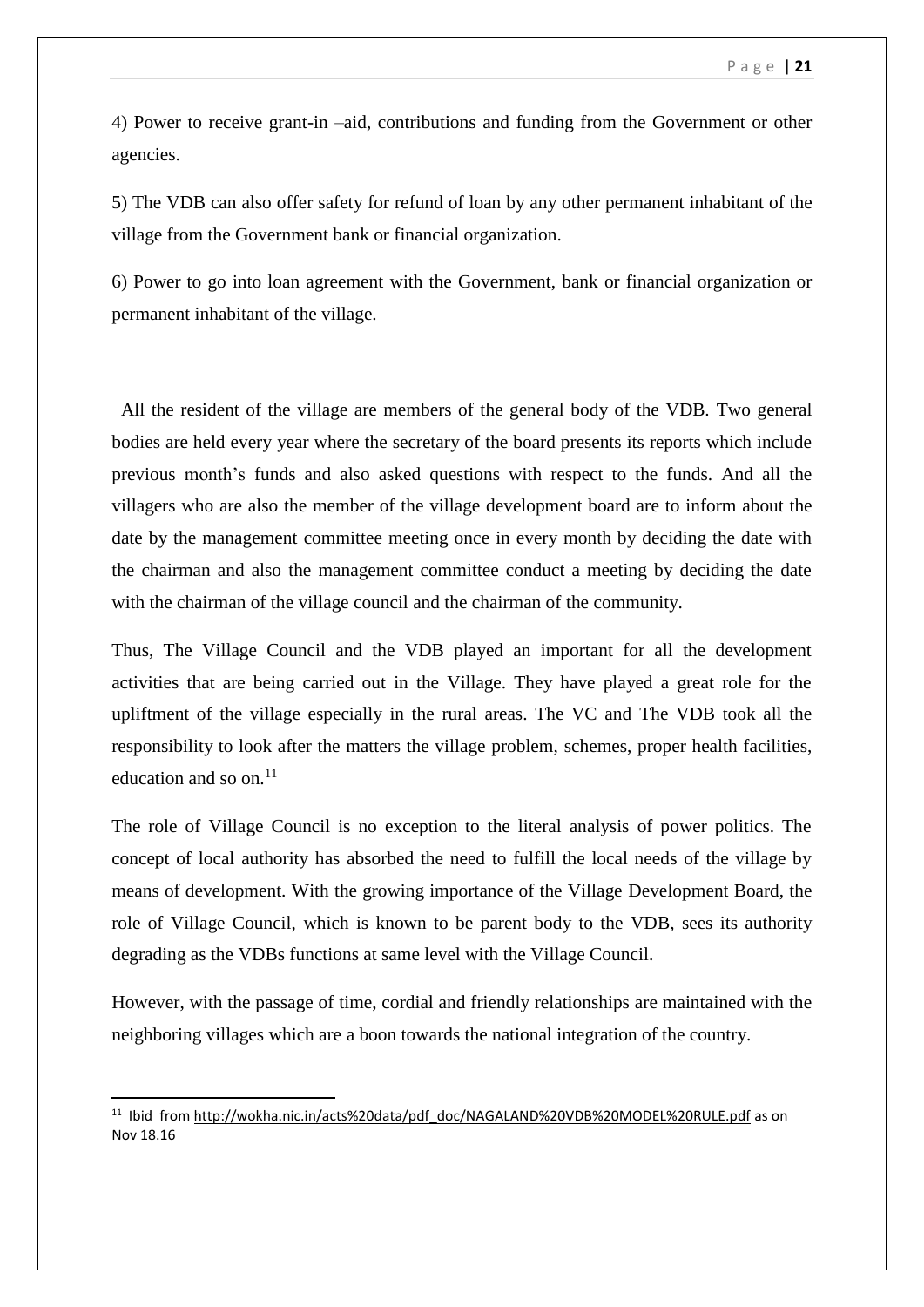## **1.8REVIEW OF THE LITERATURE:**

1. **Kadekodi's Gopal (1992) <sup>12</sup>** article "A model on the sustainable village development": The case of people participation says that there are various numbers of alternative sources of rural development that is focusing on poverty alleviations and unemployment of people in the rural areas. It also focuses on how the income generating from the private property of resources which include such as the land, cattle or any other household and cottage industry which depend on water, forest products and so on. Thus the development of the village will be possible only when the chairman of the development board cooperate with both the private and common product resource without hampering the environment and the human in the villages. He thus conclude by saying that it will be possible only with the help and support ,in terms of the employment and public work programme in creating a new system for the private sector in the rural areas.

2**. Bardhan Pranab and Mookherjee Dilip (2007**) **<sup>13</sup>** "Decentralization and Local Governance in the developing countries "analysis the decentralization and local governance that was initiated in the late twentieth century in the developing countries. This paper attempts to focus on the transfer of power from national to intermediate as opposed to the lowest levels of governance. It also points out about the different dimensions of decentralization which includes historical origins, design aspects and impact. Thus the study provides a glance earlier to decentralization and also the responsibilities and freedoms transfer to the local authorities and observe the outcome of the process.

1

<sup>&</sup>lt;sup>12</sup> Retrieved from [http://www.jstor.org/stable/29793624?seq=1#page\\_scan\\_tab\\_contents](http://www.jstor.org/stable/29793624?seq=1#page_scan_tab_contents) as on Nov 22.16

<sup>&</sup>lt;sup>13</sup> Retrieved from [https://www.jstor.org/stable/23266436?seq=1#page\\_scan\\_tab\\_contents](https://www.jstor.org/stable/23266436?seq=1#page_scan_tab_contents) as on Nov 24.16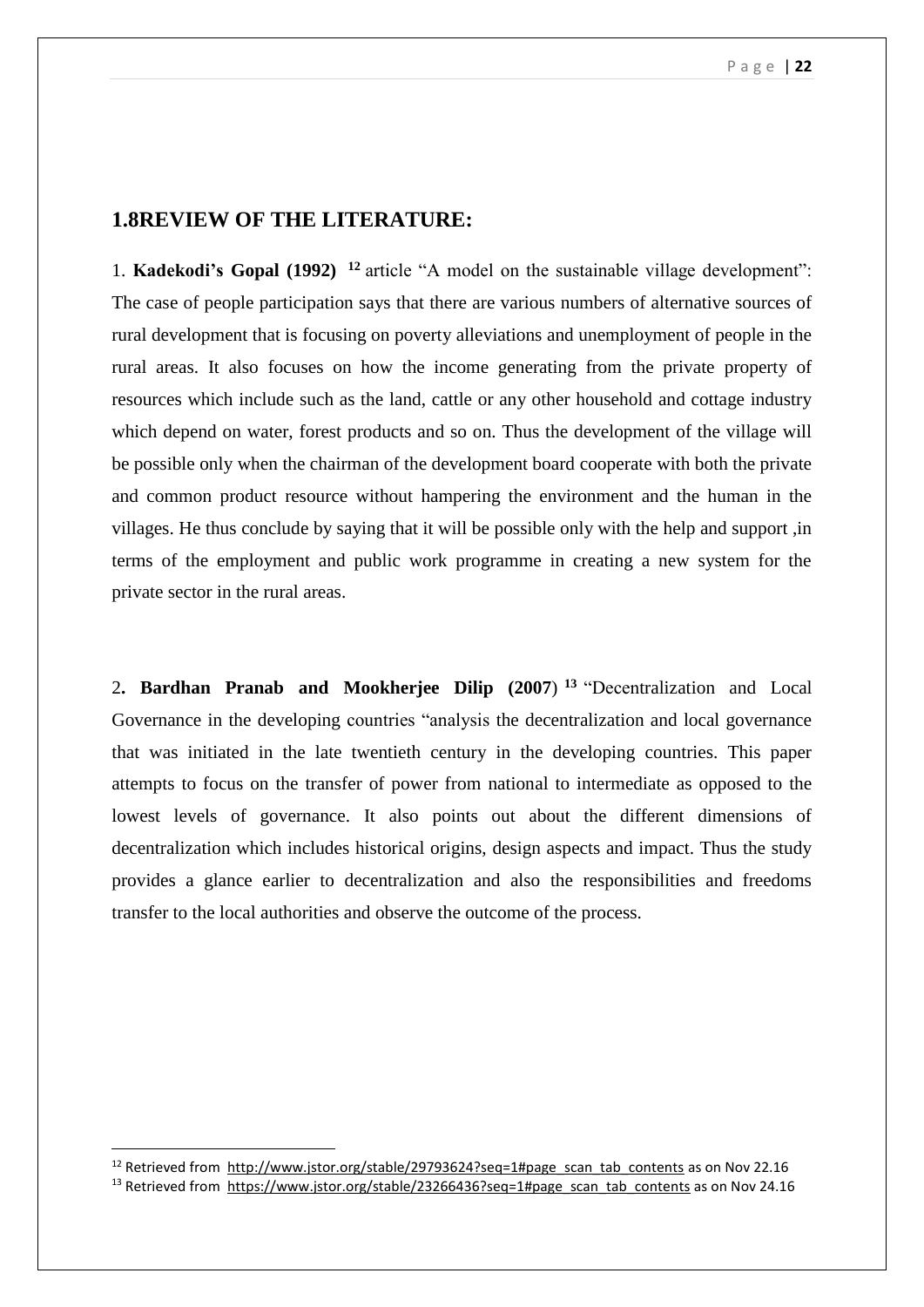3. **Jamir Amba (2010) <sup>14</sup>** "Understanding Local Self Governance in Nagaland" In this article the author says that the State Nagaland is unique because as it is single state in Indian Union formed through the political accord. According to Amba (2010) Nagaland is much related to those of the other state in country. However what makes Nagaland different from those of the other states in the countries is its local governance system through the Village Council and the Subsequent authorities. In Nagaland the local governance systems of the Village Councils is base on the customary Naga way. It is stated in Article 371 of the Indian Constitution the State of Nagaland enjoys Constitutional Sanction in various ways. Nagaland known for its rich culture and traditions became the 16<sup>th</sup> Indian State after independence. The study describes that the traditional self governance of the Nagas in many ways is quite similar to that of Gandhi article on "Village Swaraj". Each Naga village possesses and rules their own funds also prepare development actions in order to preserve rule, organize, in carrying out justice and secure protection. Through this study it analyses the role of the Village Council and VDB and the responsibility and power provided to them. Thus the Village Council and the VDB played an important role in the Village and through them various development projects are being carried out successfully in Nagaland. But on the other hand the writer concludes by saying that though the Village council has been given responsibility to hold so many activities but their institutional capacity especially in technical knowledge and power to legislate is very weak.

4**. K.Lotha Rikhyo and N.Lotha (2011)<sup>15</sup>** "Role of Naga village administration" In this article the author talked about the Naga village administration. The Naga village chairman, village council members, Gaon Buras (GBs) Village Development board (VDB) and church leaders played an important role in building up the villages. They say that the village is like a kingdom having everything with the village chairman who acts as the ruler or administer help of the people in the villages. And the village must also constitute a board which includes even the women in carrying out the programme. He further says that the best achievement of the village must be rewarded because un-examined life is not worth living. The village chairman

<sup>&</sup>lt;sup>14</sup> Retrieved from ftp://solutionexchange-un.net.in/public/decn/comm\_update/res-55-030311-20.pdf as on [Nov 26.16](ftp://solutionexchange-un.net.in/public/decn/comm_update/res-55-030311-20.pdf as on Nov 26.16)

<sup>15</sup> Retrieved from<http://morungexpress.com/role-of-naga-village-administration/> as on Nov 19.16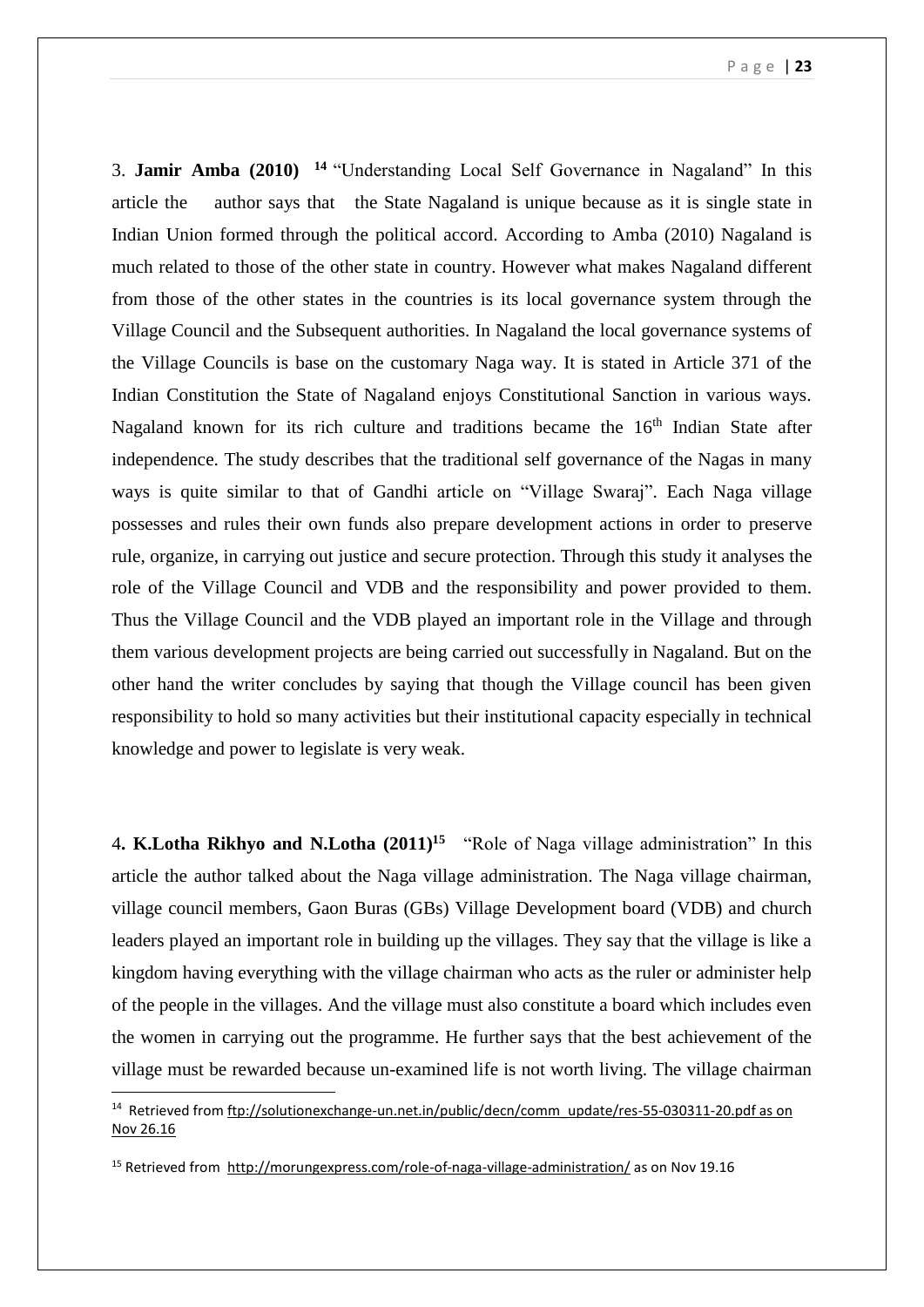and students organization of the village should organize various seminars and also take necessary conditions for the development of the village. Thus the author says that if the village administrations are ought to follow the rules and method of the village then it will not hinder the administration but instead it will help the village to function efficiently and fruitfully.

5**.Shimray's Angkang Robert(2014) <sup>16</sup>** "Decentralization from below: A case study of Nagaland "In his study the author says that both decentralization and local governance are considered as the essential component of the self-governing authority as they offer an surroundings which help in bringing nearer to the people and also in helping the people of the rural areas. Decentralized form of Government main goal was to bring political as well as economic l system and also in responding people's necessity and inclination and also to bridge the space between the dealer and the users of goods and services. According to him decentralization are believed to be an key aspect of the participatory democratic system as it signify a sustainable decrease in the power of national governance over the financial policy. He says that the Naga people residing in the North-eastern part of India carries out their project through three institutional bodies namely-"Village council", "Village development board and "Naga communalization scheme". He further says that today in Nagaland each village has a village council and the village development board to take care of the development projects in the rural areas. Thus he concludes by saying that because of the effective decentralization and community participation in all the decisions it help the poor people and also in improving their life thereby reducing poverty.

6. **Humtsoe John (2014) <sup>17</sup>** "Village council and Village Development Board in Nagaland" In this article the author says that the Village Council are significant part of the contemporary governance system while VDB have been established for delivering rural development projects. He says that the village council is in charge of overall authority for the administration of justice in the village who are responsible for maintenance of the law and

<sup>&</sup>lt;sup>16</sup> Retrieved from<http://www.ijsrp.org/research-paper-0314/ijsrp-p2712.pdf> as on Nov 18.16 <sup>17</sup> Retrieved from [https://nagalandjournal.wordpress.com/2013/04/06/village-councils-and-village](https://nagalandjournal.wordpress.com/2013/04/06/village-councils-and-village-development-board-in-nagalandoverview/)[development-board-in-nagalandoverview/](https://nagalandjournal.wordpress.com/2013/04/06/village-councils-and-village-development-board-in-nagalandoverview/) as on Nov 20.16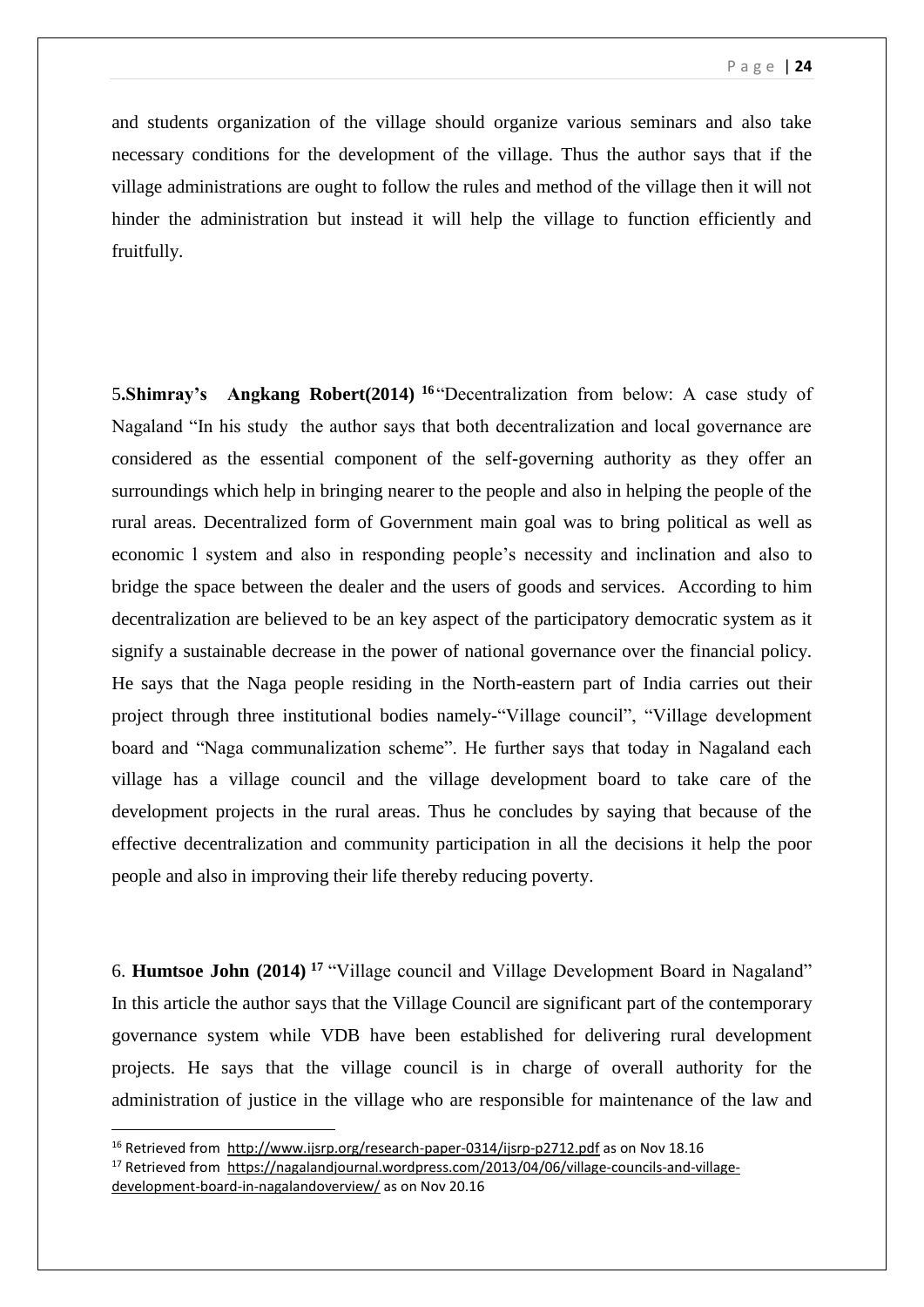order and also to maintain the rule and order of the village while the VDB is a constitutional body which functions under the village council which involves only in improving the activities as part of their responsibilities such as allocation of funds, schemes, and other welfare activities and so on. So, through the involvement of the VDB several schemes has been implemented in Nagaland and the State of Nagaland are set to be free from purview of 73rd amendment of the constitution, due to the continuation of local self governing activities through the Village Council and VDBs.

7. **Sethy Harihar (2014) <sup>18</sup>"**Effectiveness of Panchayati Raj systems, Problems and National Declaration" studies about the local self governing institution and how government organization can also play an important part in regard to the procedure of political legitimization as it also increase a logic of involvement among people for political and social and the economic reliability of the local environments. It talks about the Panchayati Raj which has been set up in India mainly to associate people in the running at the grass-root level and the people has also been given an energetic role to prepare in order to carry out their plans. In this article the author also mentioned about the several problems that the Panchayati Raj system are facing in day to activities which includes insufficient financial resources to carry out the administration which he considered as a serious problem so the Government should take effective steps to solve it permanently. And the other problems also include the irreconcilable relations between the three tiers (Village, Block n District) and un-pleasant relations between officials and people and so on. Lastly, Sethy (2010) mentioned about the national declaration for self-governance conference which was held on April 2002 regarding Panchayati raj in New Delhi to solve the problems of the Panchayat so that the Panchayat could become self-sufficient both financially and functionally.

1

<sup>18</sup> Retrieved from<http://odisha.gov.in/e-magazine/Orissareview/2010/Feb-Mar/engpdf/17-19.pdf> as on Nov 20.16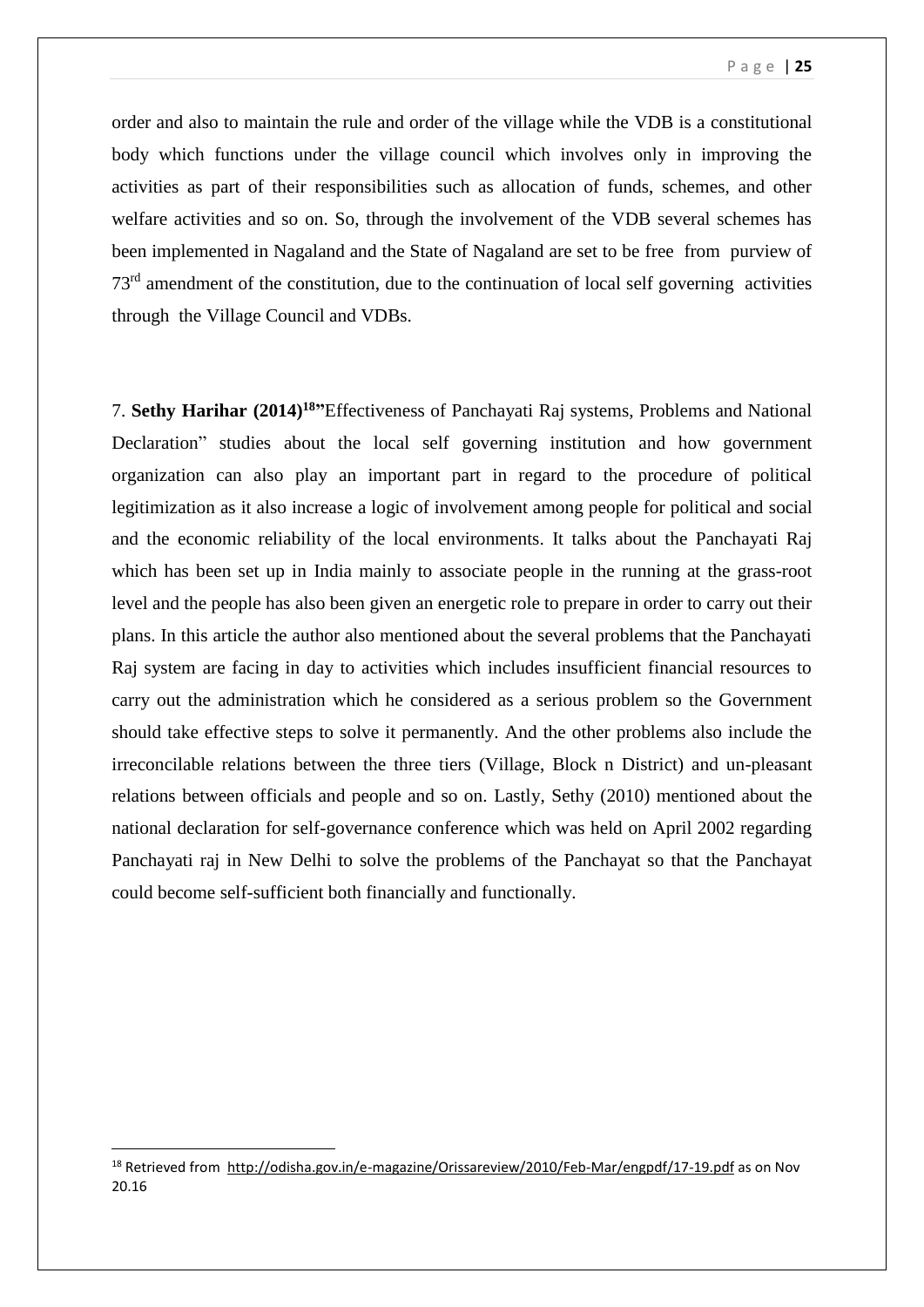## **1.9 RESEARCH METHODOLOGY**

Primary and Secondary sources:

Primary sources include Survey methodology and Qualitative interviewing.

Survey methodology is a method of qualitative research .It gives quality and accuracy of responses. This will comprise of questioners.

Qualitative interviewing would comprise of interviewing people from all section of society i.e. from a home makers, youths, village people, and VDB n VC office holder.

Secondary sources from articles in newspaper or popular magazines, book or articles found in scholarly journals.

## **1.10 SCOPE OF STUDY**

This paper has a significant scope because not much has been reported about the role of

Village Council and VDB in Nagaland though various researches who studied about the working of the Village Council and the VDB in other parts of the country. So through this study we will come to know more about the role and functions of the Village council and the VDB in Nagaland from various ways and sources. In this paper we will also look into how the governing bodies are elected or appointed and also how they function. Although the VDBs and VC only function at the local level there is much scope in it as we see that a majority of disputes and officials are settled here and also this VDBs and VC lessen the burden of the district and state courts so there is scope in studying this paper to check whether the VDBs and VC are truly functional or just keepsake and to compare how its decision making affects today's issues from the earlier times.

## **1.11OBJECTIVES**

- To study the organizational structure of the Village Council and the VDB.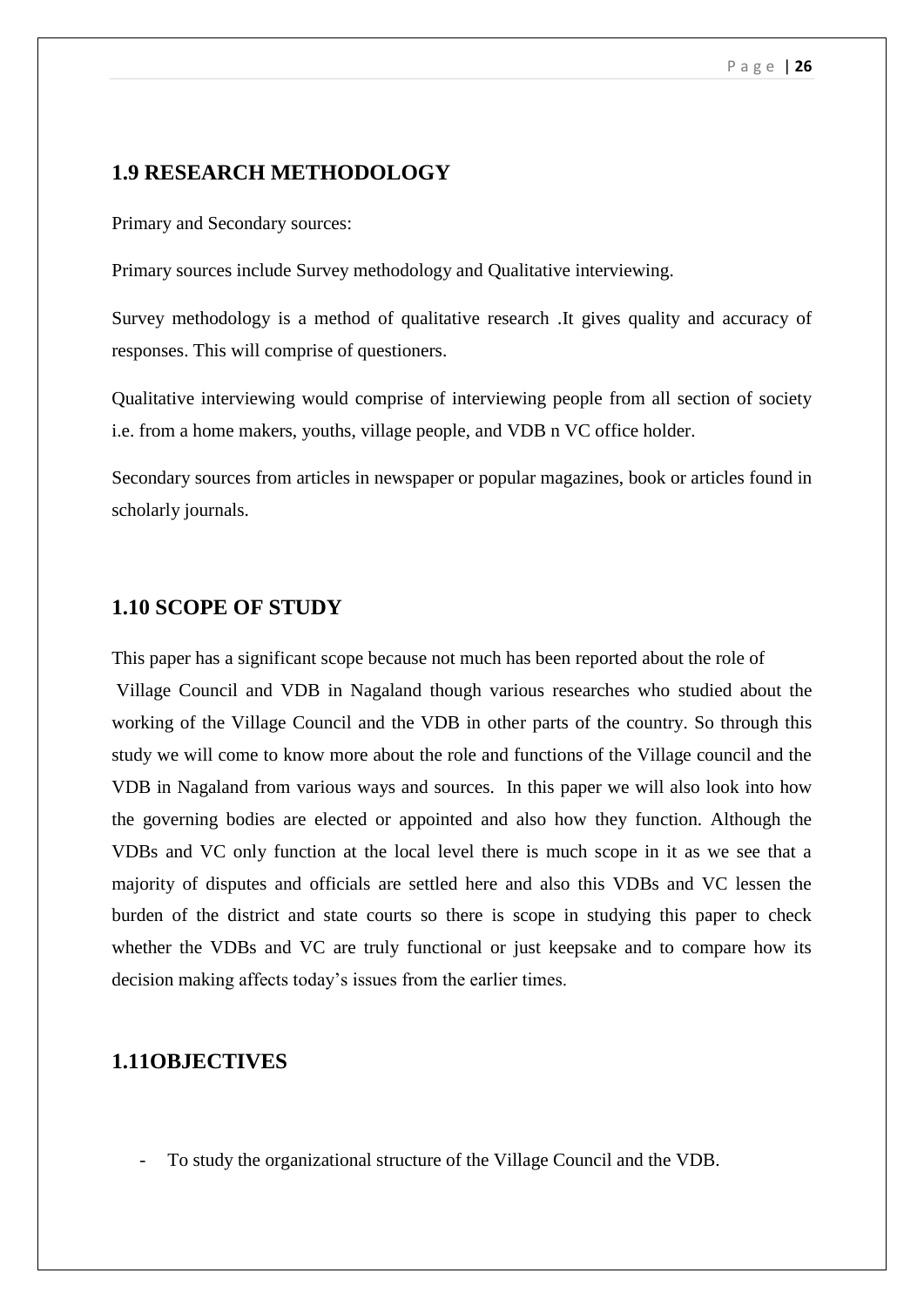- To study the functioning of the Village Council and the VDB.
- To evaluate the awareness of the Village people for preparation of Village plan.
- To find out its problems and challenges.
- To suggest possible measures for development of VDB and VC.

# **1.12HYPOTHESIS**

The organizational structure and infrastructural facilities in VDB and VC in Nagaland are satisfactory.

People in Nagaland are aware about the working of VC and VDB.

Village Development board are playing a significant role for the rural development.

VDB and VC are playing an active role in making people politically aware about Government initiatives.

Women of Nagaland are taking active part in the functioning of VDB and VC.

# **TIMELINE**

| <b>CHAPTERS</b>                   | <b>TIME PERIOD</b>          |
|-----------------------------------|-----------------------------|
| <b>INTRODUCTION</b>               | 20 DAYS OF NOV              |
| <b>CHAPTER 2</b>                  | <b>JANUARY AND FEBRUARY</b> |
| COLLECTION OFDATAAND DATA ANALYIS | MARCH AND APRIL             |
| <b>CONCLUSION</b>                 | <b>MAY</b>                  |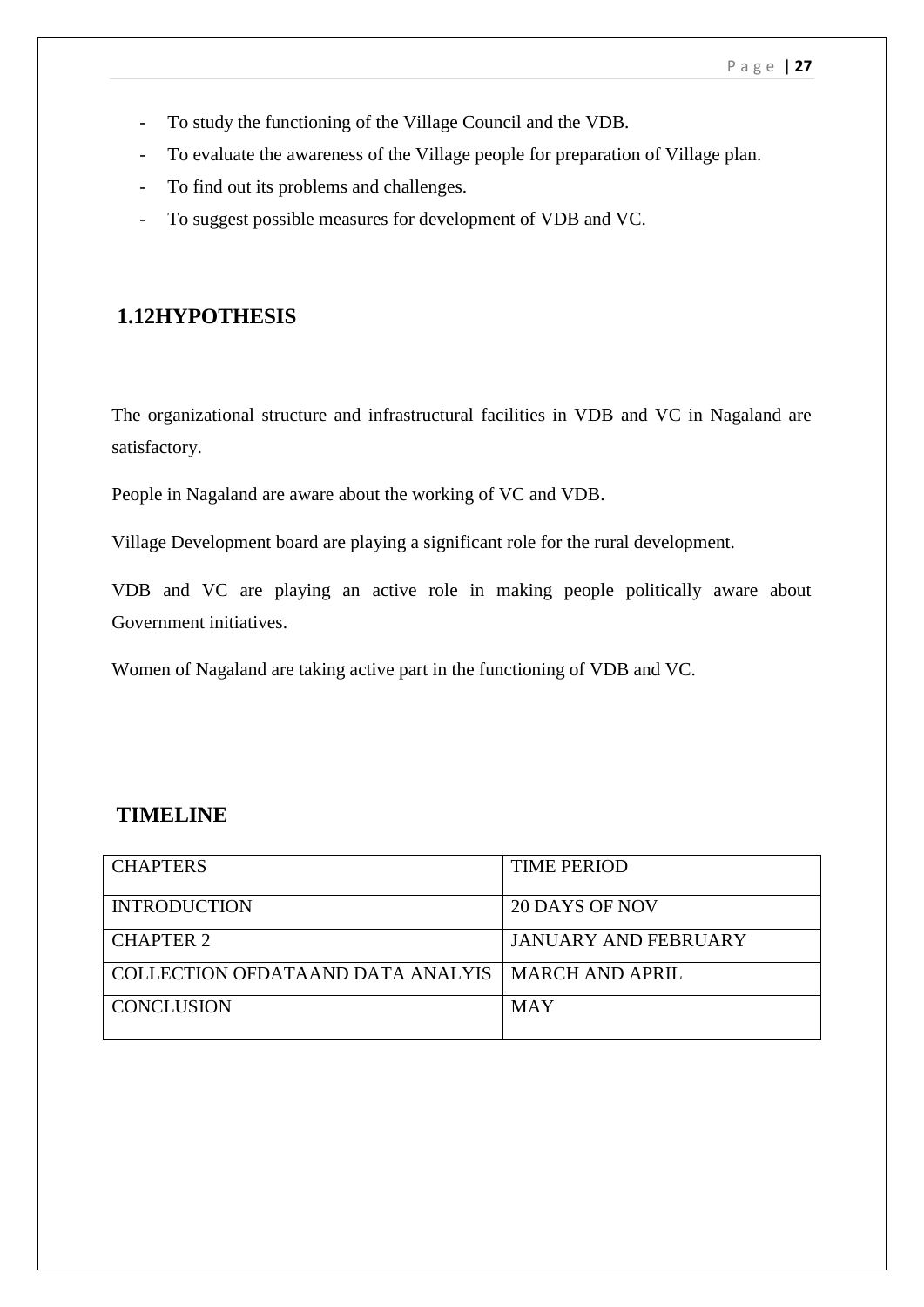## **Chapter 2**

# **Democratic Decentralization: Importance of local self governing institutions in India and role of Village Council and Village development board**

Democratic decentralization is a system which covers a system of Governance where the citizens of any locality have the right to hold the public officials and responsibility through various democratic means.

Decentralization is the shift of power, duty, and liability from the central to local governments. Decentralization can also take a range of forms, generally described in Public administration terms as the deconcentration, transfer, and allocation.<sup>19</sup>

## **2.1 Democratic Decentralization in India: An overview**

Democratic decentralization at the grassroots level is envisages as the most significant strategy to make democracy meaningful and achieve greater goals of a responsive, corruption free, effective and transparent administration. Decentralization and development of local administration is widely known as an effective political instrument and means of realization of balanced and equitable development in Indian states. Decentralization of power aims at better and faster communication, involvement and commitment of the people in development, mobilization of support and utilization of resources in a greater manner for national development, reduction in delay in decision-making, greater equity in allocation of resources and investments as well as reduction in apathy of administration to client.<sup>20</sup>

In India Panchayati Raj system is being recognized as the main tool of decentralization through which the democracy will be truthfully delegated and approachable. And after 73rd Constitutional Amendment, it is universally and acutely realized that the process of

<sup>&</sup>lt;sup>19</sup> Ibid fro[m file:///C:/Users/LAPTOP/Documents/Democr\\_Decen.PDF](file:///C:/Users/LAPTOP/Documents/Democr_Decen.PDF) as on March 1.0'17

<sup>&</sup>lt;sup>20</sup> Ibid fro[m https://knimbusstore.s3.amazonaws.com/journal\\_article/19\\_IJSSIR\\_VOL3\\_NO8\\_AUGUST2014.pdf](https://knimbusstore.s3.amazonaws.com/journal_article/19_IJSSIR_VOL3_NO8_AUGUST2014.pdf) as on March 1.0'17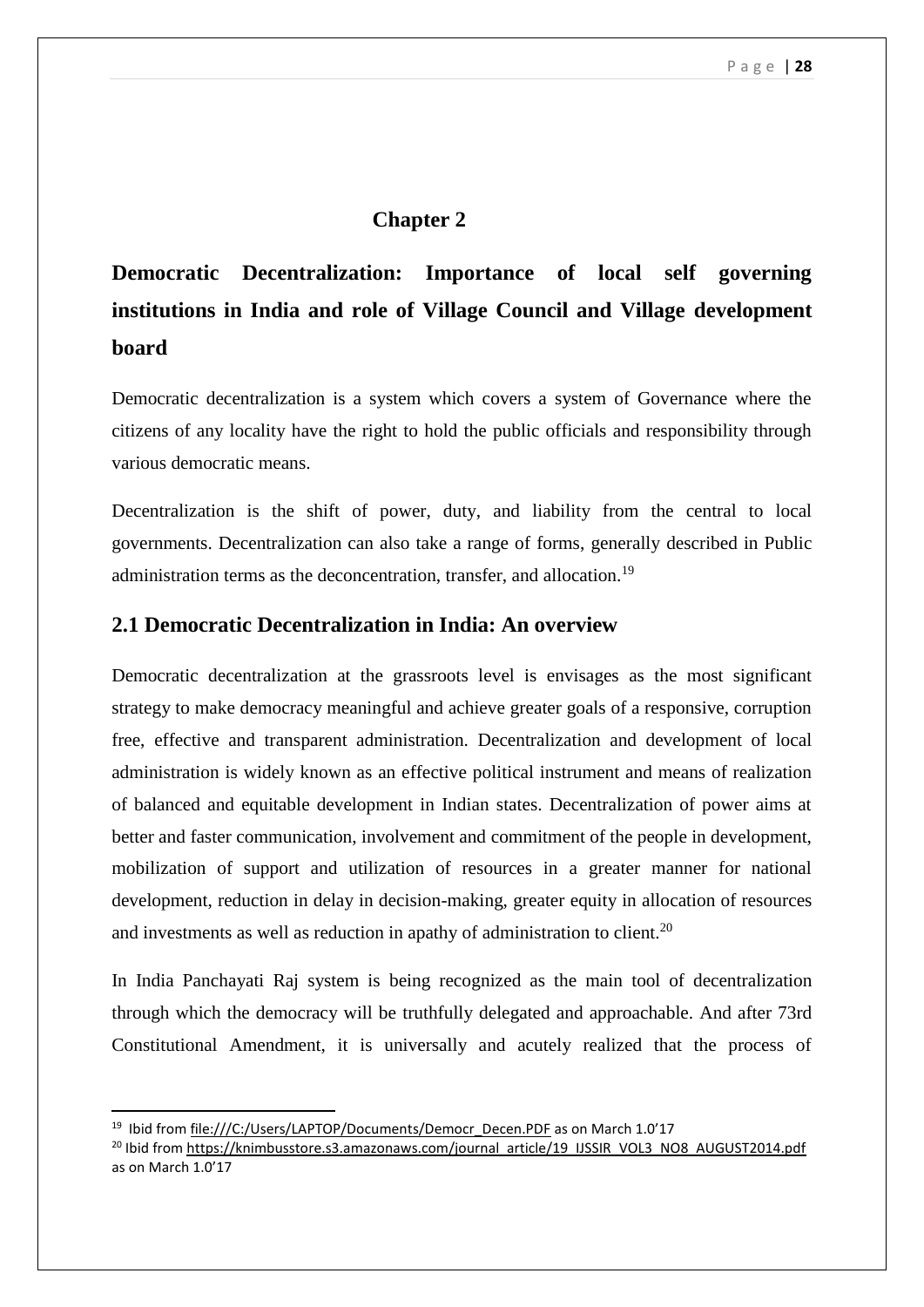democratic decentralization cannot be complete without devolution of sufficient and rightful financial and administrative powers to the grassroots institutions.

Today democratic decentralization is also universal trend. Decentralization even at the lowest level of administration should be seen as a theory of bring development, which need a variety of organization for uplifting the poorer sections of the society and also to empower them. In India the rural and urban areas have been extended at democratic decentralization through the 73rd and 74th Amendment Act. And through these Acts it has led to people's involvement through the Gram Sabha's and the ward agency. An important feature of these amendments is the coming out of a new age group in leadership at the local level from women and weaker sections of the society. $21$ 

## **2.2Importance of Local self governing institutions in India:**

The Decentralization of power depends largely on the achievement of democracy. And the Local Self Government is such a system where people can obtain their self-governing rights every individual can also get the chance to widen his/her behavior fully and properly. The Local Self Government is believed to the best centers for the people in delivering democratic thoughts and education. The Local Self Government also opens the doors for the people to enjoy democracy. And it is only through the Local Self Government all the problems of the local people are being solved successfully. And with this process, the heavy burden and responsibility that is shoulder upon the Central and the State Government is lessen. And since the Local self governments are local people they can solely understand the needs and the problems of the local people more than the State and the Central Government.

In local self government, the members have a tight and cordial relation with each other. And also due to this it results free from illegal activities and acts according to the social well being of the people. The local self-government institution has always remained helpful for the people in carrying out different economic planning in local as well as in regional levels far better than the state or central government. And it also motivates the people of the locality to actively participate in various governmental activities. The Local Self-government usually binds the people in unity and also inspires them to take part in its activities without any favoritism or fanaticism. And through this it builds up the political values and loyalty of

<sup>&</sup>lt;sup>21</sup> Ibid fro[m http://ncert.servloci.com/2012/01/unit-1-concept-evolution-and.html](http://ncert.servloci.com/2012/01/unit-1-concept-evolution-and.html) as on March 1.0'17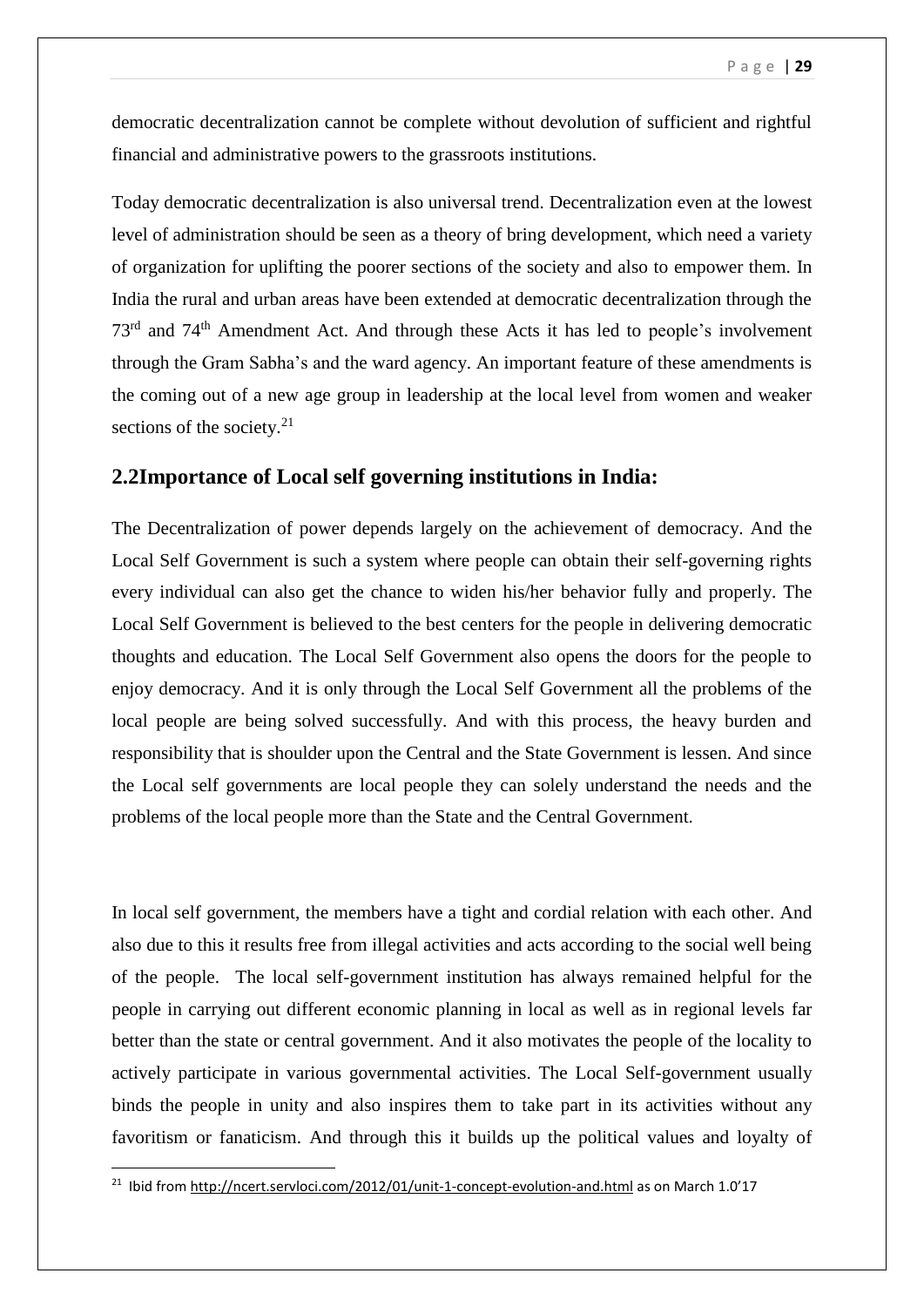common people and so it persuade the political activities and political culture of the people. And moreover both the central and the state governments do various administrative experiments through the local self-governments. Thus through it made the common people to get involve and take part and also make the people to contribute more lively even at the lowest level of administration. Through this Local Self Government is contributing towards the equality and liberty and also in fulfilling their needs and discrimination of the people at the local as well as district level.<sup>22</sup>

And inaugurating the first Local Self-Government Ministers' Conference (India) in 1948, the former Prime Minister Jawaharlal Nehru observed that "The basis system of democracy must be Local Self-Government.. He says that people usually have the habit of thinking of democracy at the top and not so much at the bottom. Democracy unless you build on the foundation from below it may not be a success at the top. "In the present states there is a great also importance of the local self-government because it lessened the work of the provincial and central government. These institutions help in imparting knowledge and training to the citizens also in managing the government. Through local self-institutions all the acts of jobs and tasks among the citizens is being imparted and their interest is aroused in the administration. Bryce says, "Whoever learns to be public spirited, active and upright in the affairs of the village, has learnt the first lesson of the duty on a citizen of a great country". Bryce further added that the local institutions it not only instructs and impart training to the citizens in public affairs, but they also train the people on how to work along with other people. These institutions have hammered the spirit of understanding, suitability, honesty and the social spirit which is necessary for the development of democracy.<sup>23</sup>

## **2.3 Rural Local self governing institutions in Nagaland**:

**.** 

Rural development has assumed great significance in Nagaland during the last few years. Nagaland has the autonomy for extension of its traditional self –government institutions

<sup>&</sup>lt;sup>22</sup> Ibid fro[m http://pune.gen.in/india/importance-local-self-government-india/528/](http://pune.gen.in/india/importance-local-self-government-india/528/) as on march 10'17

<sup>&</sup>lt;sup>23</sup> Ibid fro[m http://www.publishyourarticles.net/knowledge-hub/political-science/meaning-and-functions-of](http://www.publishyourarticles.net/knowledge-hub/political-science/meaning-and-functions-of-local-governments/6010/)[local-governments/6010/](http://www.publishyourarticles.net/knowledge-hub/political-science/meaning-and-functions-of-local-governments/6010/) as on march 11'17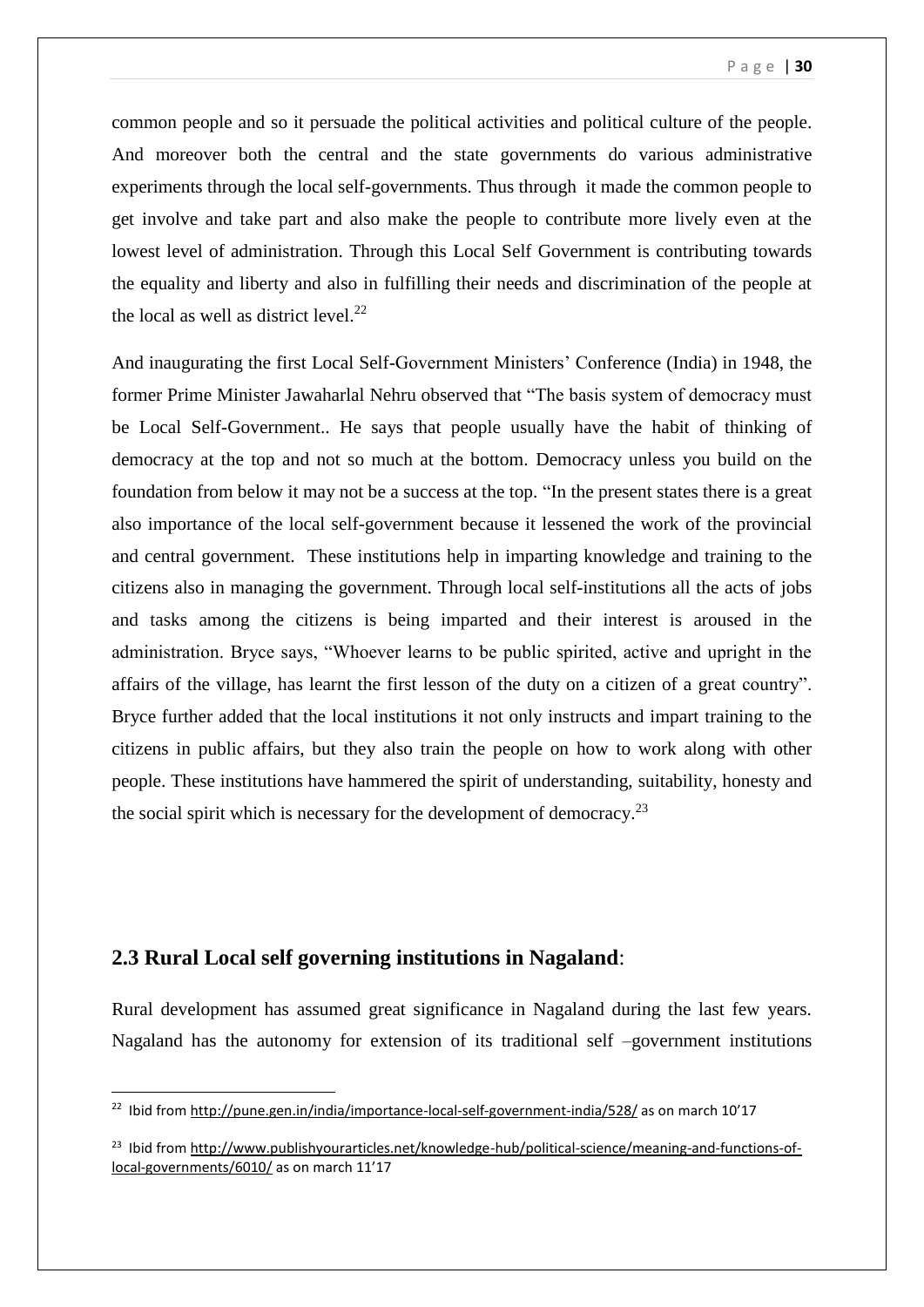being the sixth scheduled of the Constitution. On the other hand, to make it more efficient and reinforce the conventional self-governing institutions, the Nagaland Government had approved an Act recognized as the Nagaland Village and Area and Regional Council Act in 1970.This Act was amended in 1973 and finally repealed in 1978 and brought in placed with a new legislation recognized as Nagaland Village and Area Council Act 1978.

Institutions for local self-governance exist due to the strong community bonding inside the Naga traditional village. To enhance the institutions of local self –governance it came in combination with the government of Nagaland in the year 1966 with the introduction of Village Council Act.

Under the Nagaland Village Council Act of 1990 the region is needed to constitute a Village council for five years. The Village Council composed of the members that are chosen by the people of the rural areas for five years. The Village Council composed of the members that are selected by the rural people with respect to traditional practice and procedure, and the same being permitted by the State Government, provided that inherited Village Chiefs GBs and Angs will be the Ex-officio members of such council and they shall have the right to vote. 24

## **2.4Role of Village Council and Village Development Board:**

The role of Village Council and the VDB in the implementation of the programmes are not fully known to most of the people in many cases to the VC/VDB themselves.

### **Village Council:**

1

The village being an independent democratic republic had its own governance systems and laws. Although the women did not have any role in the official functioning of traditional institutions and all the members of the community were considered equal in status to one another. And in order to give such functional customary systems are present in each Naga

<sup>&</sup>lt;sup>24</sup> Ibid fro[m ftp://solutionexchange-un.net.in/public/decn/comm\\_update/res-55-030311-20.pdf](ftp://solutionexchange-un.net.in/public/decn/comm_update/res-55-030311-20.pdf) as on April 3 '17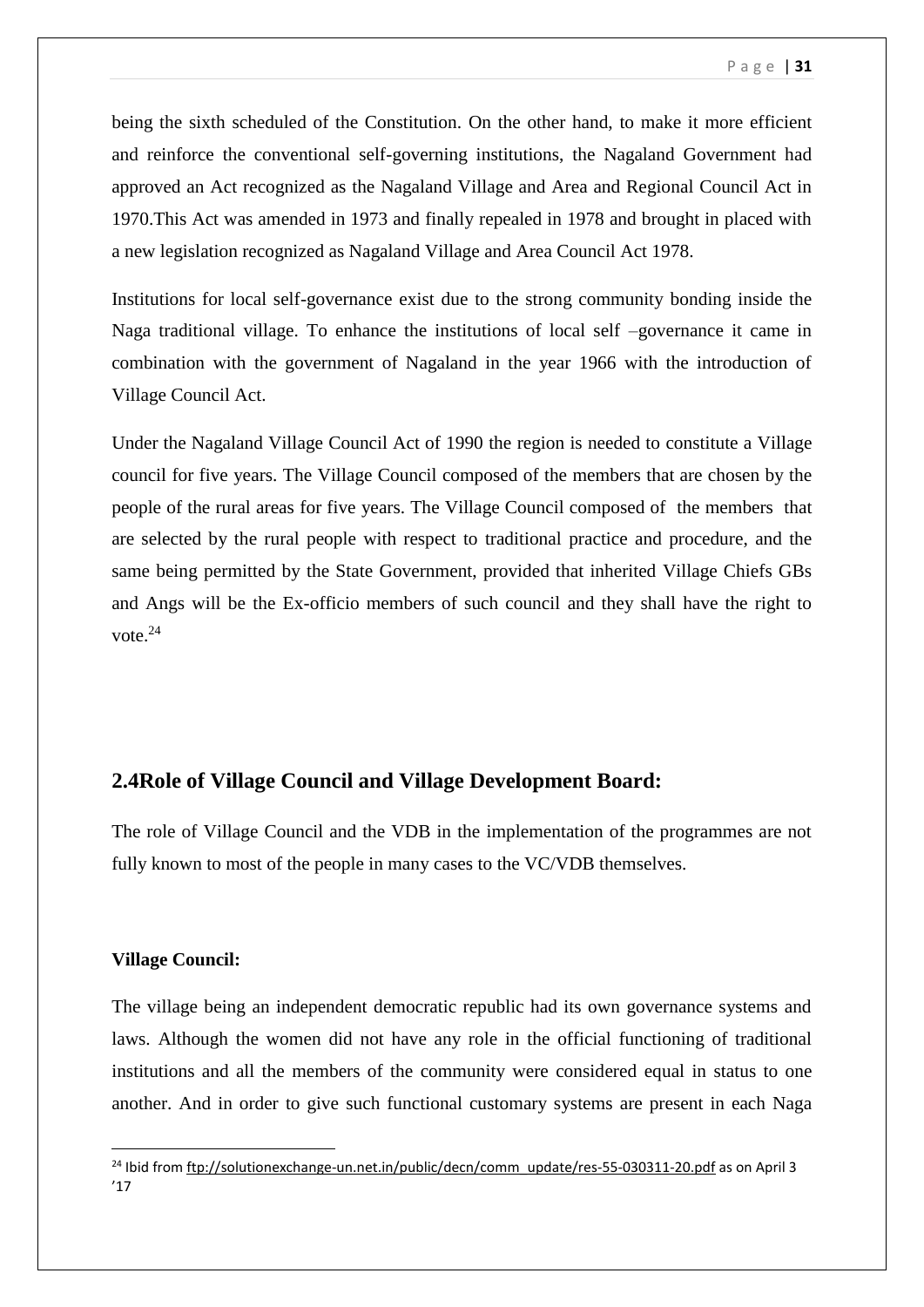village, the government have enacted the Nagaland Village and Area Councils Act 1978 to give it legitimacy and recognition as a local self governance institute.

### **Constitution:**

Each of the village is needed to have a village council. Village includes an area acknowledged as a Village as such by the Government of Nagaland. An area in order to be a Village under this act shall carry out the following conditions which are:

(a) The land in those areas should either belong to the inhabitants of that area or it should be handed over to them by the Government of Nagaland.

(b) The Village is being formed according to the prevailing norms and traditions practices.

A Village Council may comprise of members, chosen either by the villagers or according to the traditional practice and norms, and the same are also being accepted by the State Government, provide that the inherited Village Chiefs GBs and Angs shall also be ex- officio members of such Council and they have the right to vote. <sup>25</sup>

### **Gaon Buras**

Gaon Buras (GBs) meaning Village elders are the persons elected by the Village Council under the authority of the Government to work under the Deputy Commissioner for the Village administration. They are the person who is responsible for the well behavior of the society and also to ensure law and order in the villages as well as the representative to the society. The total number of Gaon Buras in a village is elected by the Village Council with respect to the total population of the locality.

### **Dobashis**

"Dobasha" or "Dobashi" means 'two languages'. The post of Dobashis was created by the British to act as translators between them and the local people. They were individuals who were appointed by the Government to work along with the officers in settlement of cases, the

<sup>25</sup> Ibid from

[https://www.nagaland.gov.in/Nagaland/UsefulLinks/The%20Nagaland%20Village%20and%20Area%20Councils](https://www.nagaland.gov.in/Nagaland/UsefulLinks/The%20Nagaland%20Village%20and%20Area%20Councils%20Act,%201978.pdf) [%20Act,%201978.pdf](https://www.nagaland.gov.in/Nagaland/UsefulLinks/The%20Nagaland%20Village%20and%20Area%20Councils%20Act,%201978.pdf) as on April 3'17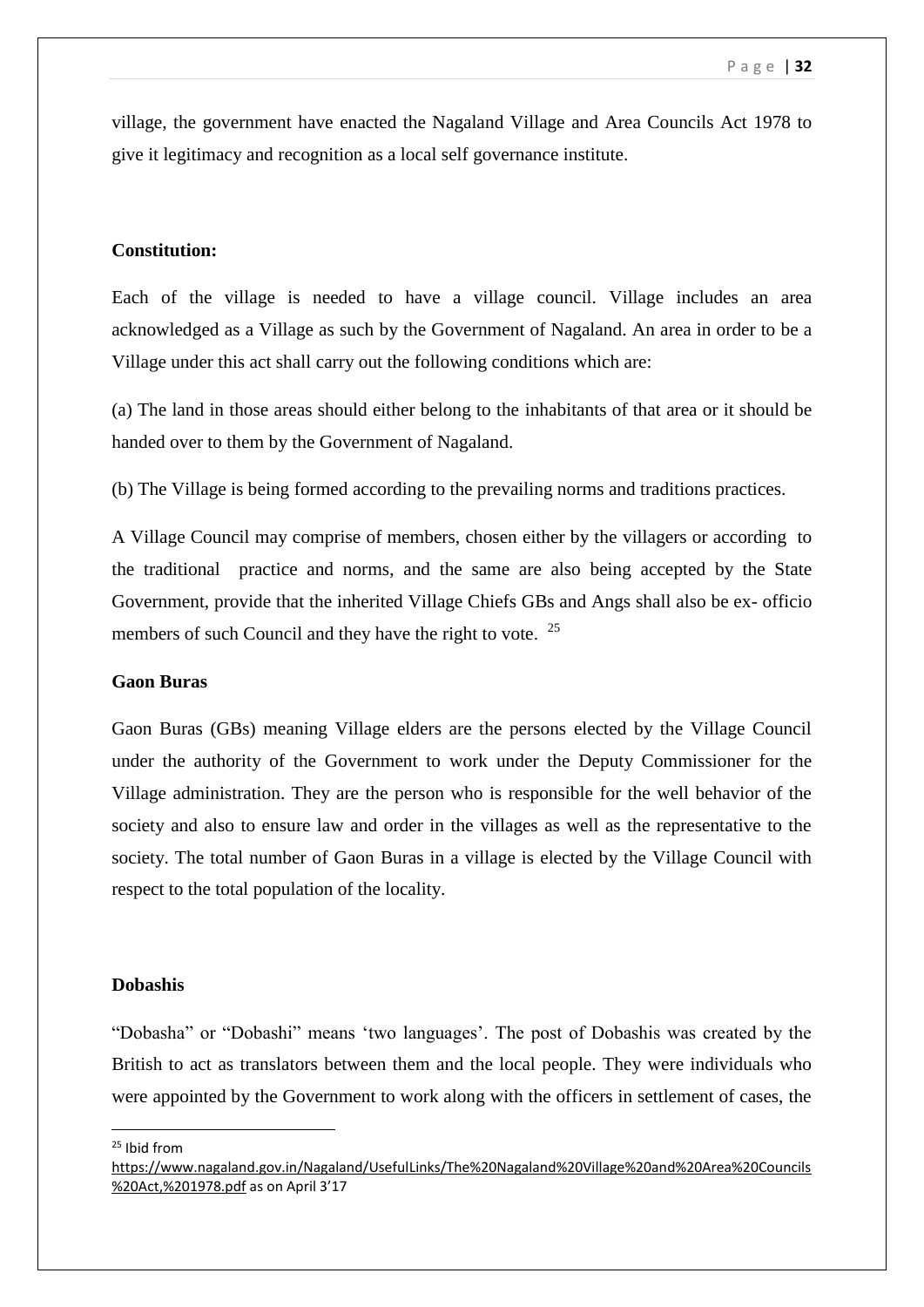total number of Dobashi in Nagaland is around 2000 and they also acts as the backbone of the district administration. They played a very important role in providing justice to the Naga society and because of its usefulness the Dobashis institutions is continued even today.<sup>26</sup>

### **Administration of Law and Justice**

1

In the Naga society cases such as civil and criminal laws differ from village to village and every village has their own perspective laws and procedure in order to deal with it. In every village the village councils takes full responsibility in enforcing the customary laws and procedure .And according to the governance system and administrative functions, the Gaon are the people selected by the Village Council and chosen by the Government along with Village elders to give support to the Village Council, therefore the Village Councils acts as the Village courts to deal with the cases such as adoption, marriage ,divorce, rape, thief etc.In the district level the Deputy Commissioner has the authority to represent the Government and under him there are magistrate in the blocks and subdivision just like in other parts of India but what is different about Nagaland in maintaining the Village Council is that its role in operations is taken in a certain way or order by the Gaon Buras and Dobashis. So far, all matters that are concern within the members in the village are wisely carried out by the village council. In case of matters arising out of the conflicts between two or more villages, the VCM of the concerned villages is given charge. If the matter is not reduced at the Council level, it is then passed onto the concerned Dobashis or it is given in charge to the customary/district court for further judgment.

<sup>&</sup>lt;sup>26</sup> Ibid fro[m ftp://solutionexchange-un.net.in/public/decn/comm\\_update/res-55-030311-20.pdf](ftp://solutionexchange-un.net.in/public/decn/comm_update/res-55-030311-20.pdf) as on April4'17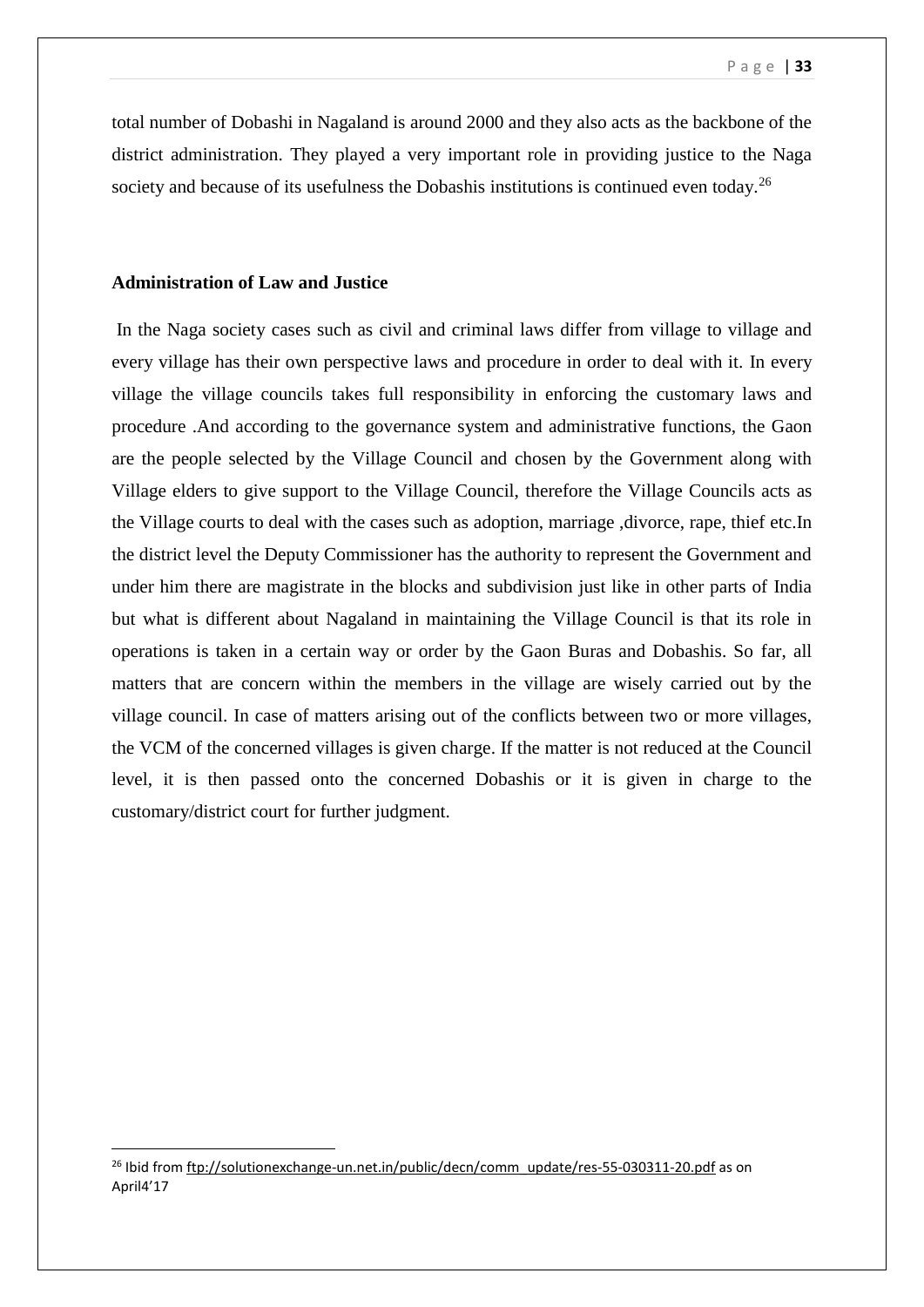

### **Village Administration**

(1) The Village Council shall have the full authority to take charge of the inside administration of the village and shall also act as the supporter to the administration.

(a) Maintenance of rule and the order.

(b) In matter of cases that are serious the punishable person maybe detained and they are handed over to the nearby administrative officer or the police station.

(c)To inform to the nearby governmental officer in cases of any unnatural death or cases of severe accidents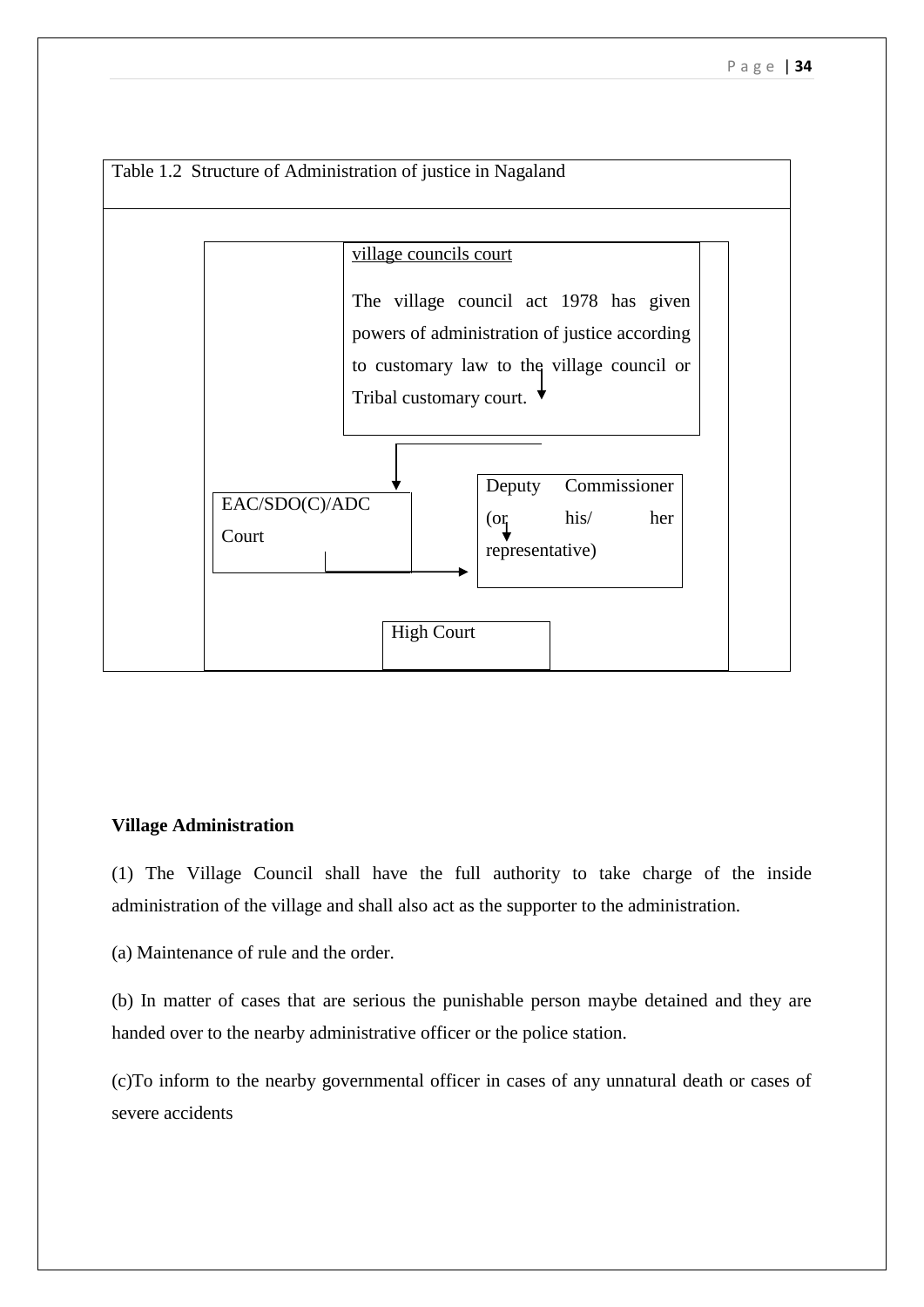(d)To notify to the Administrative officer or police station in cases of occurrence of strangers, beggar or suspects.

(e) To apply those orders passed by the capable person in power on the Village and as a whole;

(f) And in cases of occurrence of diseases it it's their duty to inform to the nearby Administrative officer or medical officer.

(g)Lastly no shift of the permanent property will be affected without the approval of the Village Council. And printed record of it should be maintained by the Village Council.

### **Village Councils and their role in development**

Village Councils had always taken the charge of their development and running of resources but in a very traditional way. The power given upon the Village Councils was to establish Village Development Boards in Nagaland which radically altered the role and viewpoint of Village Councils across the state. As generally rooted organizations Village Councils has also been the centre of the people in distributing mechanism which response efficiently to the wants of the public .And over the years, Village Councils along with the Village Development Boards have been playing an important role for the smooth progress of livelihood and economic growth of the community and the village as a whole. They have been the strength of the VDB to carry out all the development activities that are been carried out in the village. $27$ 

### **Village Development board:**

1

In Nagaland the Rural developed programme set up in 1971 with the common fund programme which was mainly based on the concept of "common belonging". The term common belonging is usually common to that of the village people. The term Village Common fund has been later on change to VDB.

s<sup>27</sup>Retrieved from [ftp://solutionexchange-un.net.in/public/decn/comm\\_update/res-55-030311-20.pdf](ftp://solutionexchange-un.net.in/public/decn/comm_update/res-55-030311-20.pdf) as on April 6'17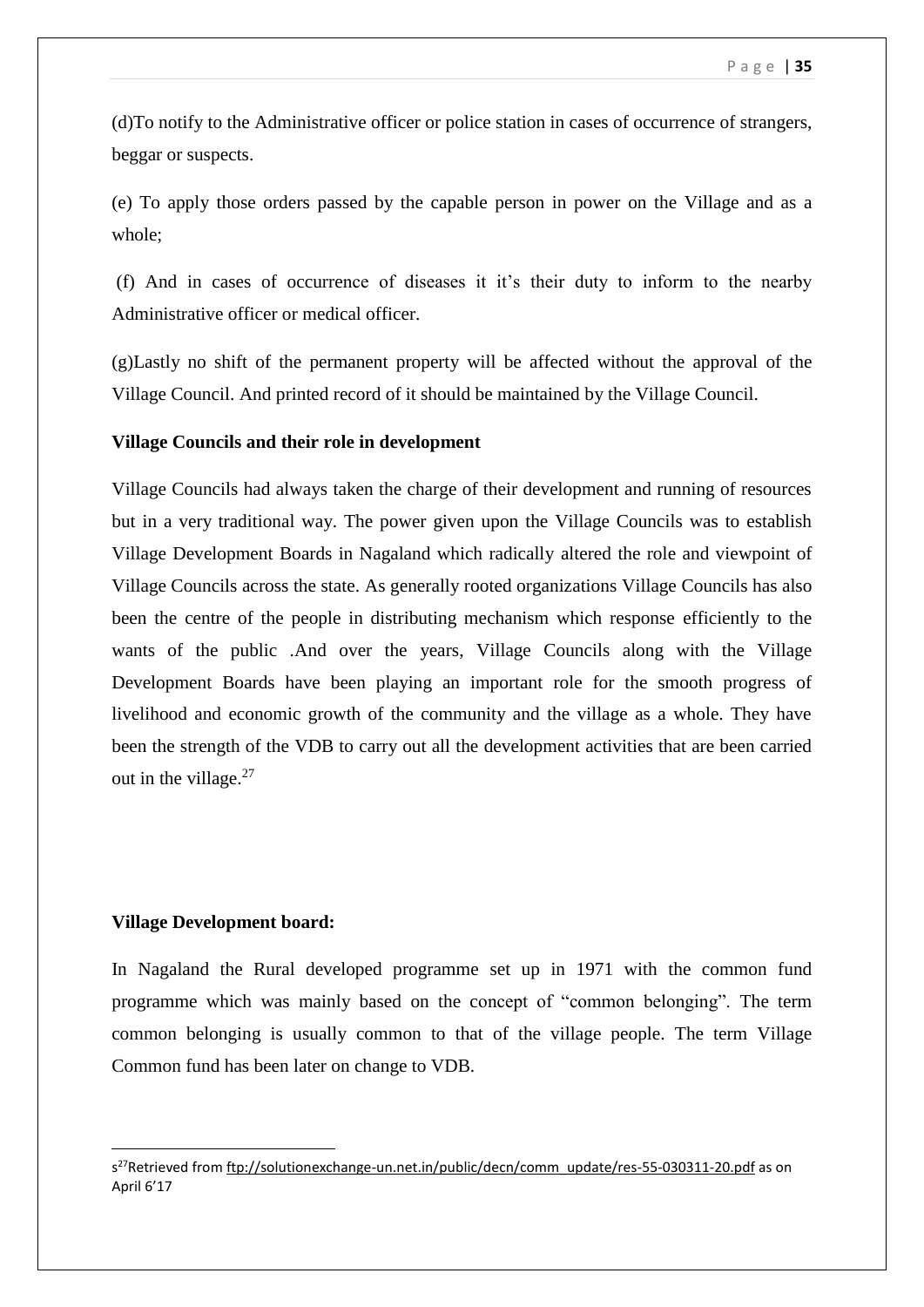The Village Development Board is an innovative institution in Nagaland and is a development branch of the branch of the village within the village council. Village Development board is the main group for the development in the village, which function under the village council. At the grassroots level the Village Development Board is acting as an instrument for the decentralization of planning and development. The Department of Rural Development has been involved in the activities towards bringing about development in the rural areas of Nagaland through the accomplishment of different programmes and schemes with the aim of developing the economic and also the social living standard of the rural poor through service making and infrastructural development programmes. All the behaviors of the Department are being implemented through the grass root level organization "The Village Development Board" which has been playing an active role since its foundation in 1980.

### **Composition and tenure:**

As per the allocation of the powers to the Village Councils, under section 12(12) of the Act of 1978, it is in fact the duty of the Village Council to organize a VDB in every village by selecting its members as per the local customs. And the Village Council selects the members of the management committee. The term of the membership is for three years, unless decided if not by the Village Council through official declaration. The members may also comprise the members of the Village Council or those who are entitled to be chosen by virtue of their age, traditions and customs. The Deputy Commissioner is also the ex-officio chairman of all VDBs in the district. The number of Women Members to be incorporated in the Management Committee of the VDB should not be less than one fourth  $\frac{1}{4}$  of the total number of members of the Management Committee of the VDB's. VDBs members may also select one person from amongst themselves as the Secretary of the board and he receives a monthly salary of Rs 1000 or above. 28

### **Objectives of the VDB are:**

1

The philosophy behind the VDB, sometimes known as the "common fund committee" was built around the concept of "common belonging". As far the objectives of VDBs are concerned, there is no objective between those of the objectives of the various experimental

<sup>&</sup>lt;sup>28</sup> Ibid fro[m http://wokha.nic.in/acts%20data/pdf\\_doc/NAGALAND%20VDB%20MODEL%20RULE.pdf](http://wokha.nic.in/acts%20data/pdf_doc/NAGALAND%20VDB%20MODEL%20RULE.pdf) as on April 6'17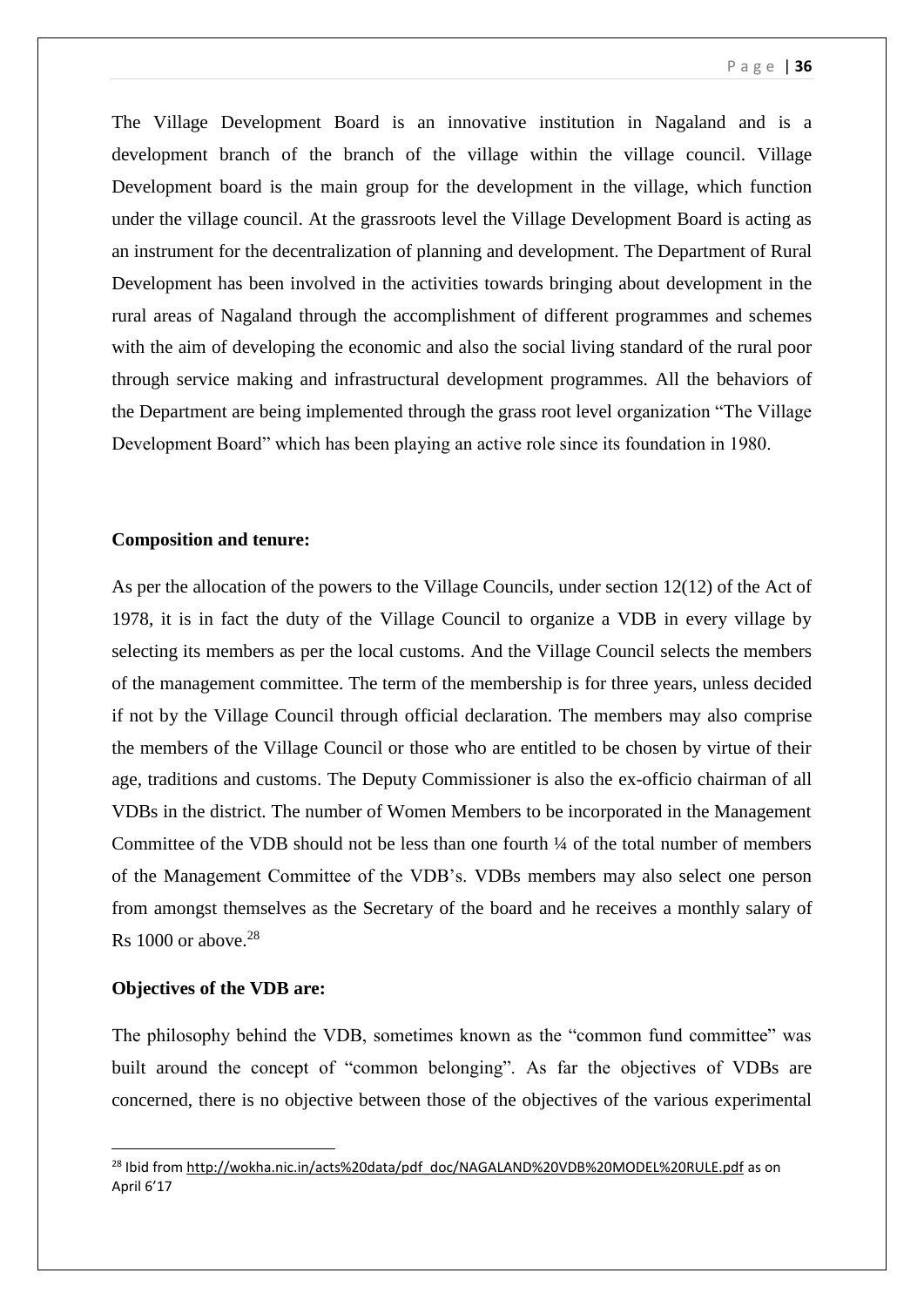programmes launched between 1920-1947.However to be more specific, the primary objective of the VDBs in Nagaland is as follows:

a) Formulating the village development plans according to will of people, within the yearly household budget allotment and or any other funds raised from the villagers.

b) To build up the self- dependent village with community fund on a firm foundation.

c) Creation to promote development, and encourage better living condition with better facilities and above all.

d) To slowly change the rural areas into the same level of semi-urban areas i so far as accessibility of the essential ordinary amenities is being concerned.<sup>29</sup>

### **Activities of Village Development board:**

VDBs at the grassroots level is accountable for accomplishment of all the programmes/schemes of both that are under State plan and Centrally Sponsored schemes under Rural Development Department. VDB in Nagaland execute the following activities:

Indira Awaas Yojaana (IAY)

Grant in Aid to VDBs

VDB Welfare Fund

Fixed Deposit (FD) and Matching Cash Grant (MCG)

Mahatma Gandhi National Rural Employment Guarantee Schemes (MGNREGS)

Backward Region Grant Fund (BRGF)

Micro-Finance (MF)

1

National Rural livelihood Mission(NRLM).<sup>30</sup>

<sup>29</sup>Retrieved from <http://nagaeval.nic.in/download%20publication/Pub21.pdf> as on April 6'17 <sup>30</sup> Retrieved from<http://nagard.nic.in/docs/activities.pdf> as on 9'17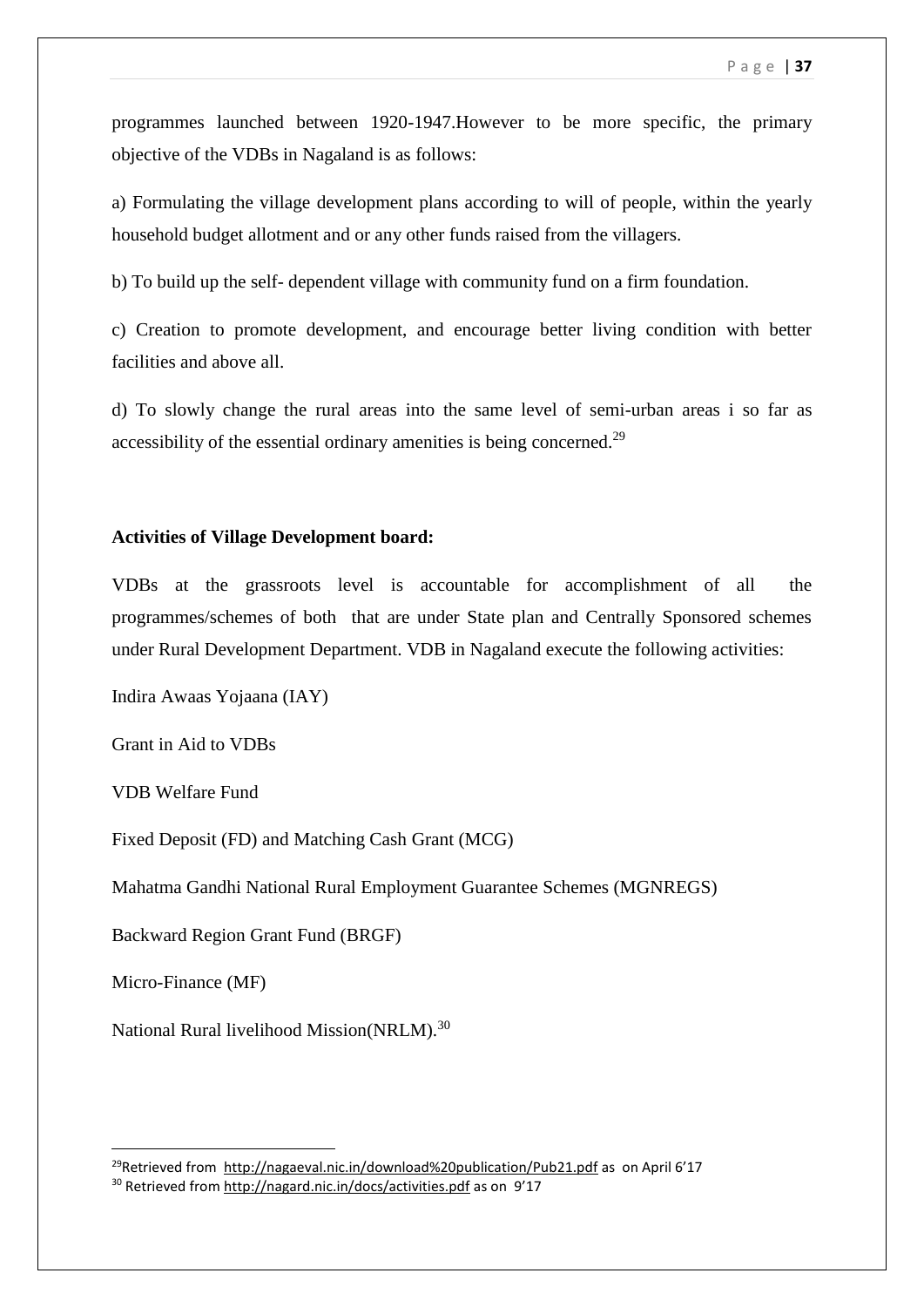### **Main activities of Village Development Board:**

Human Resource Development: The enhancement of the skill of the rural people is highly been encouraged with the help of Village Development board.

Productive physical infrastructure: Village council with the help of funds provides the money for the infrastructure development of rural areas.

Enterprise development: Village development Board also encourages rural citizen to go for new and effective ways of earning, which directly affects the economy of state and other development factors.

Linkage development: It also includes the development of the better roadways of the rural areas and other linkage facilities.

Empowerment and participation: The Village Development Board also encourages the empowerment in social status and participation on social work and activities in the village.

### **Effectiveness of the VDB**:

Despite of the various limitations, VDB is functioning very smoothly. One of its main successes is the contribution of Rs 75,000 by the villagers to the VDBs.With this fund, household budget allocations are made every year and many rural development programmes are being conducted in the village. Some scholars who examine the functioning of the VDB in the recent years have also measured the effectiveness of the VDBs towards bringing a transformation in the village. According to them, the VDBs in Nagaland are performing well. The VDBs have also been undertaking special programmes such as IRDP, JRY, PMREGS, PMRY etc., and through this one can see that these programmes are properly implemented for the benefit of the villagers. $31$ 

<sup>31</sup> Retrieved from

<http://14.139.206.50:8080/jspui/bitstream/1/3260/1/Rural%20development%20in%20Nagaland.pdf> as on April 10'17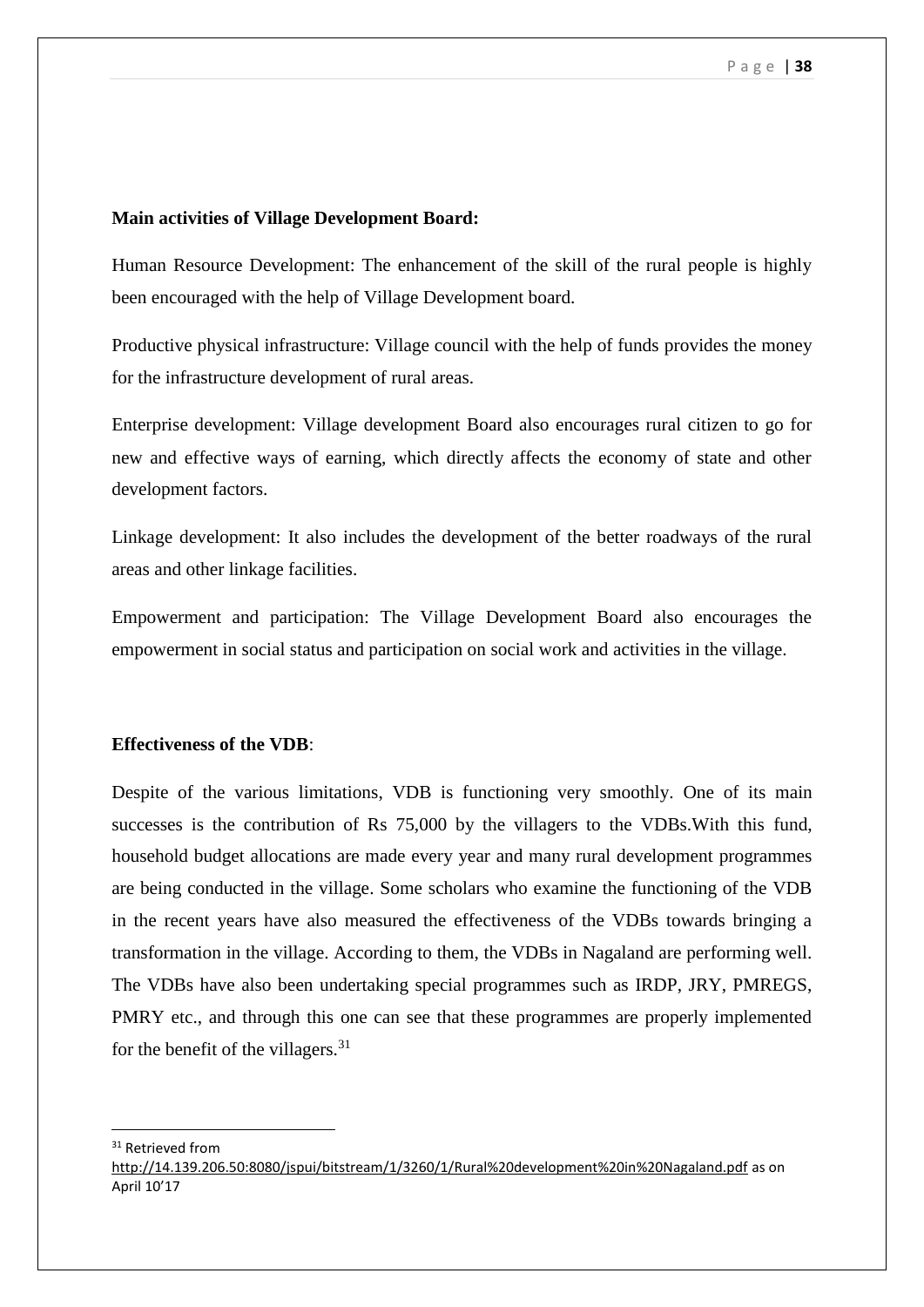### **Village development board and their role in development**

The Village Development Boards are believed to be the main grassroots authority through which decentralization of power, decentralized planning and development are to be to put ahead. The Management committee of Village Development Board select, implement and supervise all the rural development schemes at community levels.. Funds from different state and central schemes 15 pooled are directly released and are deposited into individual Village Development Board accounts in the village.

The department of Rural Development has provide all the funds to Village Development Board on the base of household of each of the village through the distribution of funds of all state and centrally sponsored programmes that are implemented for rural development for the reduction of poverty alleviation of rural people. The Village Development Boards select the schemes through the General Body Village meeting and put forward the same to the Block Development Officer. The BDOs collect the block level shelf of schemes and also prepare the technical approximate of the selected schemes and submits the same to the Project Director.

Technically, the Project Directors with the consent of the CEO, DRDA & Chairman's of VDBs collect the schemes of all the VDBs in the district and table the same for consideration in the District Planning & Development Board meeting. The schemes are implemented by the VDB through the Block and District Rural Development Agencies (DRDA). And In order to ensure equal opportunities and to promote the involvement of women and youth, 25% and 15% of the total funds available to the VDB are reserved for them. All separate fund-flow and utilization is mandatorily monitored and checked upon by an independent committee appointed by the Village Council.

As one can see, the primary aim of the VDBs was to achieve decentralized planning through the active and direct involvement of the community. The funds provided to the VDBs are 'untied' funds but unfortunately the guidelines for the schemes themselves have become blockage. Schemes that are carry out by Village Development Boards sort from school buildings (including repairs), roads (including approach roads, culverts, bridges, footpaths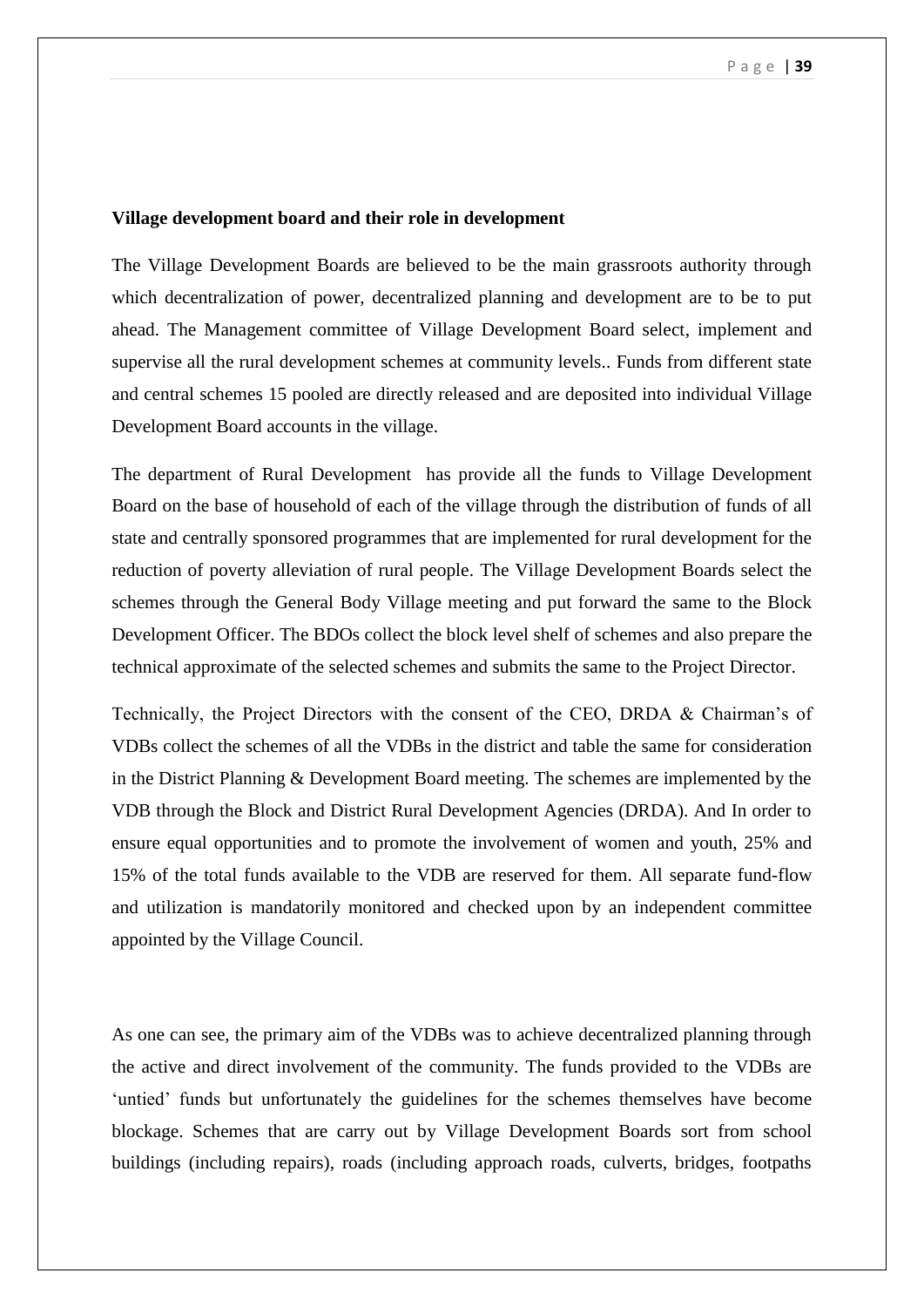etc), community halls, way-side facilities, rest houses, wells, electrification of houses, rural housing, farming and wood development, plantations and fisheries, dairy and piggery units, marketing sheds , purchase of buses, trucks, even establishment of grocery shops and so on.  $32$ 

### **Developmental Works Carry Out by VDB In Different Regions of Nagaland:**

In Nagaland, Village Development Board receives financial aid under different schemes followed by the Government and these funds have been used to bring about the development of the village as a whole.

In Dimapur Block it is often seen that the VDB has used the given fund for the construction of resting shed on kheti road(under terraced cultivation , resting shed is necessary for the villagers because they often go up and down to cultivate their cultivable land which is below the level of village or hill top)

In Tseminyu and Medziphema blocks it is being used for construction of the community hall, water tank, construction of stone-path in the villages.

In Jalukie and Zunheboto blocks this area has used the given rural development funds for the development of village main street. Construction of fishery ponds and also piggery projects meant for the community.

 Over and above, the development of keeping community deposits in the bank has developed distinctive features in Nagaland. In the absence of the bank village community funds have been greatly altered which had result in much disharmony in some well-known villages. In the identification of this concept Matching Cash Grant (MCG) was evolved which encouraged the villages to deposit their community funds in the bank which will be coordinated by the state Government. The village community fund deposit will remain as a security for the villages against which the bank advance loans to villages through the VDB for any activity in the village. $33$ 

<sup>&</sup>lt;sup>32</sup>Retrieved from [ftp://solutionexchange-un.net.in/public/decn/comm\\_update/res-55-030311-20.pdf](ftp://solutionexchange-un.net.in/public/decn/comm_update/res-55-030311-20.pdf) as on April 10'17

<sup>&</sup>lt;sup>33</sup> Retrieved from [file:///C:/Users/LAPTOP/Downloads/10%20chapter%205%20\(1\).pdf](file:///C:/Users/LAPTOP/Downloads/10%20chapter%205%20(1).pdf) as on April 10'17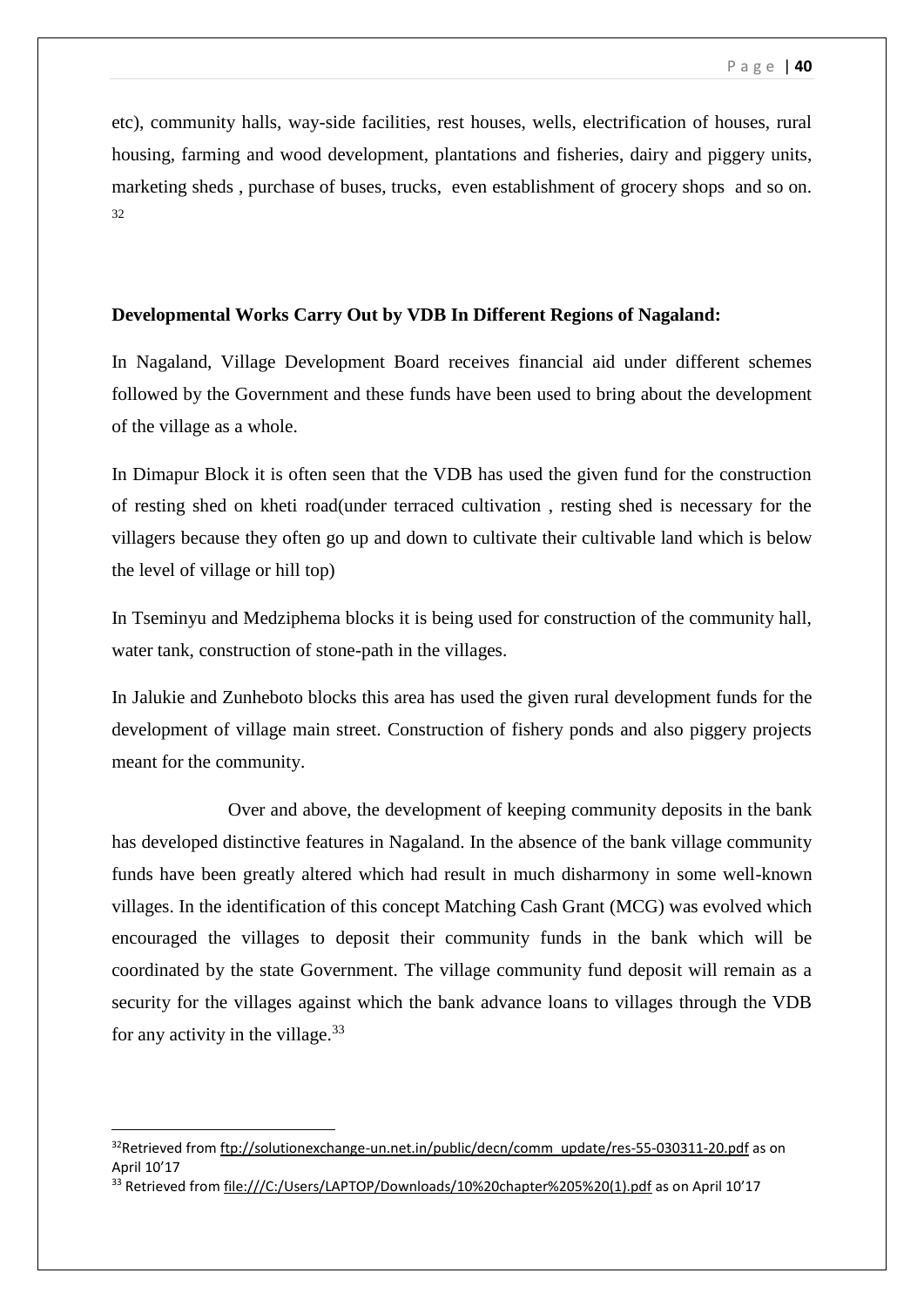## **2.5Challenges faced by the VDB and VC:**

The institution of Village Councils in Nagaland are been build upon the good traditional values, practices and management systems of the Nagas there remain a number of challenges that will need to be overcome in order to ensure fair and participatory form of governance. The VDB and VC faced challenges such as corruption, political influence dominance of the few etc which encompasses the social, economic and political sphere. <sup>34</sup>The VDB and VC are entrusted with a amount of development activities and with heavy duties. And the responsibilities entrusted to the VDB require certain knowledge ,the degree of expertise and technological knowhow with clear visionary ideas is very much lacking ,as most of the members are illiterate and lack basic qualities except for some few literate and capable members are present in the village.VDB and VC sometimes fails to understand the magnitude of problems in the right perspective and even if the problems are known they do not know the most appropriate solutions to the problems.

The selfishness and narrow mindedness of the VDB members often creates confusion, disputes, misunderstanding and jealousy amongst the people and there is invariable clash between the VDB and VC members as the Village council member's feels that they were neglected and ignored in many decision making. One of the major challenges is that the VDB and VC also could not totally do away with the menace of corruption and exploitation. The public feels discontent and they complaint about the functioning of VDBs particularly by the non-beneficiaries. It is often alleged that the maximum benefits are enjoyed by the broad leaders and their relatives. In the present working system, the corruption and exploitation are alleged at the grassroots level. As a result the public fails to attend the VDBs and VC meetings and abstain from their activities.<sup>35</sup>

Given the present day context however, Village Councils though they may be as good but they do not provide space for the women to participate in the process of decision making.

```
http://14.139.206.50:8080/jspui/bitstream/1/3260/1/Rural%20development%20in%20Nagaland.pdf as on 
April 12'17
```
<sup>&</sup>lt;sup>34</sup> Retrieved from [ftp://solutionexchange-un.net.in/public/decn/comm\\_update/res-55-030311-20.pdf](ftp://solutionexchange-un.net.in/public/decn/comm_update/res-55-030311-20.pdf) as on April 11'17 <sup>35</sup>Ibid from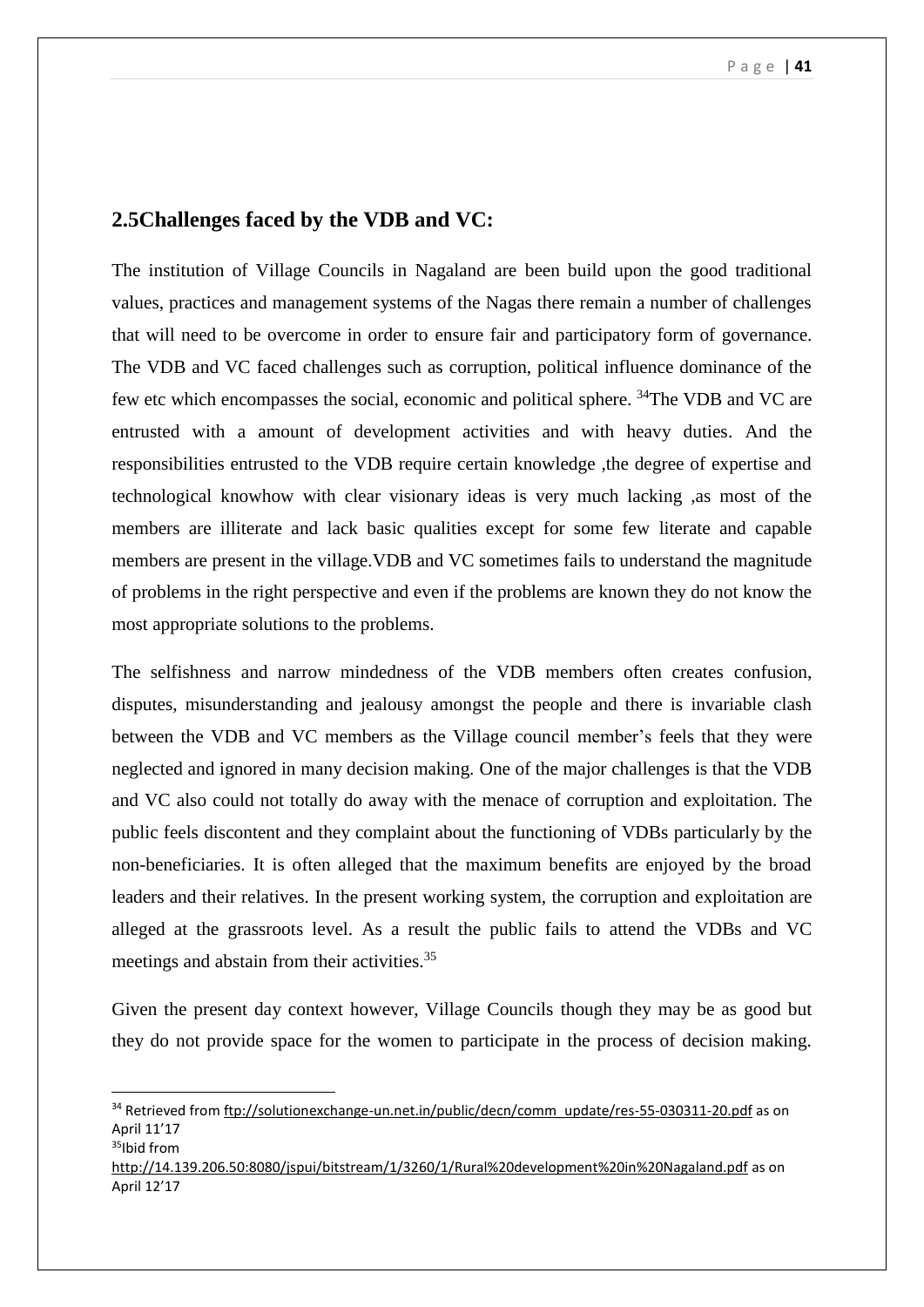Women are therefore, cannot aspire for roles or positions of leadership as they continue to be subjected and entry into such traditional Councils. Though the Village Councils have been given so many responsibilities and to carry out so many activities, their institutional capacity mainly in technical knowledge and power to legislate is still naturally weak.<sup>36</sup>

 The State of Nagaland has various villages and today each village has its own Village council and Village development board .No developmental activity takes place without the active participation of VC and VDB at the village level. Several major schemes have been implemented in Nagaland through the involvement of VDBs and VC. The Village Council and Village development board are collectively able to take initiatives for the improvement of the living and uplifting the standard of the village thereby reducing poverty. Today, in corporation with the State Government, village councils are an important part of the current governance system in Nagaland. Thus decentralization from the grass root level is necessary for the state as well as for the Nation.

1

<sup>&</sup>lt;sup>36</sup> Retrieved from [ftp://solutionexchange-un.net.in/public/decn/comm\\_update/res-55-030311-20.pdf](ftp://solutionexchange-un.net.in/public/decn/comm_update/res-55-030311-20.pdf) as on April 12'17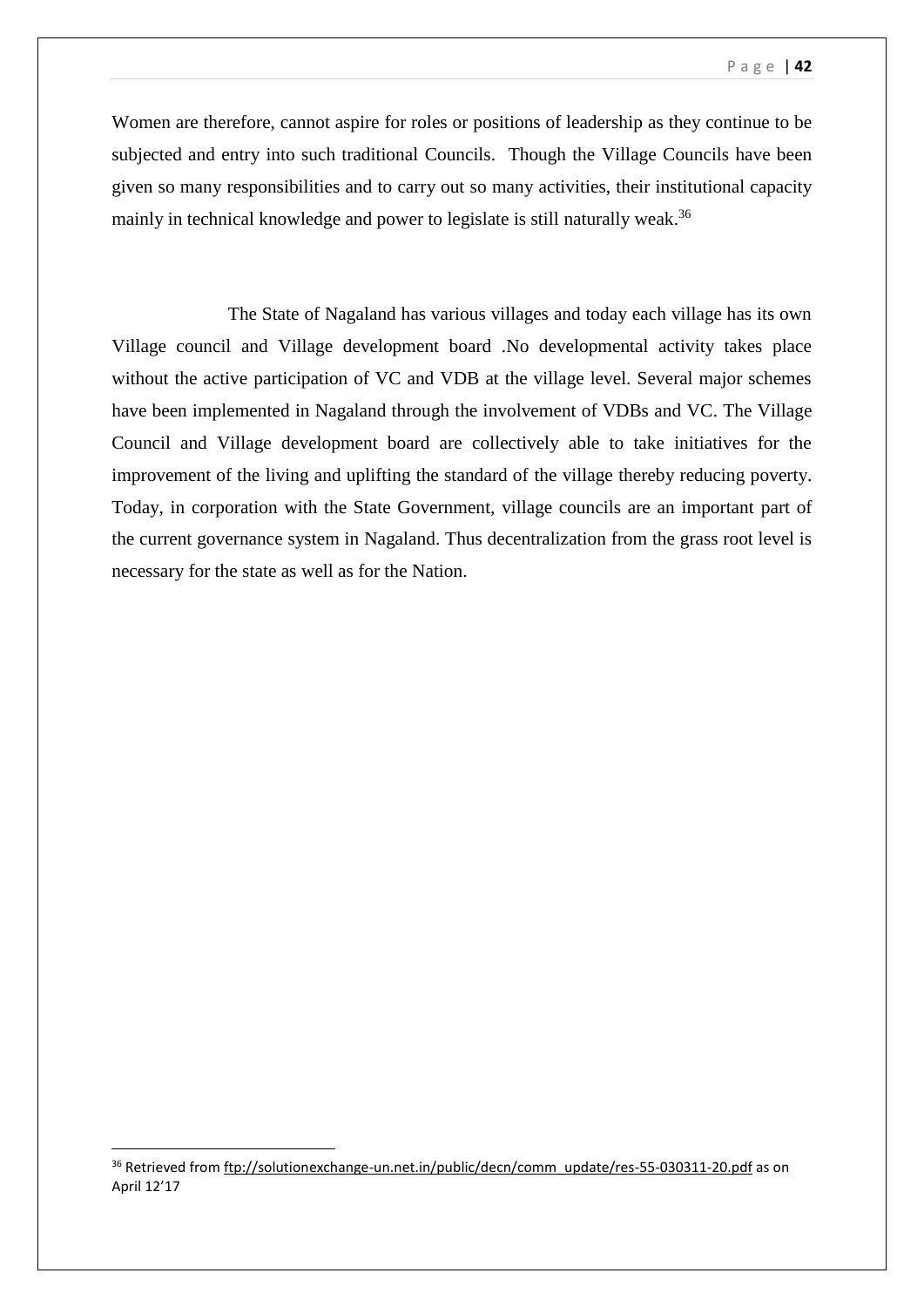# **Chapter 3**

# **DATA COLLECTION AND INTERPRETATION**

Q1) Do you have any idea about the village council and Village Development board in Nagaland?

| No.<br>of   | <b>YES</b> | NO   | <b>CAN'T SAY</b> |
|-------------|------------|------|------------------|
| Respondents |            |      |                  |
| 120         | 107        |      |                  |
| Percentage  | 89.2%      | 5.8% | 5%               |

**Explanation:** there were 120 respondents who were asked if they have any idea about the Village Council and Village Development board in Nagaland and about 89.2percent said yes and 5.8 percent said no and 5 percent are unsure about it.

Q2) Is the VDB and VC beneficial for the people?

| No.         | Οİ | <b>YES</b> | N <sub>O</sub> | <b>CAN'T SAY</b> |
|-------------|----|------------|----------------|------------------|
| Respondents |    |            |                |                  |
| 120         |    | 102        | ◠              | 15               |
| Percentage  |    | 85%        | 2.5%           | 12.5%            |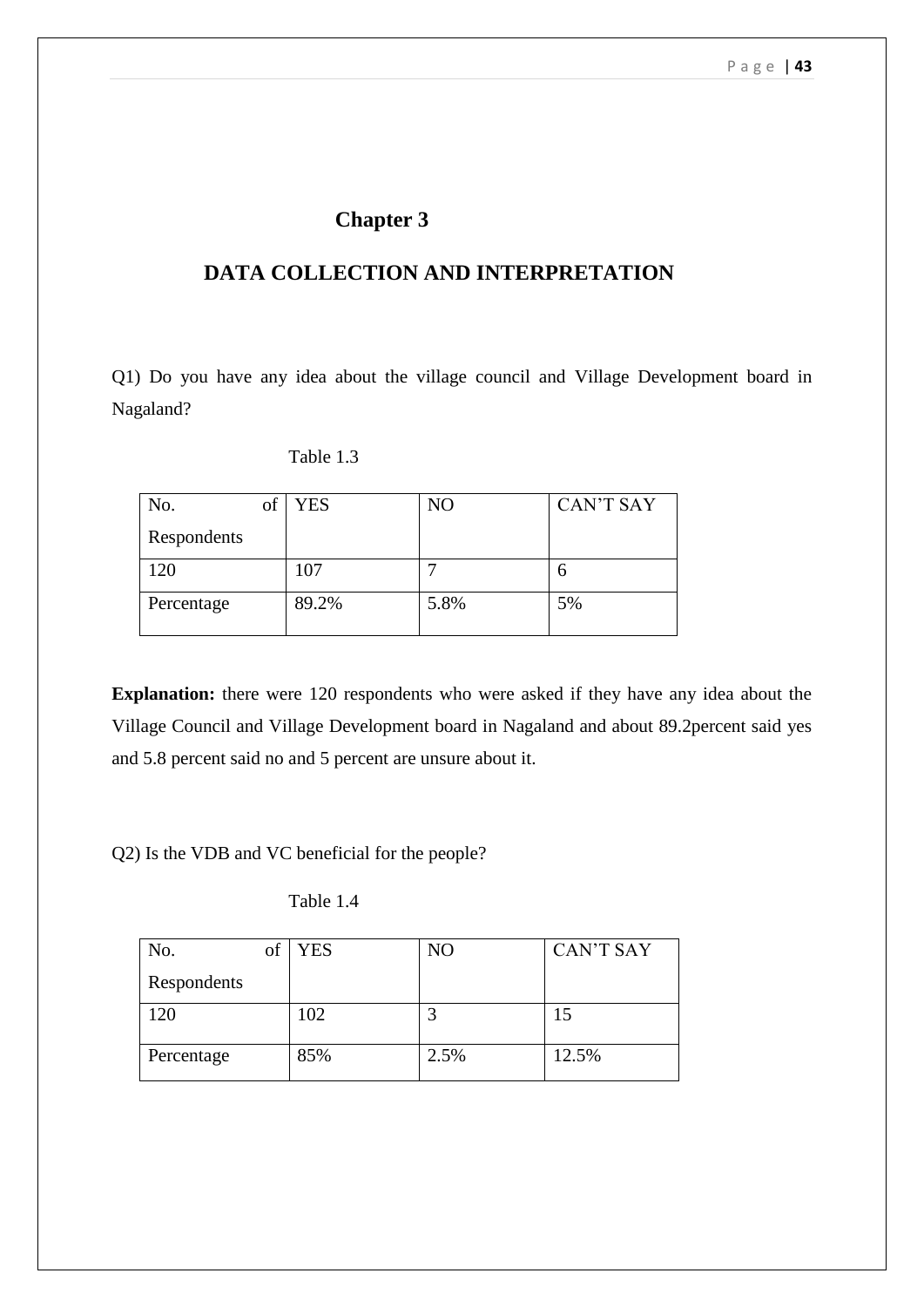**Explanation:** there were 120 respondents who were asked whether the VDB and VC is beneficial for the people and about 85 percent said yes and 2.5 percent said no and 12.5 percent are unsure about it.

Q3)Do you think that the VDB and VC are working effectively?

| No.         | ОI | <b>YES</b> | N <sub>O</sub> | <b>CAN'T SAY</b> |
|-------------|----|------------|----------------|------------------|
| Respondents |    |            |                |                  |
| 120         |    | 64         | 17             | 39               |
| Percentage  |    | 53%        | 14.2%          | 32.5%            |

Table 1.5

**Explanation:** there were 120 respondents who were asked whether the VDB and VC are working effectively and about 53 percent said yes and 14.2 percent said no and 32.5 percent are unsure about it.

Q4) Should VDB and VC be entrusted with the task of monitoring the activities of the village at different levels?

| No.<br>of   | <b>YES</b> | NO | <b>CAN'T SAY</b> |
|-------------|------------|----|------------------|
| Respondents |            |    |                  |
| 120         | 100        | n  | 14               |
| Percentage  | 83.3%      | 5% | 11.7%            |

Table 1.6

**Explanation:** there were 120 respondents who were asked whether the VDB and VC be entrusted with the task of monitoring the activities of the village at different levels and about 83.3 percent said yes and 5 percent said no and 11.7 percent are unsure about it.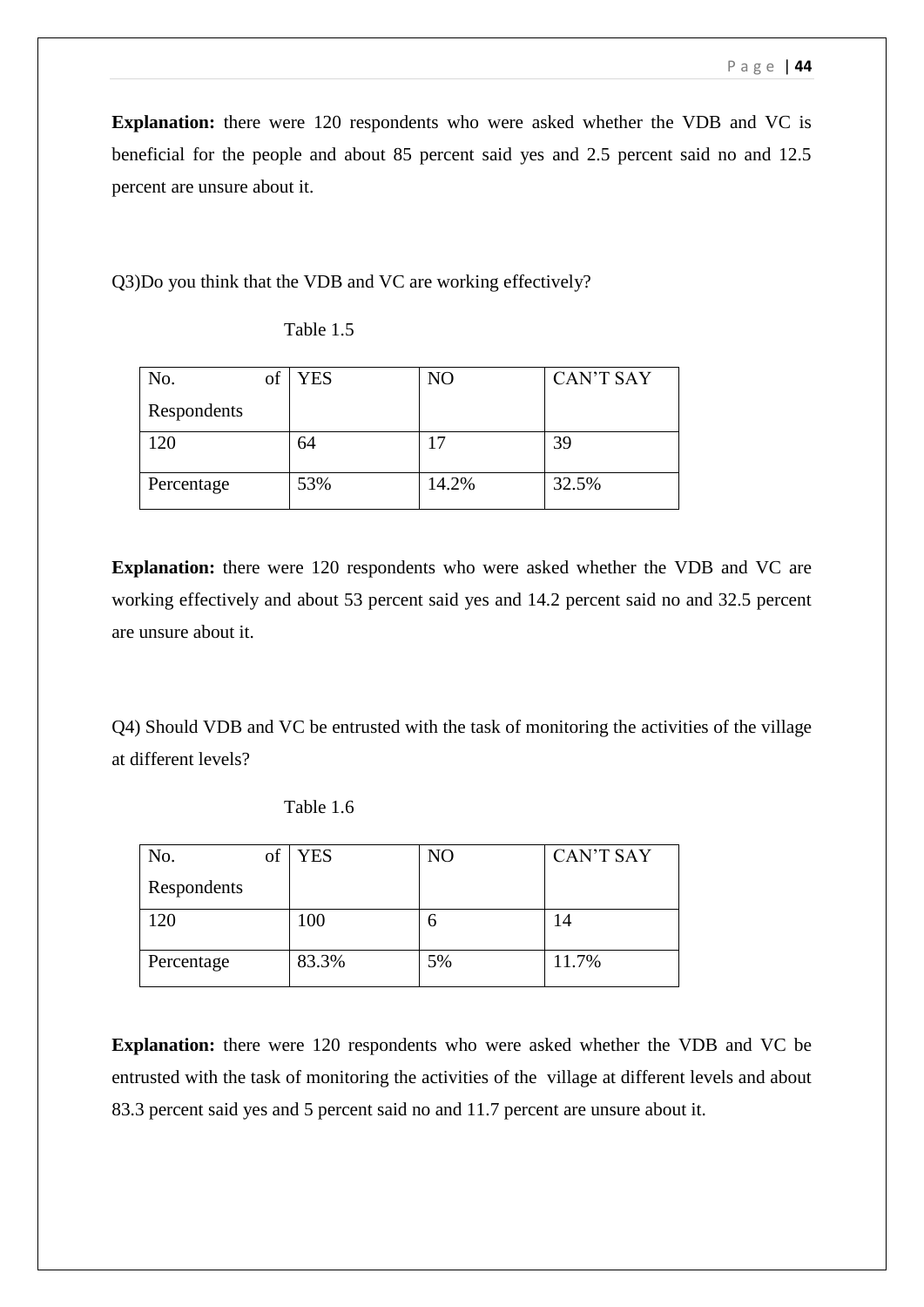Q5) Does the VDB and VC play an active role in the village?

| No.<br>of   | <b>YES</b> | N <sub>O</sub> | <b>CAN'T SAY</b> |
|-------------|------------|----------------|------------------|
| Respondents |            |                |                  |
| 120         | 87         | −              | 26               |
| Percentage  | 72.5%      | 5.8%           | 21.7%            |

Table 1.7

**Explanation:** there were 120 respondents who were asked whether VDB and VC play an active role in the village and 72.5 percent said yes and 5.8percent said no and 21.7 percent are unsure about it.

Q6) Is there any improvement in the living standard of the village through the VDB and VC?

| No.<br>of   | <b>YES</b> | N <sub>O</sub> | <b>CAN'T SAY</b> |
|-------------|------------|----------------|------------------|
| Respondents |            |                |                  |
| 120         | 78         | g              | 33               |
| Percentage  | 65%        | 7.5%           | 27.5%            |

Table 1.8

**Explanation:** there were 120 respondents who were asked whether there is any improvement in the living standard of the village through the VDB and VC and about 65 percent said yes and 7.5 percent said no and 27.5 percent are unsure about it.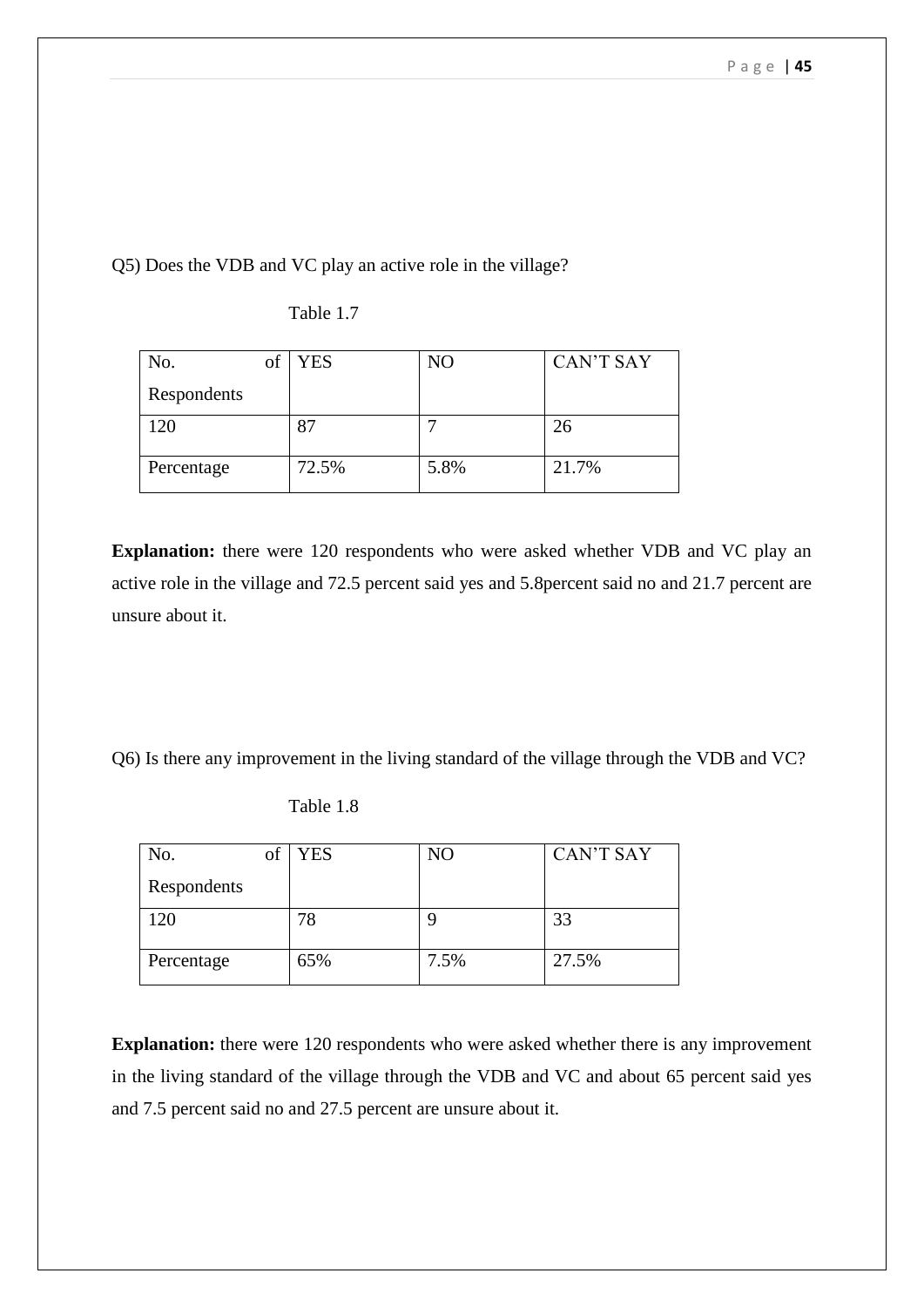Q7) Does the VDB and VC look after all the development activities in the village?

| No.<br>of   | YES | N <sub>O</sub> | <b>CAN'T SAY</b> |
|-------------|-----|----------------|------------------|
| Respondents |     |                |                  |
| 120         | 54  | 22             | 44               |
| Percentage  | 45% | 18.3%          | 36.7%            |

Table 1.9

**Explanation:** there were 120 respondents who were asked whether the VDB and VC looks after all the development activities in the village and about 45 percent said yes and 18.3 percent said no and 36.7 percent are unsure about it.

Q8) Is the VDB and VC playing an active role to make people aware about Government initiatives?

Table 2.1

| No.         | Оİ | <b>YES</b> | NO    | <b>CAN'T SAY</b> |
|-------------|----|------------|-------|------------------|
| Respondents |    |            |       |                  |
| 120         |    | 40         |       | 53               |
| Percentage  |    | 33.3%      | 22.5% | 44.2%            |

**Explanation:** there were 120 respondents who were asked whether VDB and VC play an active role to make people aware about Government initiatives and about 33.3 percent said yes and 22.5 percent said no and 44.2 percent are unsure about it.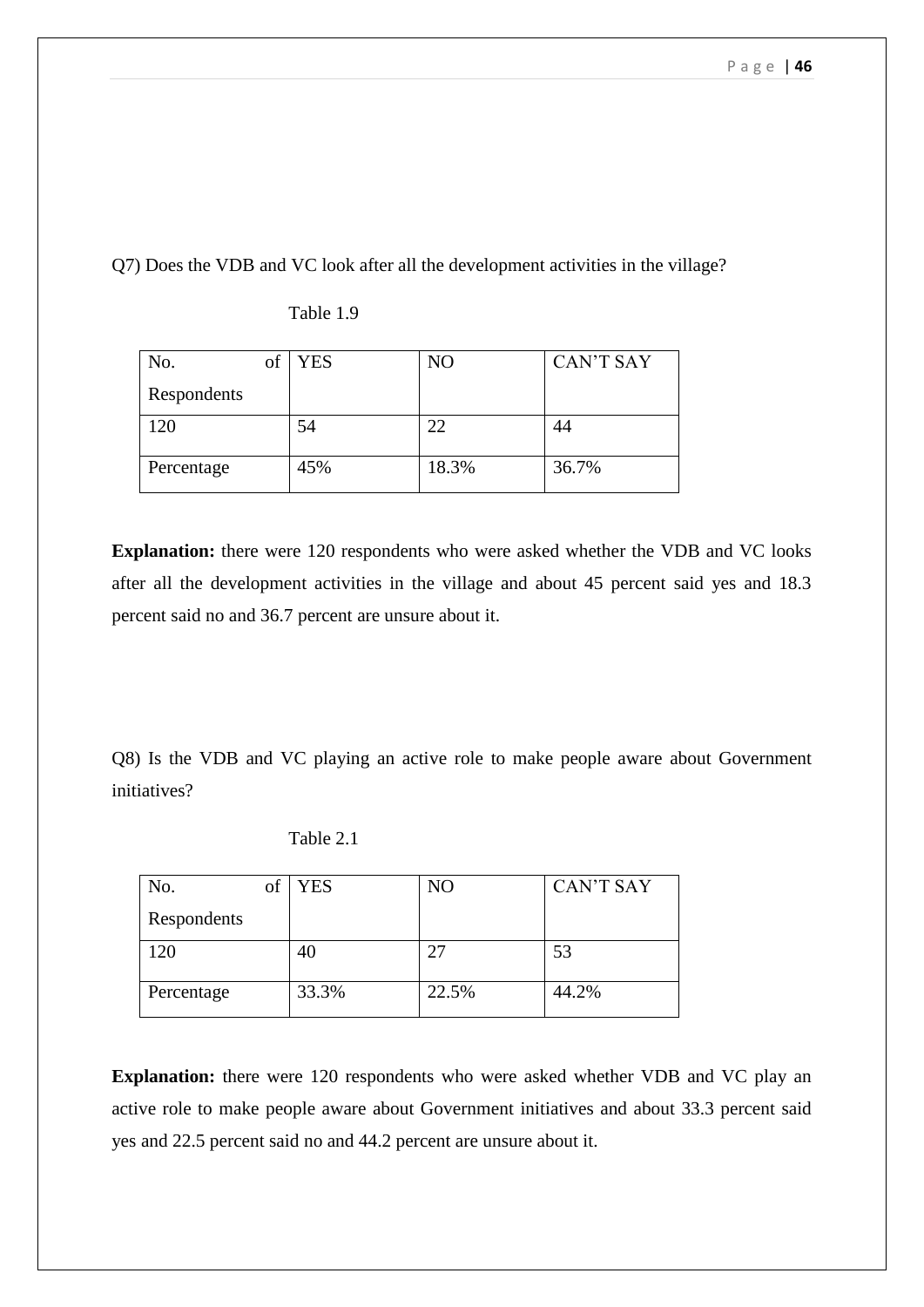Q9 Do you believe that VDB and VC are taking possible measures to bring about development in the village?

| No.<br>of   | <b>YES</b> | NO    | <b>CAN'T SAY</b> |
|-------------|------------|-------|------------------|
| Respondents |            |       |                  |
| 120         | 62         | 15    | 43               |
| Percentage  | 51.7%      | 12.5% | 35.8%            |

Table 2.2

**Explanation:** there were 120 respondents who were asked whether they believe that the VDB and VC are taking possible measures to bring about development in the village and about 51.7percent said yes and 12.5 percent said no and 35.8 percent are unsure about it.

Q10) Is the VDB working as an autonomous body?

Table 2.4

| No.         | Οİ | <b>YES</b> | NO  | <b>CAN'T SAY</b> |
|-------------|----|------------|-----|------------------|
| Respondents |    |            |     |                  |
| 120         |    | 38         | 40  | 52               |
| Percentage  |    | 31.7%      | 25% | 43.3%            |

**Explanation:** there were 120 respondents who were asked if the VDB is working as an autonomous body and about 31.7 percent said yes and 25 percent said no and 43.3 percent are unsure about it.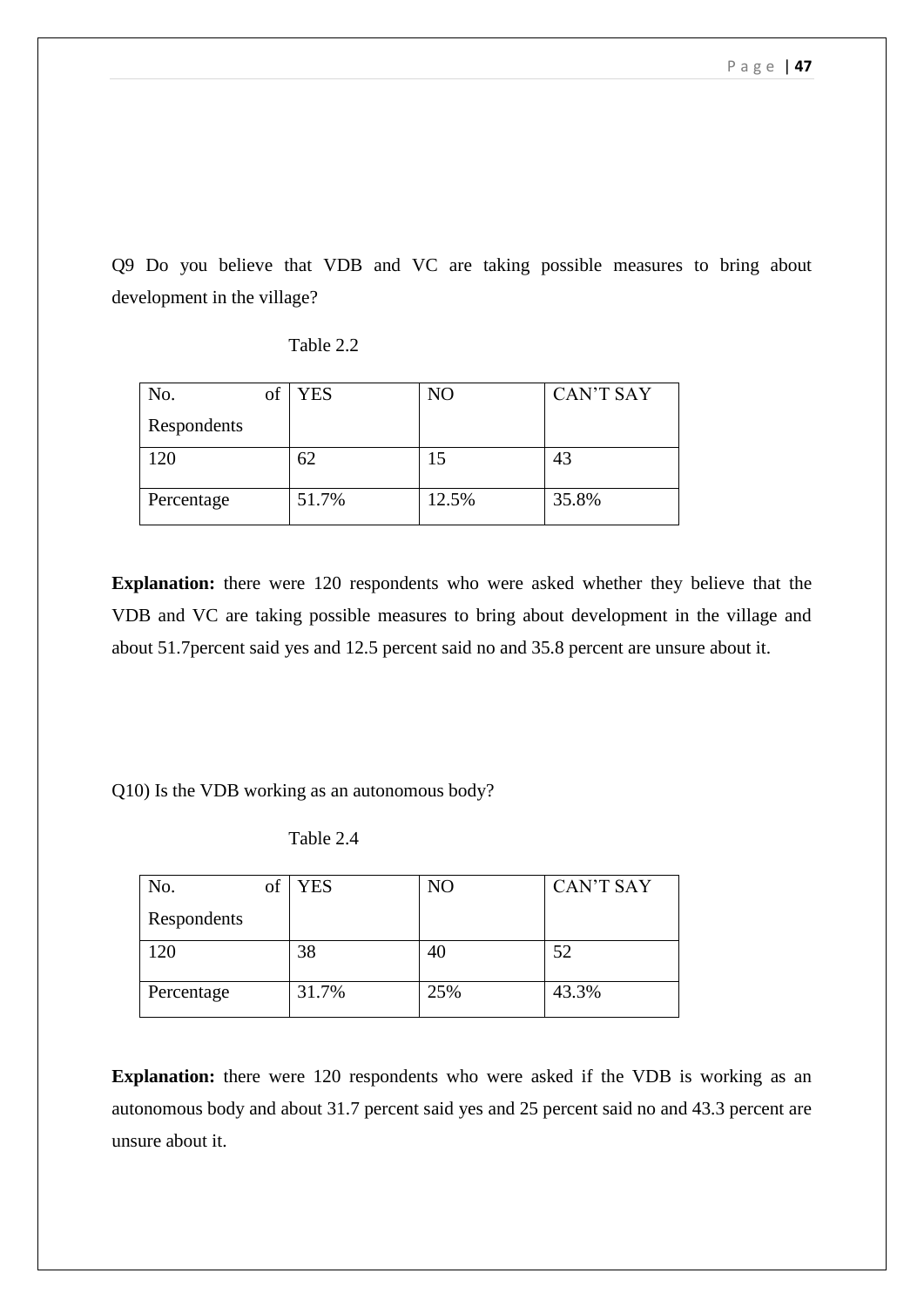Q11) Do women take active part in the functioning of the VDB and VC?

| of<br>No.   | <b>YES</b> | N <sub>O</sub> | <b>CAN'T SAY</b> |
|-------------|------------|----------------|------------------|
| Respondents |            |                |                  |
| 120         | 44         | 40             | 36               |
| Percentage  | 36.6%      | 33.3%          | 30%              |

Table 2.5

**Explanation:** there were 120 respondents who were asked whether the women take an active part in the functioning of VDB and VC and about 36.6 percent said yes and 33.3 percent said no and 30 percent are unsure about it.

Q12) Do you think that the VDB and VC are taking an effort to check the matter of education system in the villages?

| No.<br>Оİ   | <b>YES</b> | NO    | <b>CAN'T SAY</b> |
|-------------|------------|-------|------------------|
| Respondents |            |       |                  |
| 120         | 43         | 39    | 38               |
| Percentage  | 35.8%      | 32.5% | 31.7%            |

Table 2.6

**Explanation:** there were 120 respondents who were asked whether the VDB and VC are taking an effort to check the matter of education system in the villages and about 35.8 percent said yes and 32.5 percent said no and 31.7 percent are unsure about it.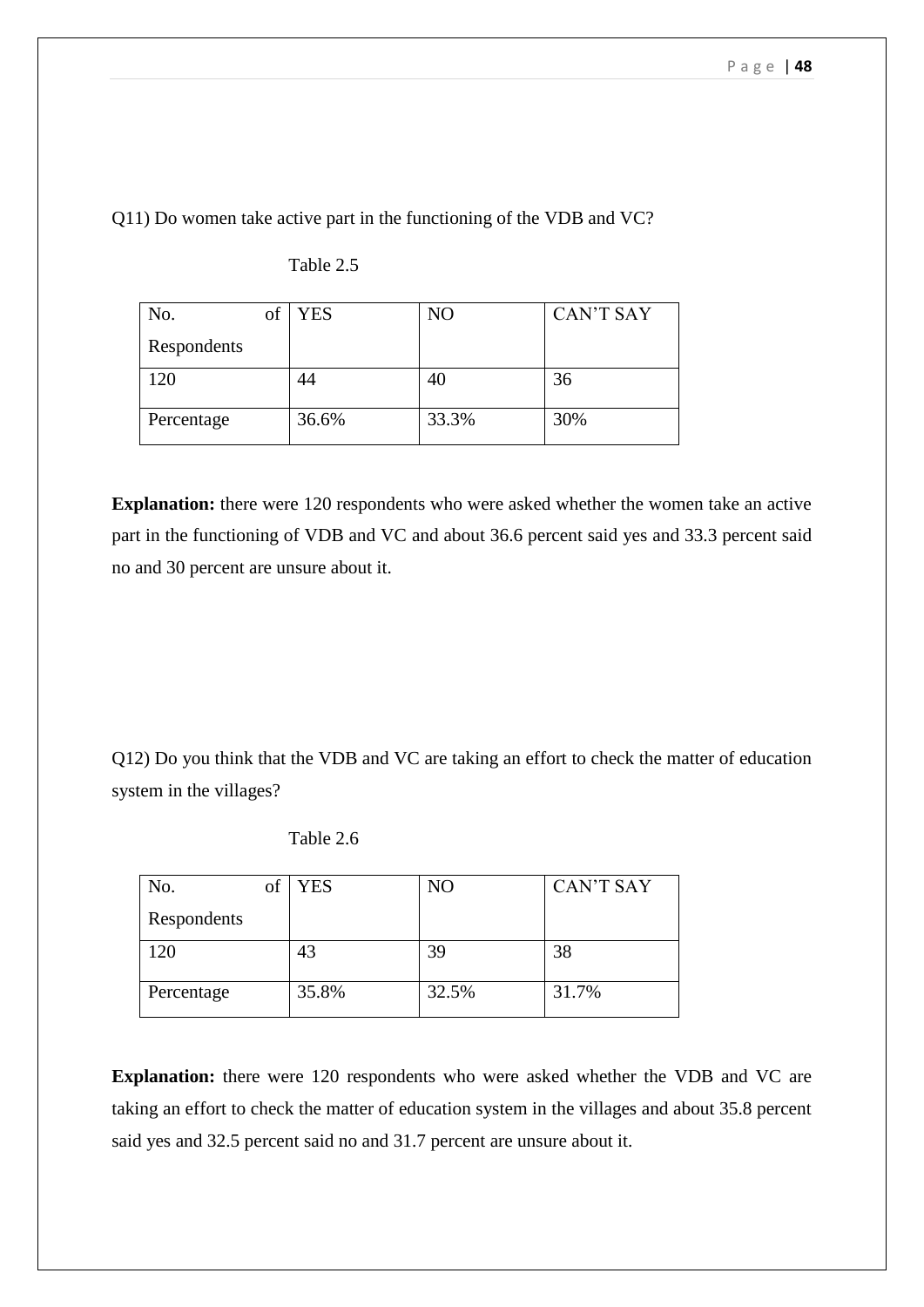Q13) Is the VDB and VC same as the Village Panchayat?

| No.<br>of   | <b>YES</b> | N <sub>O</sub> | <b>CAN'T SAY</b> |
|-------------|------------|----------------|------------------|
| Respondents |            |                |                  |
| 120         | 51         | 36             | 33               |
| Percentage  | 42.2%      | 30.3%          | 27.5%            |

Table 2.7

**Explanation:** there were 120 respondents who were asked whether the VDB and VC were same as the village Panchayat and about 42.2 percent said yes and 30.3percent said no and 27.5 percent are unsure about it.

Q14) Should the NGOs/other civil society groups involved in capacity of building up the society?

Table 2.8

| No.         | Οİ | <b>YES</b> | NO  | <b>CAN'T SAY</b> |
|-------------|----|------------|-----|------------------|
| Respondents |    |            |     |                  |
| 120         |    | 85         |     | 23               |
| Percentage  |    | 70.8%      | 10% | 19.2%            |

**Explanation:** there were 120 respondents who were asked whether NGOs or other civil society groups should involved in capacity of building up the society and about 70.8 percent said yes and 10 percent said no and 19.2 percent are unsure about it.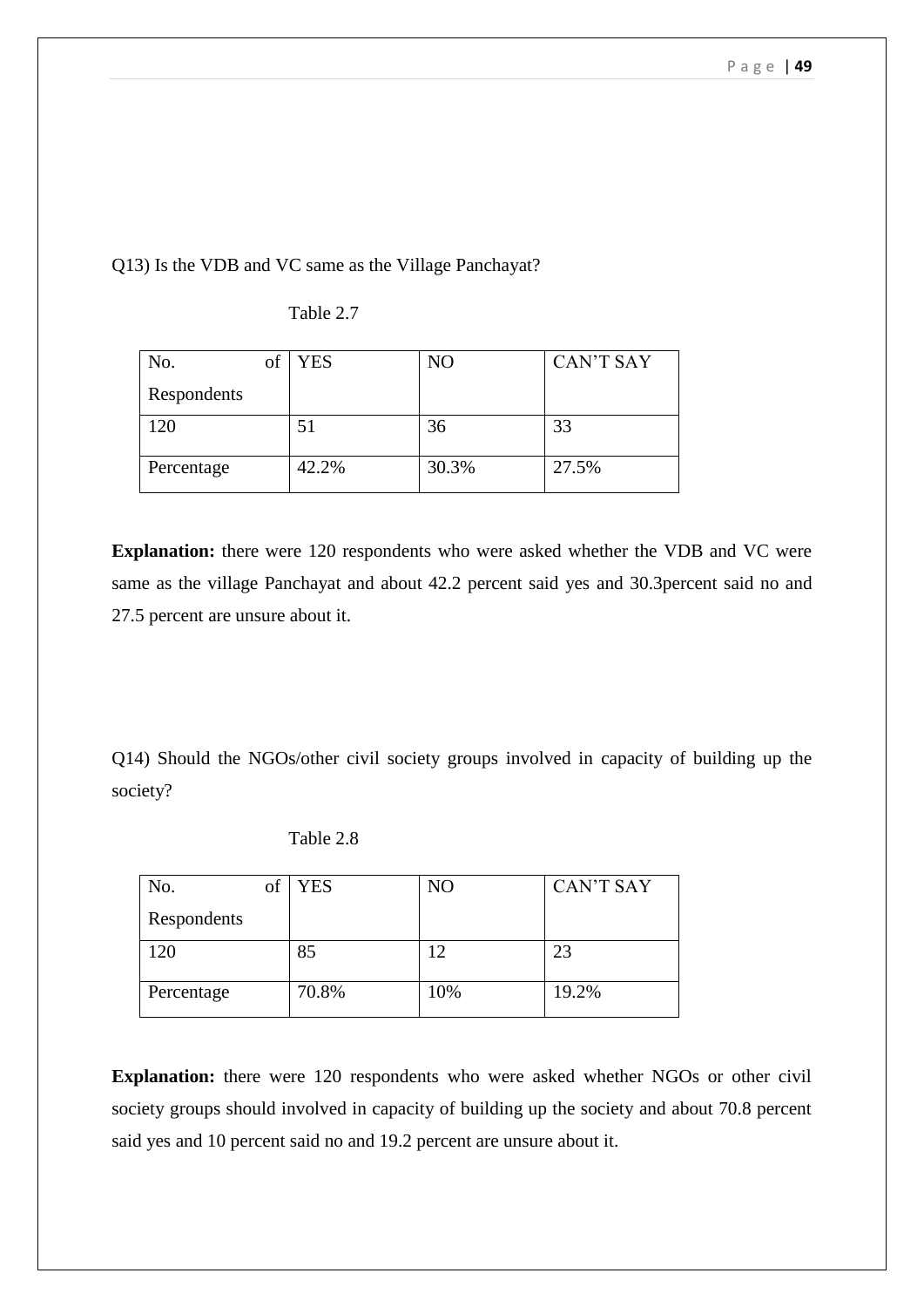Q15) Do you think that there is need to have a continuous scheme of programmes and training for the VDB and VC?

| No.         | of | <b>YES</b> | NO    | <b>CAN'T SAY</b> |
|-------------|----|------------|-------|------------------|
| Respondents |    |            |       |                  |
| 120         |    | 93         | 13    | 14               |
| Percentage  |    | 77.5%      | 10.8% | 11.7%            |

Table 2.9

**Explanation:** there were 120 respondents who were asked if there is need to have a continuous scheme of programmes and training for the VDB and VC and about 77.5 percent said yes and 10.8 percent said no and 11.7 percent are unsure about it.

Q16 Do you think that VDB and VC properly utilized the funds given to them by the Government?

| No.         | of | <b>YES</b> | N <sub>O</sub> | <b>CAN'T SAY</b> |
|-------------|----|------------|----------------|------------------|
| Respondents |    |            |                |                  |
| 120         |    | 25         | 43             | 52               |
| Percentage  |    | 20.8%      | 35.8%          | 43.3%            |

Table 3.1

**Explanation:** there were 120 respondents who were asked whether the VDB and VC properly utilized the funds given to them by the Government and about 20.8 percent said yes and 35.8 percent said no and 43.3 percent are unsure about it.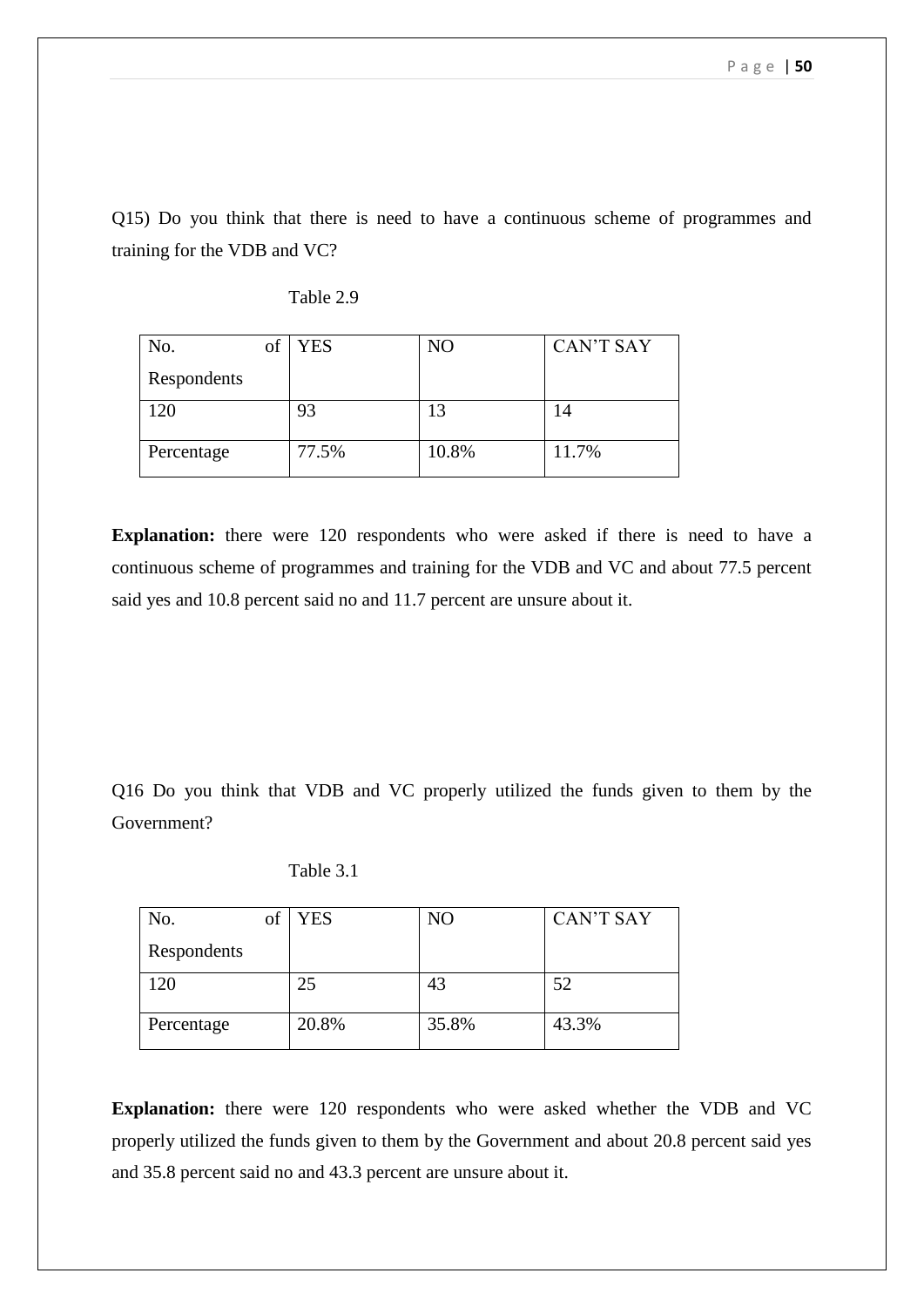Q17) Does the Government of Nagaland closely monitor the activities of VDB and VC?

| of<br>No.   | <b>YES</b> | N <sub>O</sub> | <b>CAN'T SAY</b> |
|-------------|------------|----------------|------------------|
| Respondents |            |                |                  |
| 120         | 23         | 40             | 57               |
| Percentage  | 19.2%      | 33.3%          | 47.5%            |

Table 3.2

**Explanation:** there were 120 respondents who were asked whether the Government of Nagaland closely monitors the activities of VDB and VC and about 19.2 percent said yes and 33.3 percent said no and 47.5 percent are unsure about it.

Q18) Does the Village Council and Village Development boards are function according to the will of the people?

| Table 3.3 |
|-----------|
|           |

| No.         | Οİ | <b>YES</b> | NO    | <b>CAN'T SAY</b> |
|-------------|----|------------|-------|------------------|
| Respondents |    |            |       |                  |
| 120         |    | 33         | 25    | 62               |
| Percentage  |    | 27.5%      | 20.8% | 51.7%            |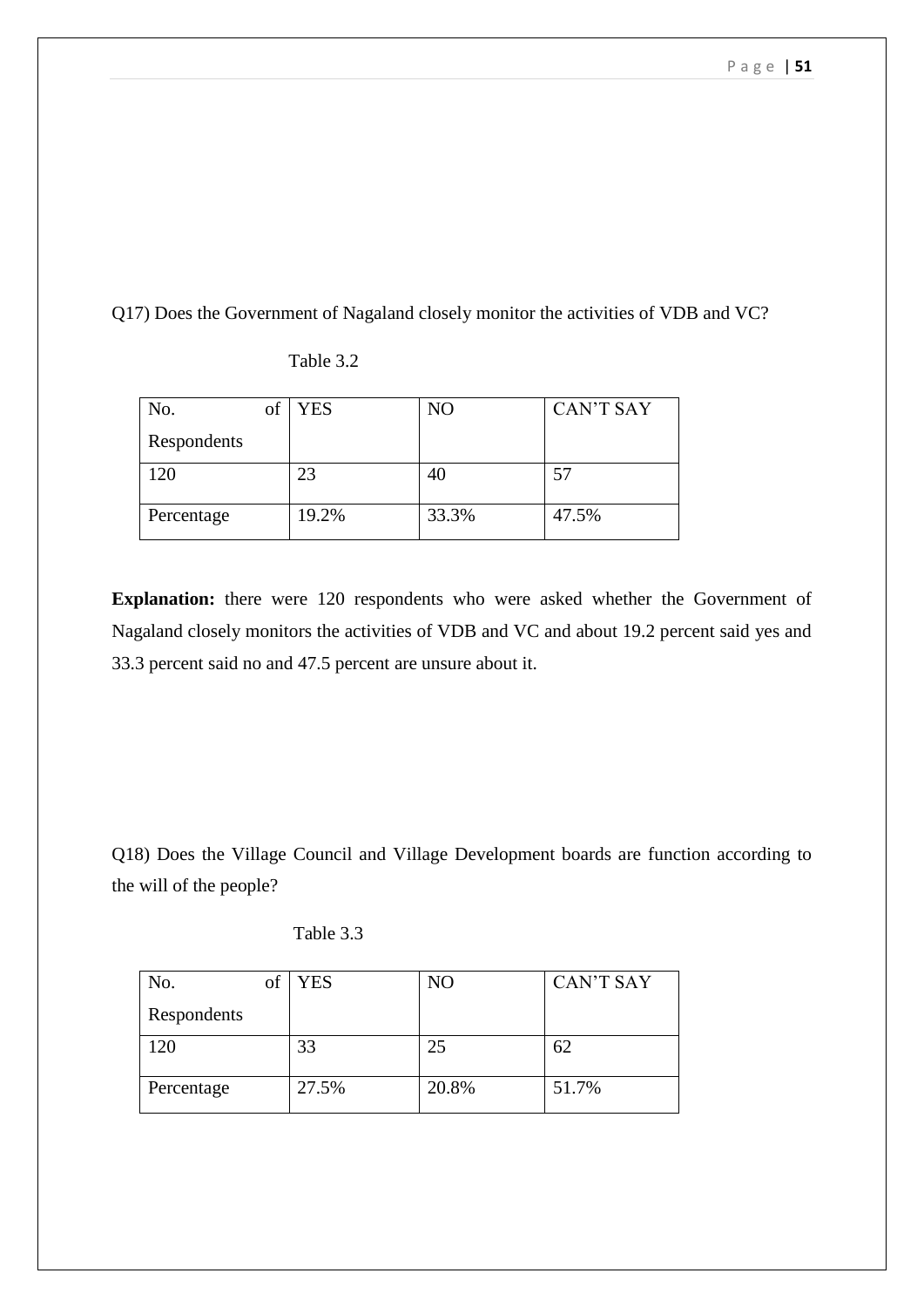**Explanation:** there were 120 respondents who were asked whether Village Council and Village Development board function according to the will of the people and about 27.5 percent said yes and 20.8 percent said no and 51.7 percent are unsure about it.

Q19) Though women play an important part in the whole socio-economic life of these areas but tribal councils are dominated by male's. Do you agree?

| No.<br>Оİ   | <b>YES</b> | N <sub>O</sub> | <b>CAN'T SAY</b> |
|-------------|------------|----------------|------------------|
| Respondents |            |                |                  |
| 120         | 93         | 8              | 19               |
| Percentage  | 77.5%      | 6.7%           | 15.8%            |

**Explanation:** there were 120 respondents who were asked that though women play an important part in the whole socio-economic life of these areas but tribal councils are dominated by male's and about 77.5 percent said yes and 6.7 percent said no and 15.8 percent are unsure about it.

Q20) Do you agree that the VDB and VC have a positive impact on the people?

| No.         | of | <b>YES</b> | NO    | <b>CAN'T SAY</b> |
|-------------|----|------------|-------|------------------|
| Respondents |    |            |       |                  |
| 20          |    | 66         | 22    | 32               |
| Percentage  |    | 55%        | 18.3% | 26.7%            |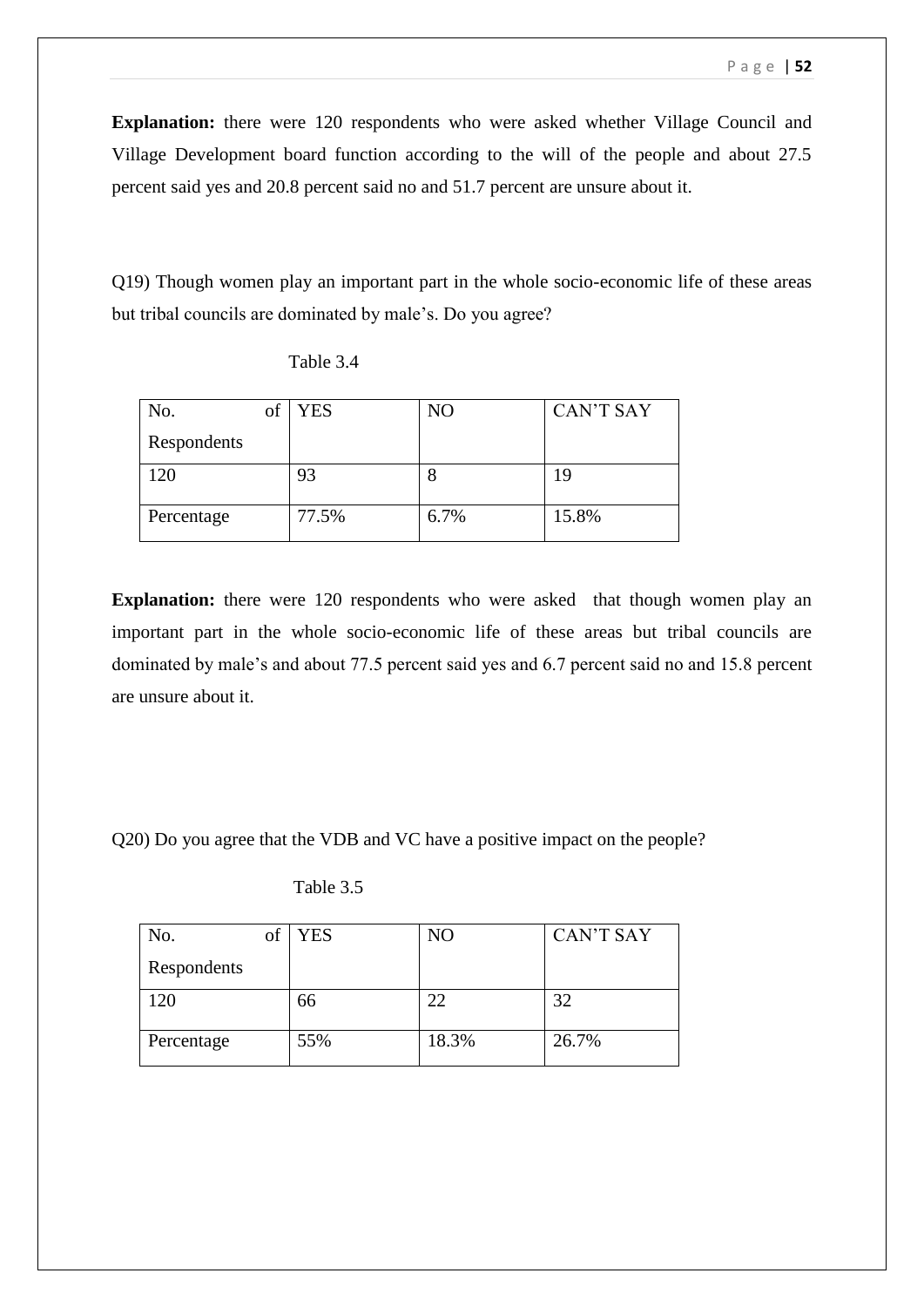**Explanation:** there were 120 respondents who were asked whether VDB and VC have a positive impact on the people and about 55 percent said yes and 18.3 percent said no and 26.7percent are unsure about it.

Q21) Despite of all the development activities carried out in the village yet the state of Nagaland still lacks in matter of development .Do you agree?

| No.         | Οt | <b>YES</b> | NO   | <b>CAN'T SAY</b> |
|-------------|----|------------|------|------------------|
| Respondents |    |            |      |                  |
| 120         |    | 105        |      | O                |
| Percentage  |    | 87.5%      | 5.8% | 6.7%             |

Table 3.6

**Explanation:** there were 120 respondents who were asked that despite of all the development activities carried out in the village yet the state of Nagaland still lacks in matter of development and about 87.5 percent said yes and 5.8 percent said no and 6.7 percent are unsure about it.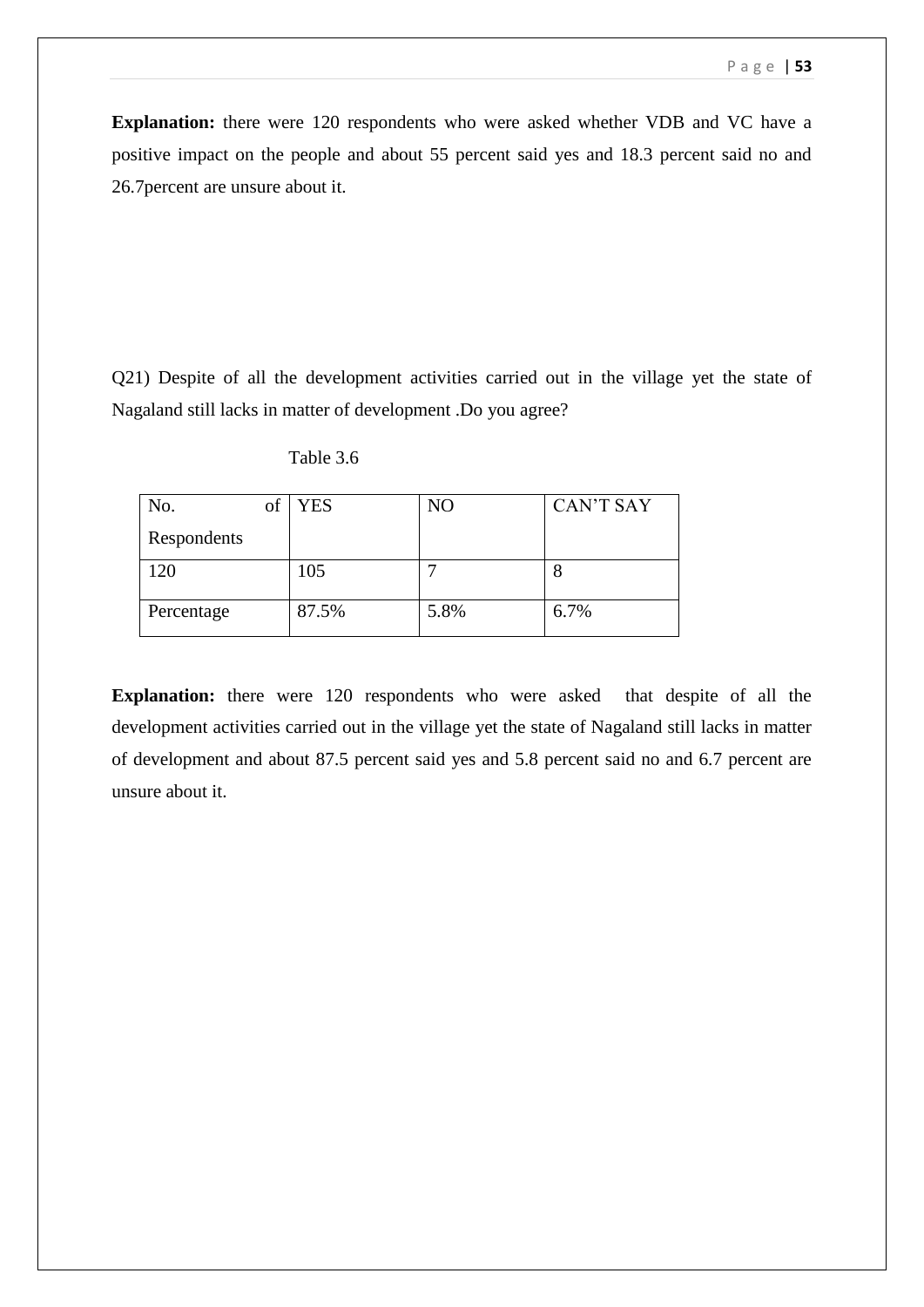## **Chapter 4**

## **HYPOTHESIS TESTING**

**Hypothesis 1:** The organizational structure and infrastructural facilities and the working of VDB and VC in Nagaland are satisfactory.

The data pertaining to table 1.5 revealed that there were 120 respondents who were asked whether the VDB and VC are working effectively and about 53 percent said yes and 14.2 percent said no and 32.5 percent are unsure about it.

The data pertaining to table 1.6revealed that there were 120 respondents who were asked whether the VDB and VC be entrusted with the task of monitoring the activities of the village at different levels and about 83.3 percent said yes and 5 percent said no and 11.7 percent are unsure about it.

 The data pertaining to table 2.4 revealed that there were 120 respondents who were asked if the VDB is working as an autonomous body and about 31.7 percent said yes and 25 percent said no and 43.3 percent are unsure about it.

 The data pertaining to table 2.7 revealed that there were 120 respondents who were asked whether the VDB and VC were same as the village Panchayat and about 42.2 percent said yes and 30.3 percent said no and 27.5 percent are unsure about it.

The data pertaining to table 2.8 revealed that there were there were 120 respondents who were asked whether NGOs or other civil society groups should involved in capacity of building up the society and about 70.8 percent said yes and 10 percent said no and 19.2 percent are unsure about it.

The data pertaining to table 2.9 revealed that there were 120 respondents who were asked if there is need to have a continuous scheme of programmes and training for the VDB and VC and about 77.5 percent said yes and 10.8 percent said no and 11.7 percent are unsure about it.

The data pertaining to table 3.1 revealed that there were 120 respondents who were asked whether the VDB and VC properly utilized the funds given to them by the Government and about 20.8 percent said yes and 35.8 percent said no and 43.3 percent are unsure about it.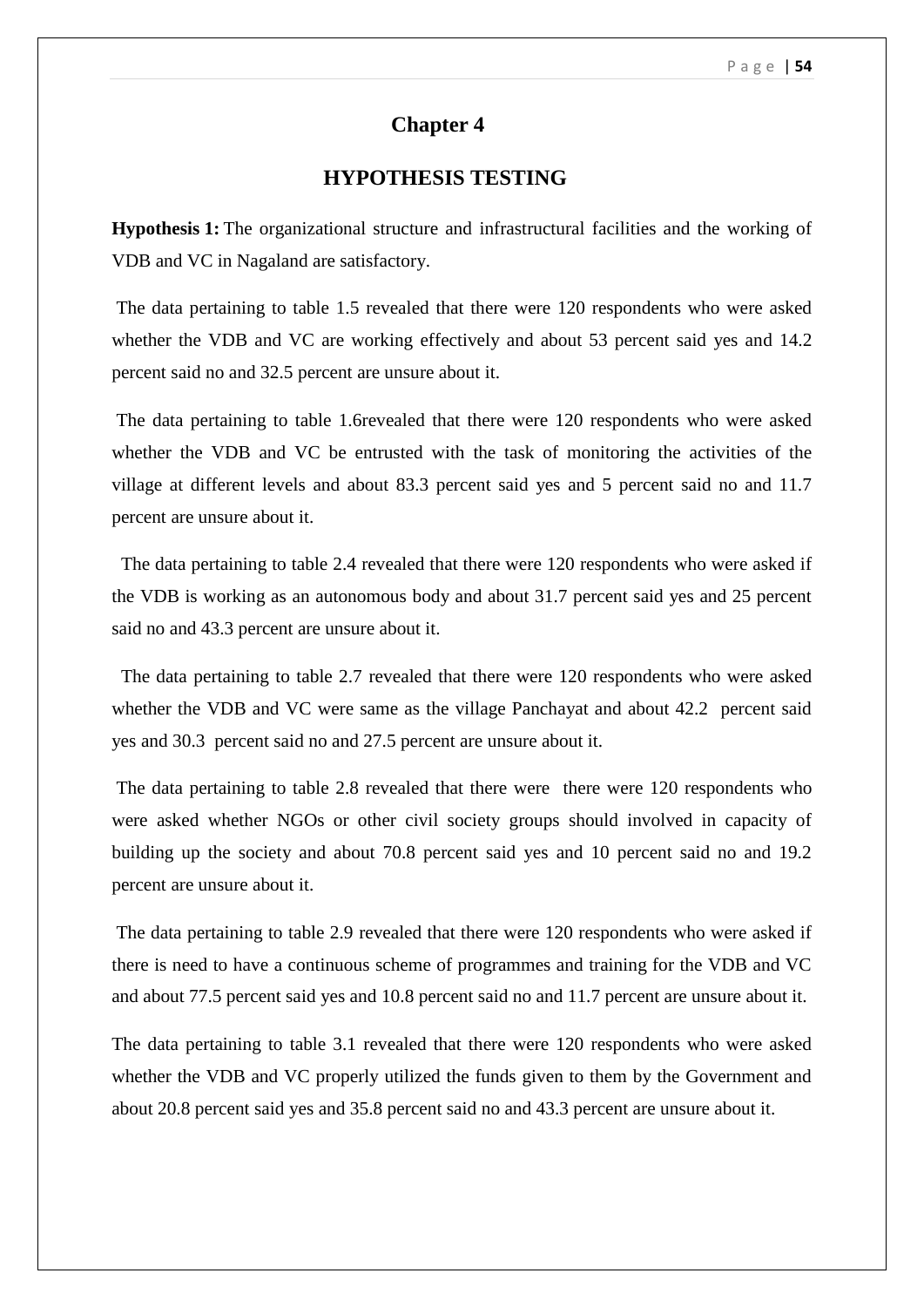**Conclusion:** From the data pertained we can see that there were majority of the respondents who think that the organizational structure and infrastructural and working of VDB and VC in Nagaland are satisfactory .Hence the hypothesis has been proved correct.

**Hypothesis 2:** People in Nagaland are aware about the working of VC and VDB.

The data pertaining to table 1.3 revealed that there were 120 respondents who were asked if they have any idea about the Village Council and Village Development board in Nagaland and about 89.2percent said yes and 5.8 percent said no and 5 percent are unsure about it.

The data pertaining to table 2.7 revealed that there were 120 respondents who were asked whether the VDB and VC were same as the village Panchayat and about 42.2 percent said yes and 30.3percent said no and 27.5 percent are unsure about it.

**Conclusion:** From the data pertained we can see that there were majority of the respondents in Nagaland who are aware about the working of VC and VDB. Hence the hypothesis has been proved correct.

**Hypothesis 3:** Village Development Board and Village Council are playing a significant role for the rural development.

The data pertaining to table 1.7 revealed that there were 120 respondents who were asked whether VDB and VC play an active role in the village and 72.5 percent said yes and 5.8percent said no and 21.7 percent are unsure about it.

The data pertaining to table 1.8 revealed that there were 120 respondents who were asked whether there is any improvement in the living standard of the village through the VDB and VC and about 65 percent said yes and 7.5 percent said no and 27.5 percent are unsure about it.

The data pertaining to table 1.9 revealed that there were 120 respondents who were asked whether the VDB and VC looks after all the development activities in the village and about 45 percent said yes and 18.3 percent said no and 36.7 percent are unsure about it.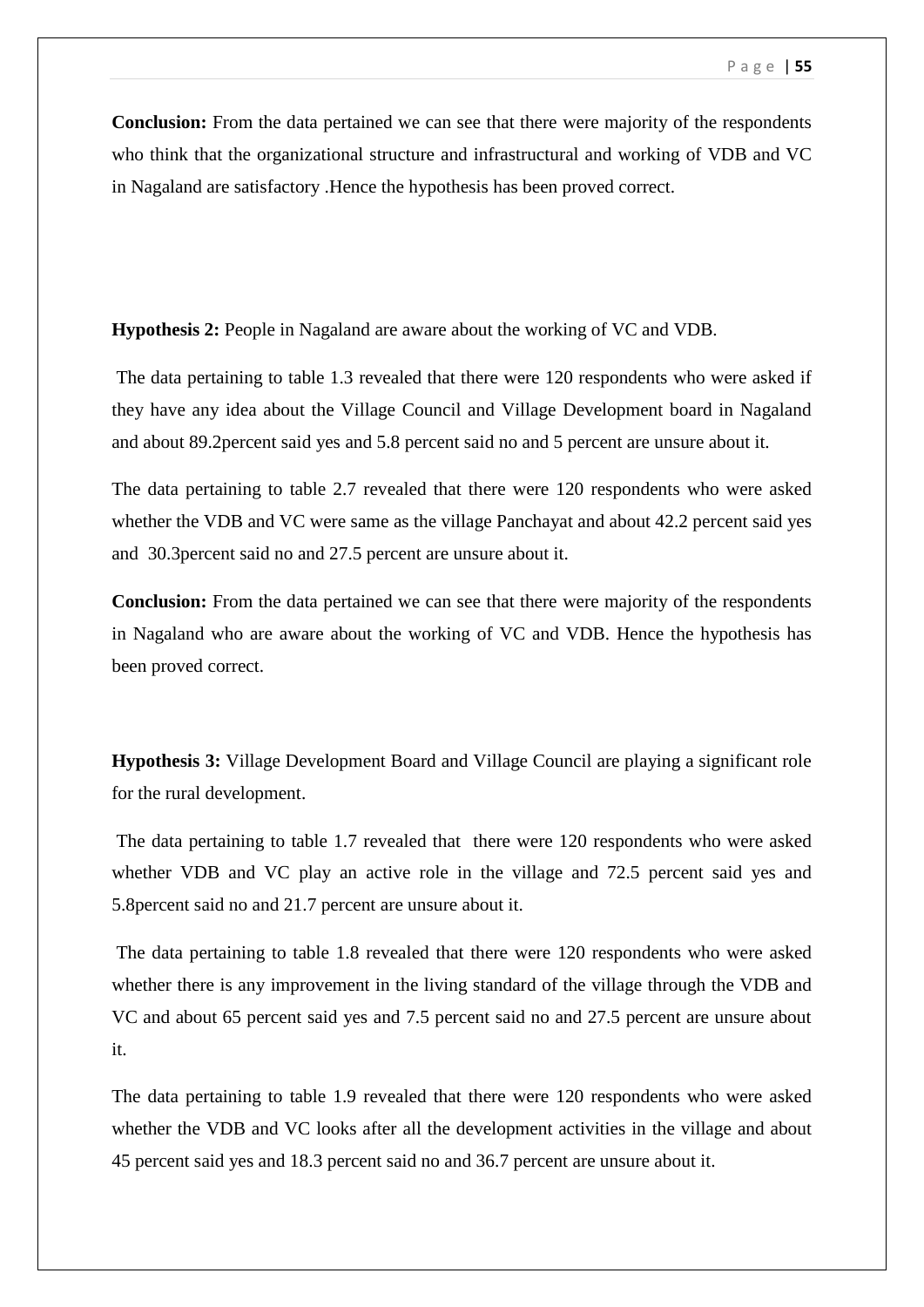The data pertaining to table 2.2 revealed that there were 120 respondents who were asked whether they believe that the VDB and VC are taking possible measures to bring about development in the village and about 51.7percent said yes and 12.5 percent said no and 35.8 percent are unsure about it.

The data pertaining to table 3.5 revealed that there were 120 respondents who were asked whether VDB and VC have a positive impact on the people and about 55 percent said yes and 18.3 percent said no and 26.7percent are unsure about it.

The data pertaining to table 3.6 revealed that there were 120 respondents who were asked that despite of all the development activities carried out in the village yet the state of Nagaland still lacks in matter of development and about 87.5 percent said yes and 5.8 percent said no and 6.7 percent are unsure about it.

**Conclusion:** From the data pertained we can see that there were majority of the respondents who agreed that the Village development and Village Council are playing a significant role in the village. Hence the hypothesis has been proved correct.

**Hypothesis 4:** VDB and VC are playing an active role in making people politically aware about Government initiatives.

The data pertaining to table 2.1 revealed that there were 120 respondents who were asked

there were 120 respondents who were asked whether VDB and VC play an active role to make people aware about Government initiatives and about 33.3 percent said yes and 22.5 percent said no and 44.2 percent are unsure about it.

**Conclusion:** From the data pertained we can see that there were majority of the respondents who disagreed that the VDB and VC are playing an active role in making people politically aware about Government initiatives. Hence the hypothesis has been proved wrong.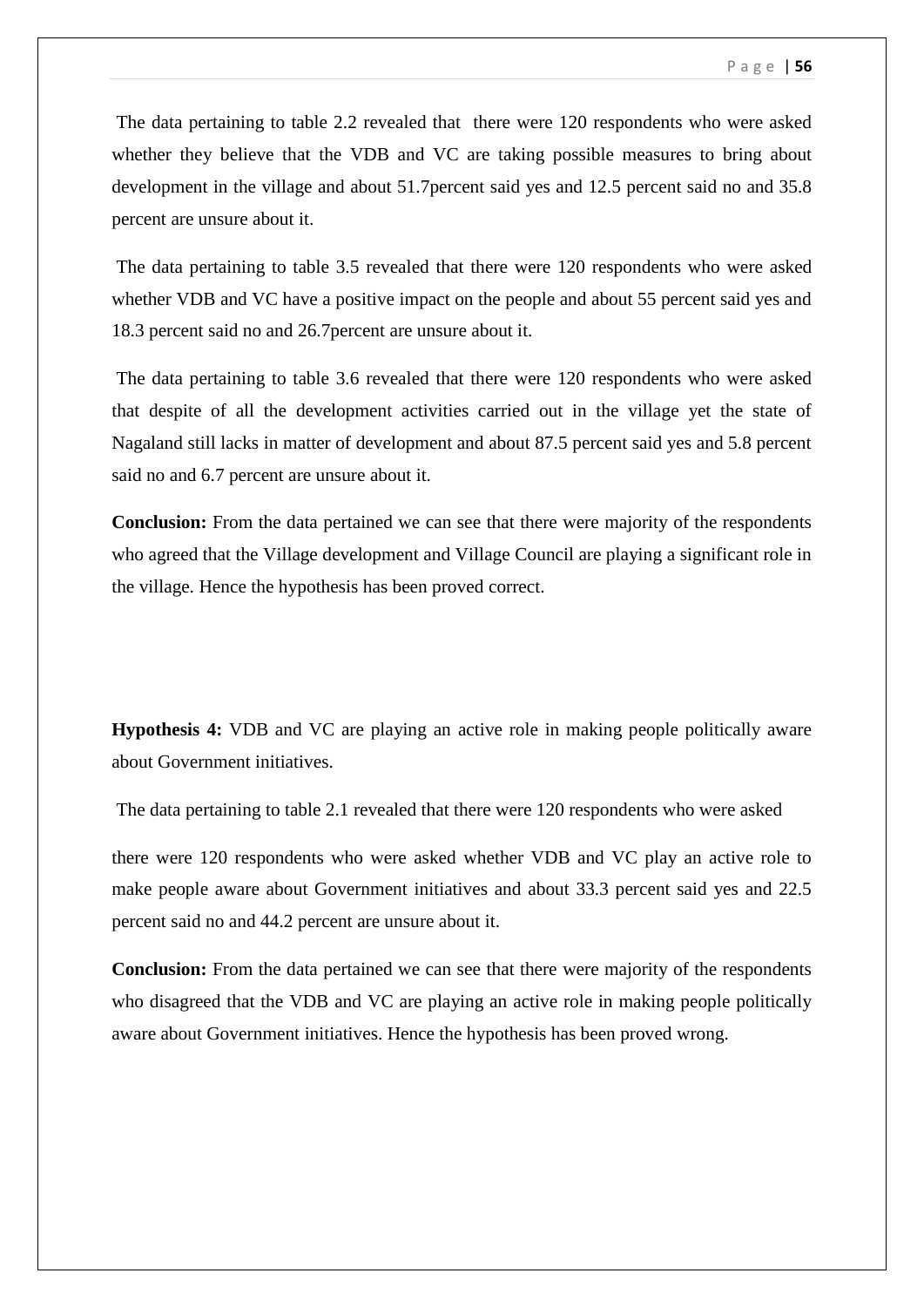**Hypothesis 5:** Women of Nagaland are taking active part in the functioning of VDB and VC.

The data pertaining to table 2.5 revealed that there were 120 respondents who were asked whether the women take an active part in the functioning of VDB and VC and about 36.6 percent said yes and 33.33 percent said no and 30 percent are unsure about it.

The data pertaining to table 3.4 revealed that there were 120 respondents who were asked that though women play an important part in the whole socio-economic life of these areas but tribal councils are dominated by male's and about 77.5 percent said yes and 6.7 percent said no and 15.8 percent are unsure about it.

**Conclusion:** From the data pertained we can see that there were only few respondents who have agreed that the women of Nagaland are taking active part in the functioning of VDB and ,majority of the respondents have agreed that though women play an important part in the whole socio-economic life of these areas but tribal councils are dominated by male. Hence the hypothesis has been proved neutral.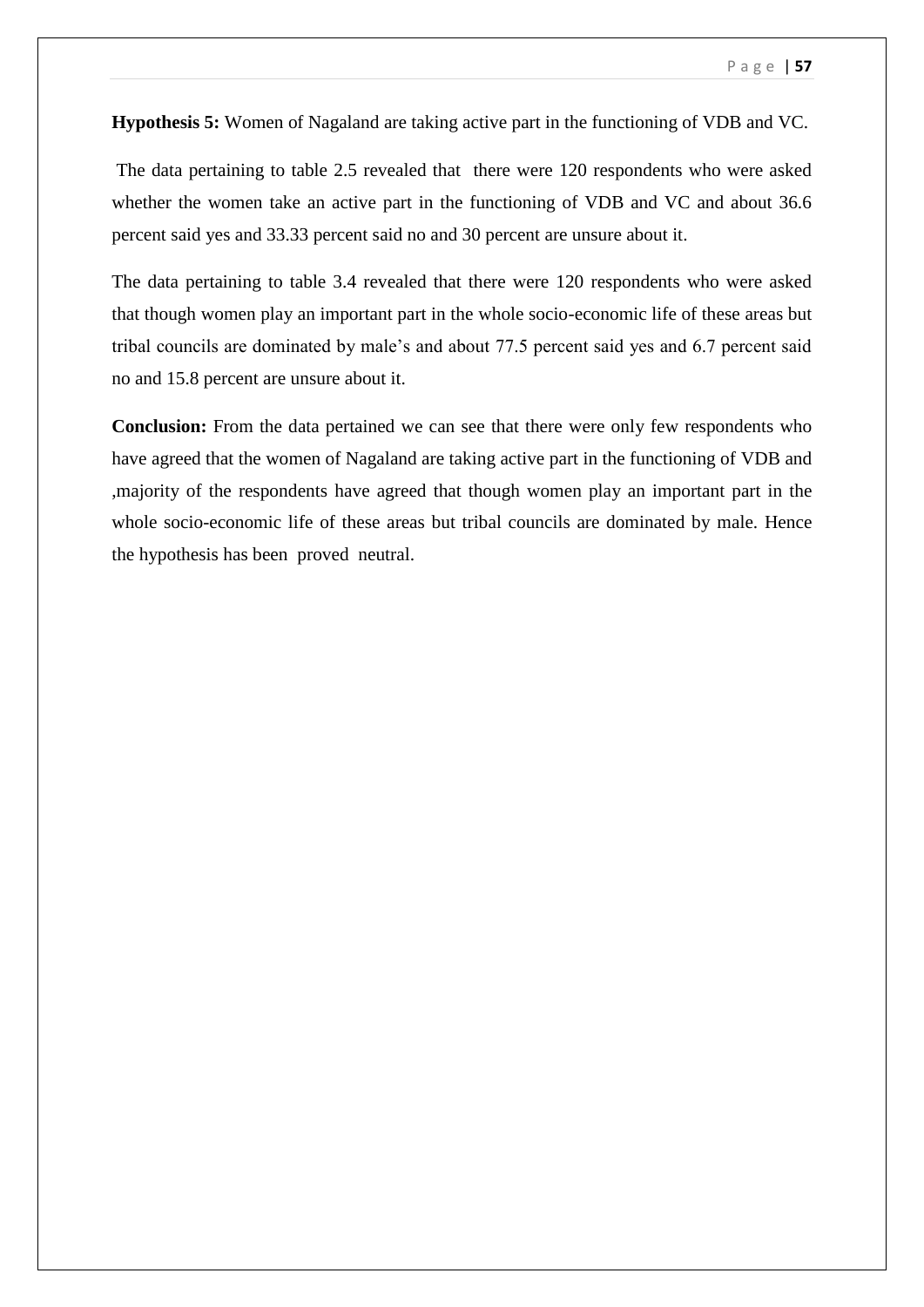## **Chapter 5**

## **CONCLUSION**

Local Governing Institutions in Nagaland are considered as the basic component of democracy as they give an atmosphere where decision making and service provision carried out brought the people closer especially to the rural people. Decentralized form of governance is for the development of socio economic and political structures that response thoroughly to the people's requirement and their needs at different levels.<sup>37</sup> The decentralized form of governance of local governance among the Naga people is based upon the Village Council and Village Development board which is a grassroots level institution has been mainly set up in order to develop the skills of the people living in rural areas. In the present scenario the VDB and VC are functioning properly and working effectively for the development and betterment of the village.

Nagaland is a small tribal state and the development works covered by the Government machinery is very wide. VDB and VC have been working for the development of the village and to fight against poverty, it recommends only the poorest of the poor in the villages who lives below the poverty line, and thus this institution as a model of change in transforming the society.

In the contemporary world, the VDB and VC are playing a major role in the Local self governance of the country. In fact VC and the VDB should also take enough initiatives to create awareness about the central and state sponsored schemes to the rural population. Also with the status of women gaining more importance, women have started to play an important role but they are still dominated by male in the rural areas so the women representation should be encouraged and should be treated equally so that the typical notion of patriarchy as a barrier towards women emancipation be broken.

<sup>&</sup>lt;sup>37</sup>Retrieved from<http://www.ijsrp.org/research-paper-0314/ijsrp-p2712.pdf> as on April 15'17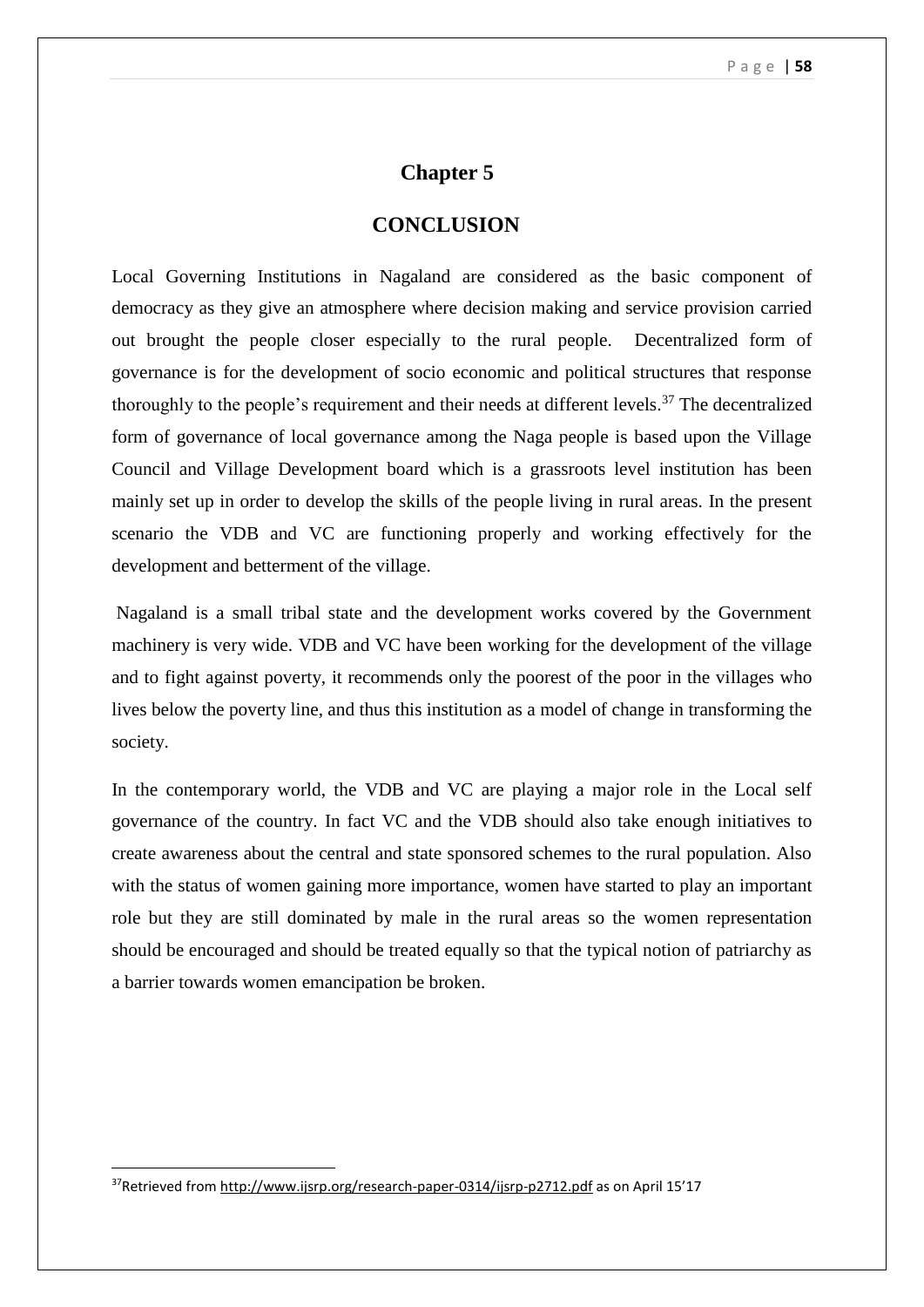# **SUGGESTIONS AND RECOMMENDATIONS FOR THE IMPROVEMENT OF VC AND VDBs IN NAGALAND:**

- The VC and VDBs in Nagaland can perform its functions well if proper management and administrative discipline can be introduced at all levels. For this, constant supervision, encouragement and technical guidance from the government and nongovernmental bodies are needed. To create technical manpower on a regular basis, the training of lower level functionaries is found to be absolutely necessary.
- The members of VDB and VC should also be literate, sincere, honest and impartial in performing their duties as VDB members. There should be a good understanding between VDB and VC and should work in full cooperation. Proper utilization of VDB funds and timely audit should be followed.
- They should also create public amenities and maintenance of cleanliness of the villages must be ensured, the VDB and VC should look into the matter of the poor and the needy persons and right benefits should be ensured to the right persons.
- It is necessary to create an infrastructural facility for the lower level functionaries' also at least one demonstration-cum-training centre or farm should be established in each block. Proper guidance, supervision and adequate technical know-how on various schemes should be provided and also should be taken up under various rural development programmes. Block development administration should be provided with adequate trained and committed extension workers.
- Training on planning of development works on long term basis may be imparted to rural leaders and progressive entrepreneurs. Moreover, proper co-ordinate between various development departments is felt very important for the success of the VDB and VC as an agency at grassroots level.
- There should be a creation of mass awareness on various rural development programmes and improved appropriate technologies especially in agriculture and rural industries and the rural people should know their roles in the functioning of VDB and VC.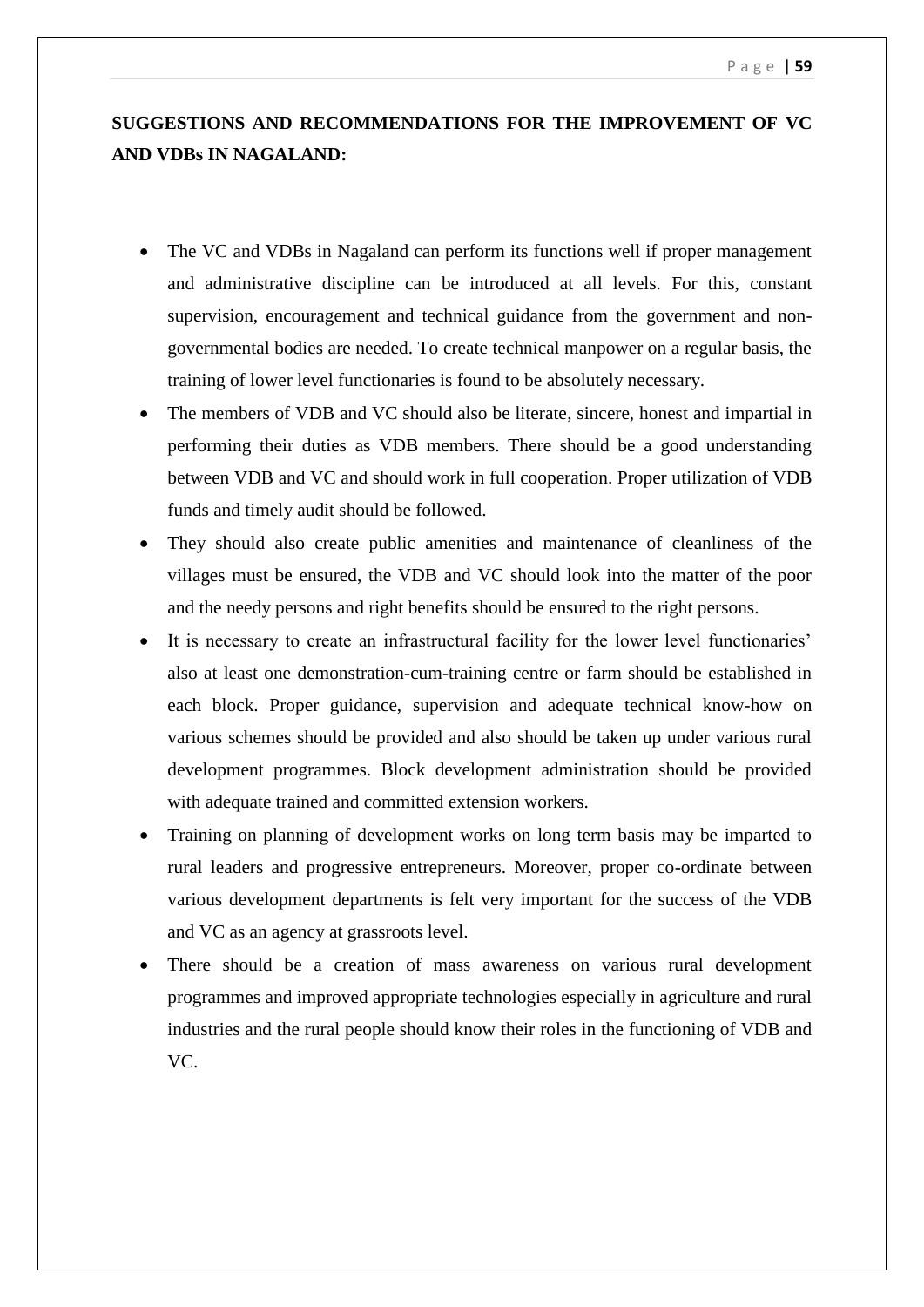# *APPENDIX*

# **PERCEPTION OF THE PEOPLE ABOUT THE ROLE OF VILLAGE COUNCIL AND VILLAGE DEVELOPMNMENT BOARD (A CASE STUDY OF DIMAPUR DISTRICT,NAGALAND)**

| <b>NAME</b><br><u> 1989 - Andrea Brand, amerikansk politik (</u>         |  |
|--------------------------------------------------------------------------|--|
| AGE<br><u> 1980 - Andrea Andrew Amerikaanse kommunister (</u>            |  |
| <b>SEX</b>                                                               |  |
| OCCUPATION                                                               |  |
| <b>LOCATION</b><br><u> 1980 - Jan James James Barnett, prestavlja po</u> |  |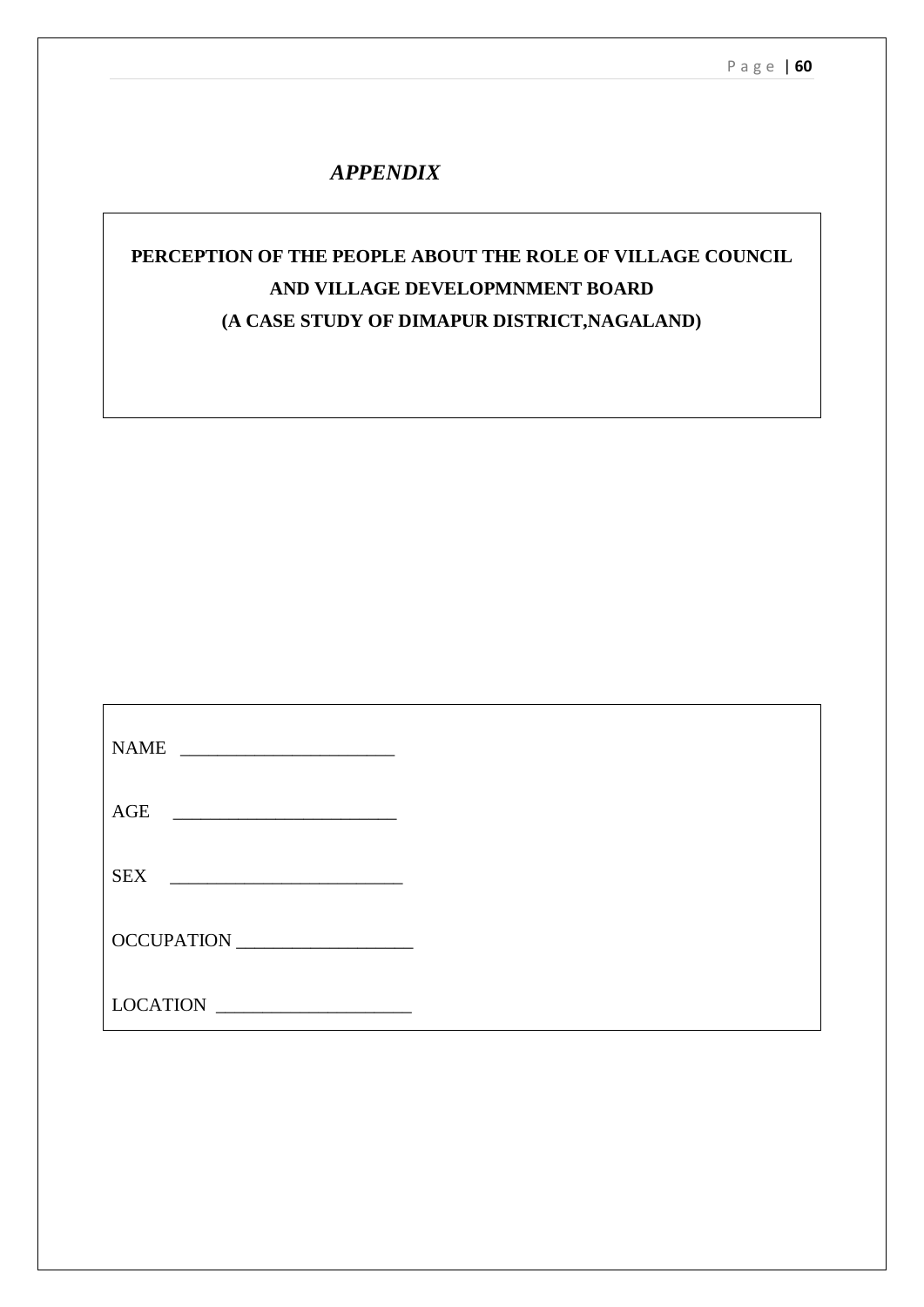1) Do you have any idea about the Village Council and Village Development board in Nagaland?

A) YES B) NO C) CAN'T SAY

2) Is the VDB and VC beneficial for the people?

A) YES B) NO C) CAN'T SAY

3) Do you think that the VDB and VC are working effectively?

A.YES B) NO C) CAN'TSAY

4) Should VDB and VC be entrusted with the task of monitoring the activities of the village at different levels?

A) YES B) NO C) CAN'T SAY

5) Does the VDB and VC play an active role in the village?

A) YES B) NO C) CAN'T SAY

6) Is there any improvement in the living standard of the village through the VDB and VC?

A) YES B) NO C) CAN'T SAY

7) Does the VDB and VC look after all the developmental activities in the village?

A) YES B) NO C) CAN'T SAY

8) Is the VDB and VC playing an active role to make people aware about Government initiatives?

A) YES B) NO C) CAN'T SAY

9) Do you believe that that the VDB and VC are taking possible measures to bring about development in the village?

A) YES B) NO C) CAN'T SAY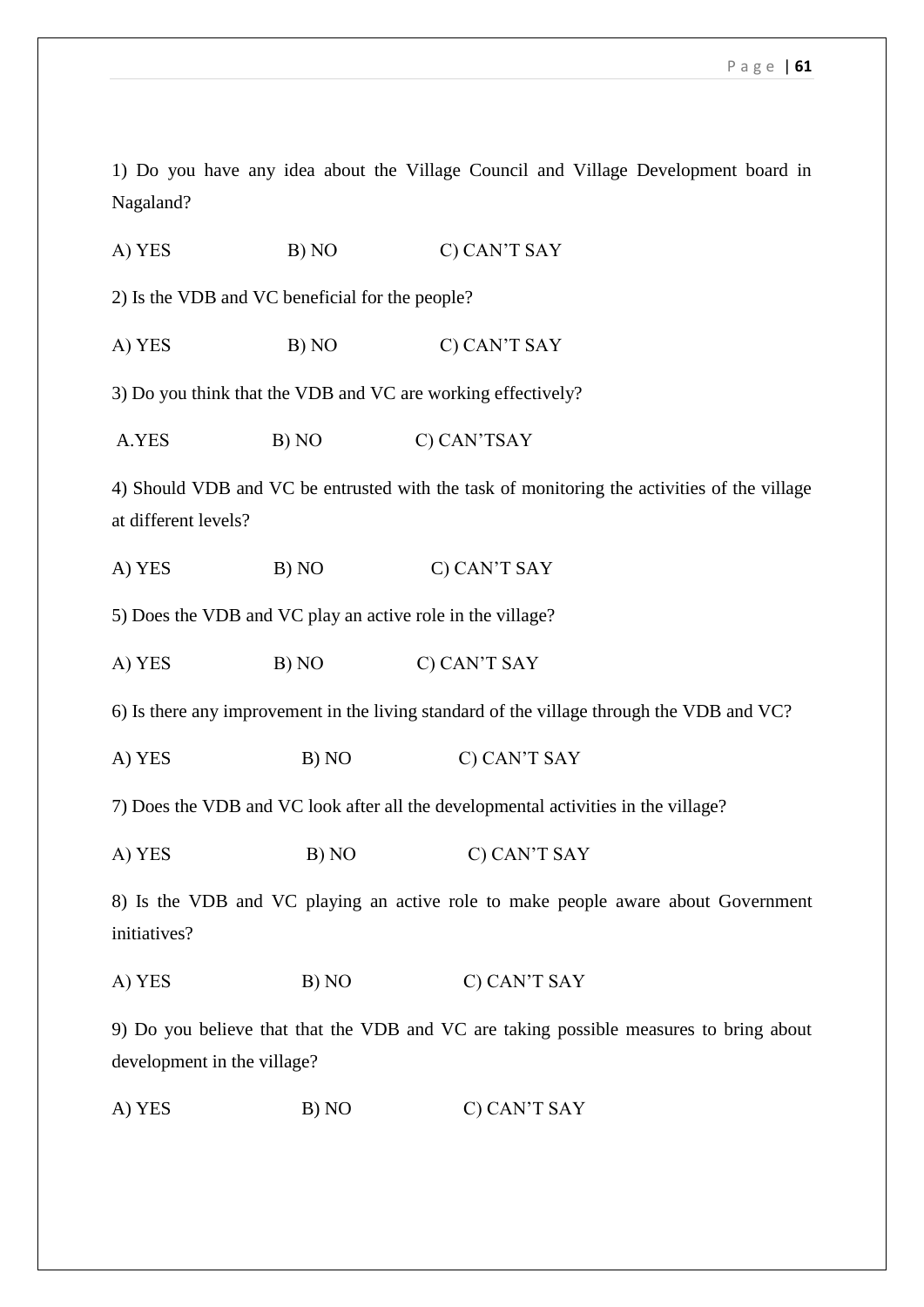10) Is the VDB working as an autonomous body? A) YES B) NO C) CAN'T SAY 11) Do women take active part in the functioning of the VDB and VC? A) YES B) NO C) CAN'T SAY 12) Do you think that the VDB and VC are taking an effort to check the matter of education system in the villages?

A) YES B) NO C) CAN'T SAY

13) Is the VDB and VC same as the Village Panchayat?

A) YES B) NO C) CAN'T SAY

14) Should the NGOs/other civil society groups involved in capacity of building up the village?

A) YES B) NO C) CAN'SAY

15) Do you think that there is a need to have a continuous scheme of programmes and training for the VDB and VC?

A) YES B) NO C) CAN'T SAY

16) Do you think that the VDB and VC properly utilize the funds given to them by the Government?

A) YES B) NO C) CAN'T SAY

17) Does the Government of Nagaland closely monitor the activities of VDB and VC?

A) YES B) NO C) CAN'T SAY

18) Does the Village Council and Village development board are functioning according to the will of the people?

A) YES B) NO C) CAN'T SAY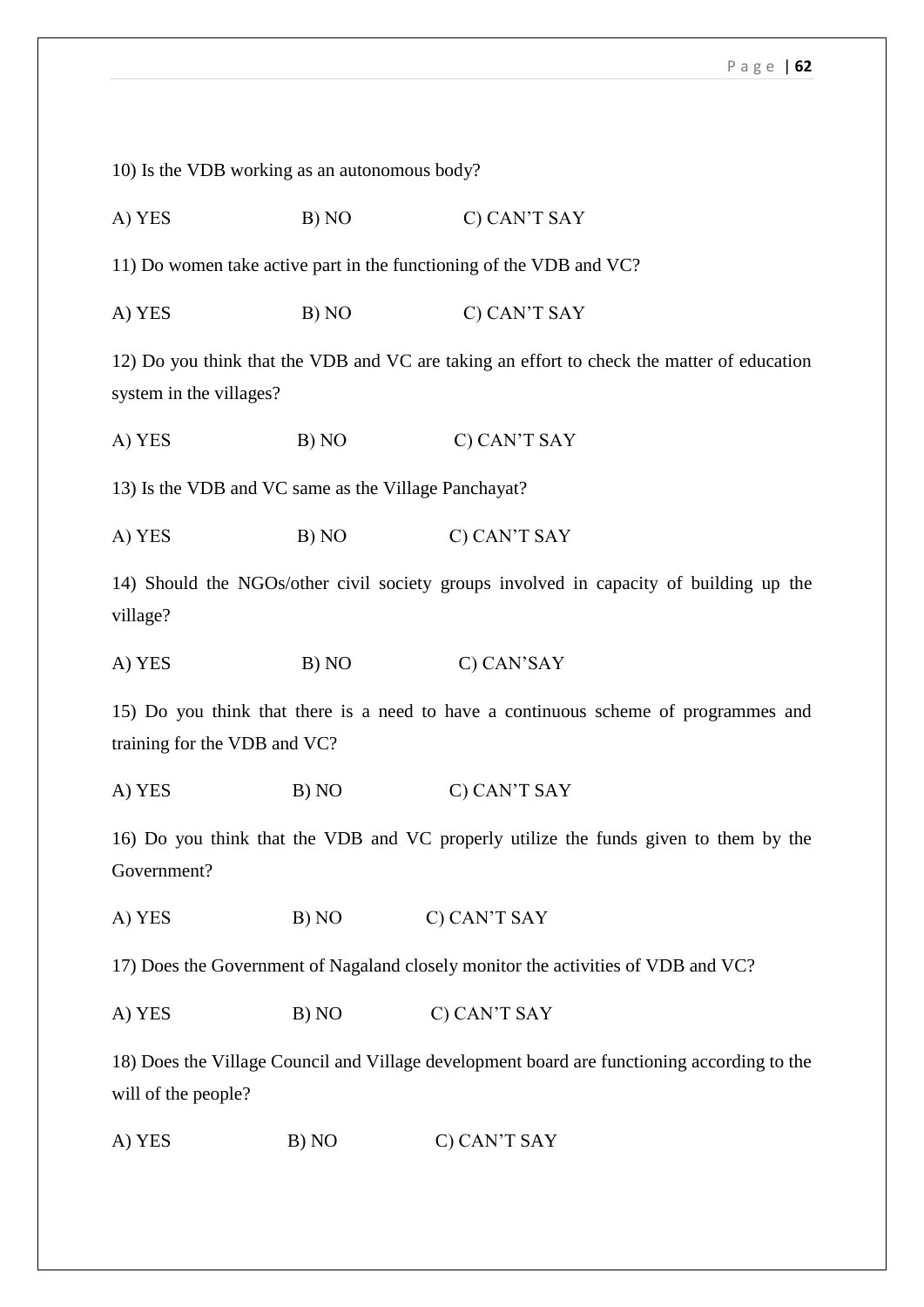19) Though women play an important part in the whole socio-economic life of these areas but are tribal councils are dominated by male's .Do you agree?

A) YES B) NO C) CAN'T SAY

20) Do you agree that the VDB and VC have a positive impact on the people?

A) YES B) NO C) CAN'T SAY

21) Despite of all the development activities carried out in the village yet the state of Nagaland still lacks in matter of development. Do you agree?

A) YES B) NO C) CAN'TSAY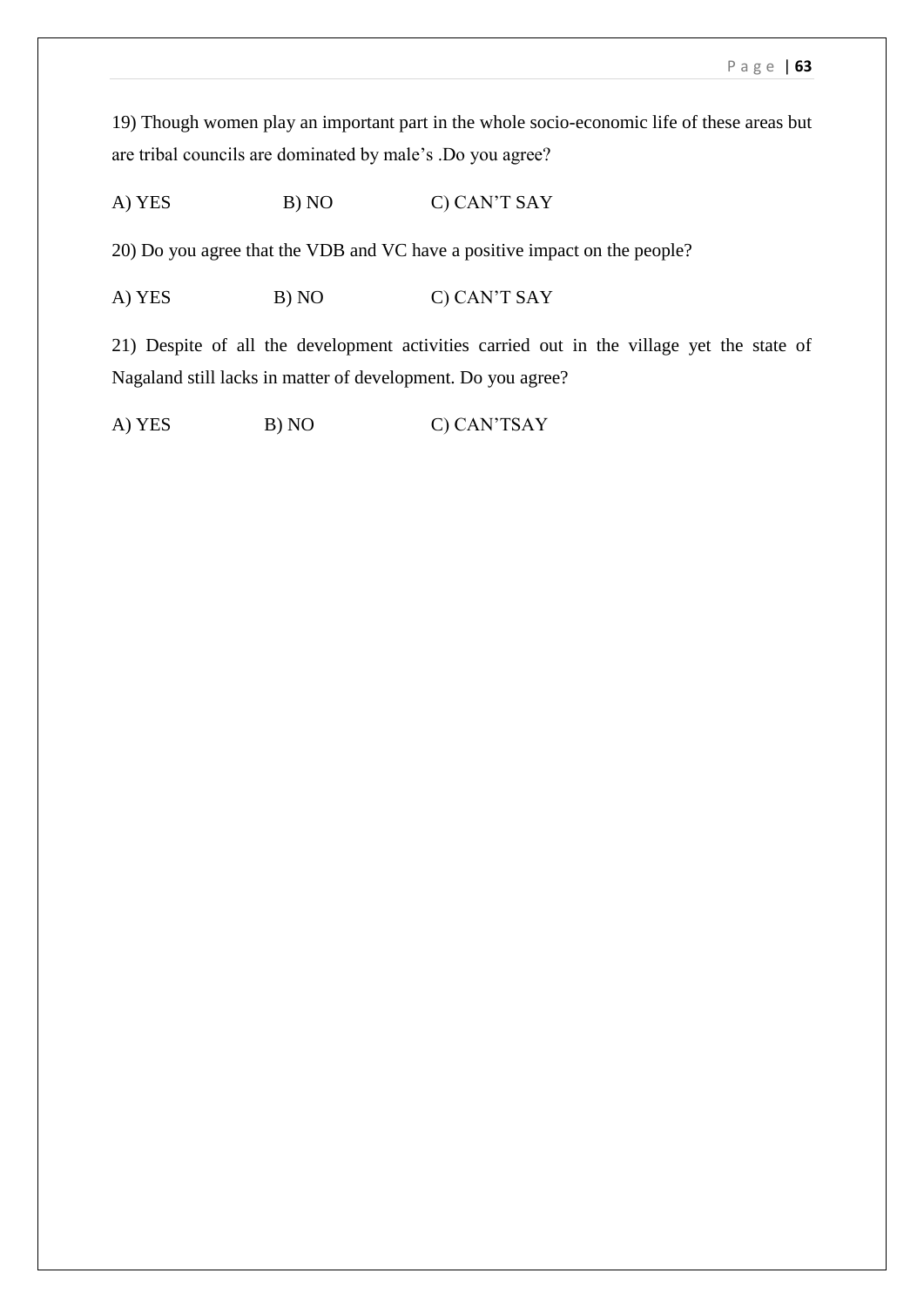# **BIBLIOGRAPHY**

AO A.L"Rural development in Nagaland" Har Anand publication, 1993

Bag G.N "Rural transformation in rural areas" Akansha Publishing House, 2001:

Mahajan, VS "Emerging Pattern of North eastern Economy" Deep and Deep Publications, 1987

VDB Nagaland Souvenir published by the Rural Development Department (1980-2005) commemorating the 25 years of VDB;

# **WEBLIOGRAPHY**

- $\bullet$  <http://arc.gov.in/6-1.pdf>
- [http://shodhganga.inflibnet.ac.in/bitstream/10603/4262/11/11\\_chapter%202.pdf](http://shodhganga.inflibnet.ac.in/bitstream/10603/4262/11/11_chapter%202.pdf)
- <http://finance.mp.gov.in/rlb4e.pdf>
- [http://jespnet.com/journals/Vol\\_1\\_No\\_1\\_June\\_2014/1.pdf](http://jespnet.com/journals/Vol_1_No_1_June_2014/1.pdf)
- [http://visionias.in/home/resources/open\\_doc/current\\_affairs/imp\\_issues/PESA%20-](http://visionias.in/home/resources/open_doc/current_affairs/imp_issues/PESA%20-%20Final.pdf) [%20Final.pdf](http://visionias.in/home/resources/open_doc/current_affairs/imp_issues/PESA%20-%20Final.pdf)
- http://shodhganga.inflibnet.ac.in/bitstream/10603/26616/8/09 chapter%202.pdf
- [https://www.nagaland.gov.in/Nagaland/UsefulLinks/The%20Nagaland%20Village%2](https://www.nagaland.gov.in/Nagaland/UsefulLinks/The%20Nagaland%20Village%20and%20Area%20Councils%20Act,%201978.pdf) [0and%20Area%20Councils%20Act,%201978.pdf](https://www.nagaland.gov.in/Nagaland/UsefulLinks/The%20Nagaland%20Village%20and%20Area%20Councils%20Act,%201978.pdf)
- [https://iasexam2013.wordpress.com/2012/07/29/compulsory-and-voluntary](https://iasexam2013.wordpress.com/2012/07/29/compulsory-and-voluntary-provisions-of-73rd-amendment-act/)[provisions-of-73rd-amendment-act/](https://iasexam2013.wordpress.com/2012/07/29/compulsory-and-voluntary-provisions-of-73rd-amendment-act/)
- [https://www.nagaland.gov.in/Nagaland/UsefulLinks/The%20Nagaland%20Village%2](https://www.nagaland.gov.in/Nagaland/UsefulLinks/The%20Nagaland%20Village%20and%20Area%20Councils%20Act,%201978.pdf) [0and%20Area%20Councils%20Act,%201978.pdf](https://www.nagaland.gov.in/Nagaland/UsefulLinks/The%20Nagaland%20Village%20and%20Area%20Councils%20Act,%201978.pdf)
- [http://wokha.nic.in/acts%20data/pdf\\_doc/NAGALAND%20VDB%20MODEL%20R](http://wokha.nic.in/acts%20data/pdf_doc/NAGALAND%20VDB%20MODEL%20RULE.pdf) [ULE.pdf](http://wokha.nic.in/acts%20data/pdf_doc/NAGALAND%20VDB%20MODEL%20RULE.pdf)
- <http://www.ijsrp.org/research-paper-0314/ijsrp-p2712.pdf>
- <http://morungexpress.com/role-of-naga-village-administration/>